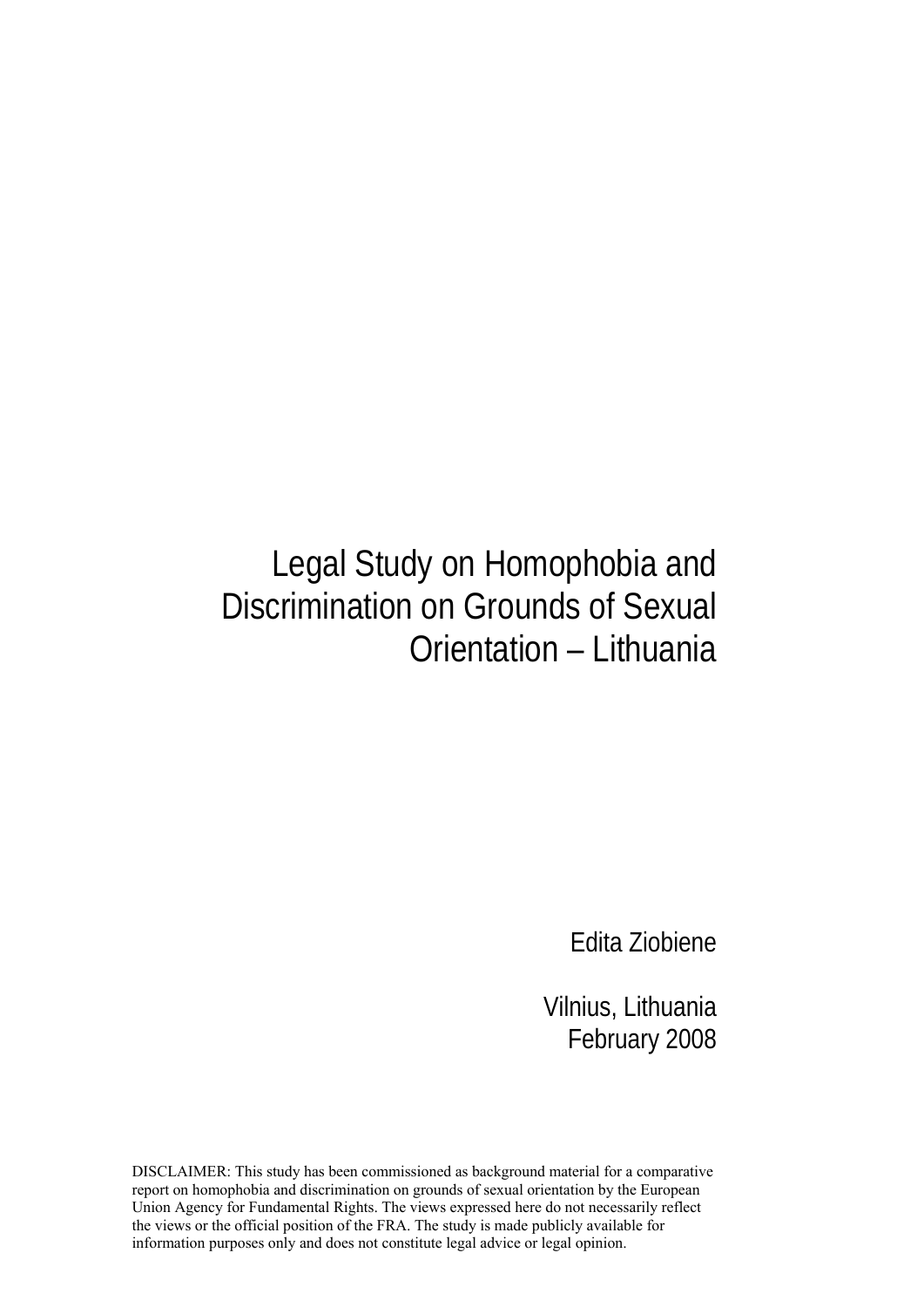# **Contents**

| A.        |         |                                                                                                                                           |
|-----------|---------|-------------------------------------------------------------------------------------------------------------------------------------------|
|           | A.1.    | The implementation of Employment Directive 2000/78/EC 10                                                                                  |
|           |         | A.1.1.                                                                                                                                    |
|           |         | A.1.1.1.                                                                                                                                  |
|           |         | A.1.1.2.                                                                                                                                  |
|           |         | The implementation of Article 9.2. of Employment<br>A.1.1.3.                                                                              |
|           |         | Directive 2000/78/EC and the legal standing of associations<br>12                                                                         |
|           |         | A.1.1.4.                                                                                                                                  |
|           | A.2.    | The complaint procedures available to victims of discrimination on the                                                                    |
|           |         |                                                                                                                                           |
|           | A.3.    | The establishment of bodies for promotion of equal treatment17                                                                            |
|           | A.4.    |                                                                                                                                           |
|           | A.5.    | Recent developments regarding implementation of Employment                                                                                |
|           |         |                                                                                                                                           |
| <b>B.</b> |         |                                                                                                                                           |
|           |         |                                                                                                                                           |
| C.        |         |                                                                                                                                           |
|           | C.L.    | The acceptance of LGBT partners as family members in the context of<br>asylum and/or subsidiary protection in the national legal system24 |
| D.        |         |                                                                                                                                           |
| Е.        |         |                                                                                                                                           |
|           | $E.1$ . | Freedom of assembly and the LGBT community-first attempt 28                                                                               |
|           | E.2.    | Freedom of assembly and the LGBT community-second attempt<br>30                                                                           |
|           | E.3.    | Problematic aspects of regulation of the right to assembly 30                                                                             |
| F.        |         |                                                                                                                                           |
|           | F.1.    |                                                                                                                                           |
|           | F.2.    |                                                                                                                                           |
| G.        |         |                                                                                                                                           |
| Η.        |         |                                                                                                                                           |
|           | H.1.    |                                                                                                                                           |
| I.        |         |                                                                                                                                           |
|           |         |                                                                                                                                           |
|           |         |                                                                                                                                           |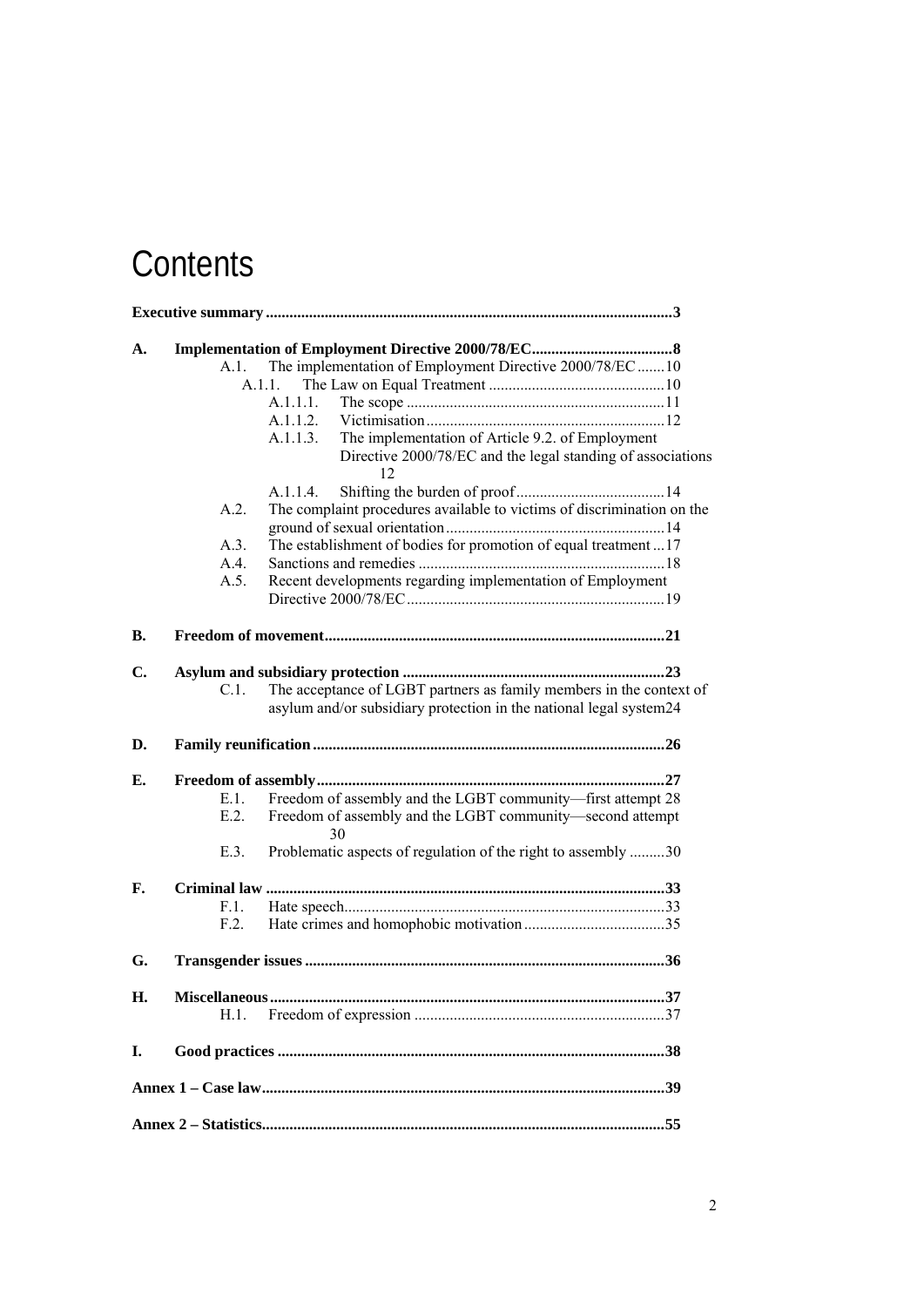## Executive summary

### Implementation of Employment Directive 2000/78/EC

- [1]. The Law on Equal Treatment, which is the most important legal act implementing Directive 2000/78/EC (Employment Framework Directive) in the national legislation failed to transpose the requirements of the directives in a significant number of crucial areas:
	- The definition of discrimination has not been adequately transposed in the Law on Equal Treatment, which has resulted in narrowing of the scope of equal treatment—persons are not protected from assumed or associated discrimination on the ground of sexual orientation.
	- The prohibition of victimisation outlined in the Law on Equal Treatment does not correspond to the requirements set by the Employment Framework Directive, which arguably prohibit not only discrimination against employees who directly file a complaint, but other employees as well.
	- The criteria defining which associations (having a legitimate interest) could engage in judicial or administrative procedures are not specified in national legislation. Thus, legal representation of victims of discrimination by associations before the courts is scarcely possible.
	- Individuals cannot formally take advantage in the courts of the shift of the burden of proof in cases of discrimination on the ground of sexual orientation.
- [2]. Special judicial, administrative or conciliation procedures for cases of discrimination are not embodied in the Code of Civil Procedure, or in other procedural laws. Thus, in civil or administrative cases, victims of discrimination must rely on general procedures, which can be very difficult to apply in discrimination cases.
- [3]. An institution for promotion of equality of persons, not only regardless of racial or ethnic origin, but also regardless of other characteristics, including sexual orientation, was established in 2005 by the Law on Equal Treatment, which gave competence to the Ombudsperson to investigate complaints by natural and legal persons on grounds of discrimination. However, the decisions of the Office of the Equal Opportunities Ombudsperson do not constitute an effective remedy for the victims of discrimination on the ground of sexual orientation, and do not offer compensation to the victims.
- [4]. Generally, sanctions in discrimination cases in Lithuania are not effective, proportionate and dissuasive.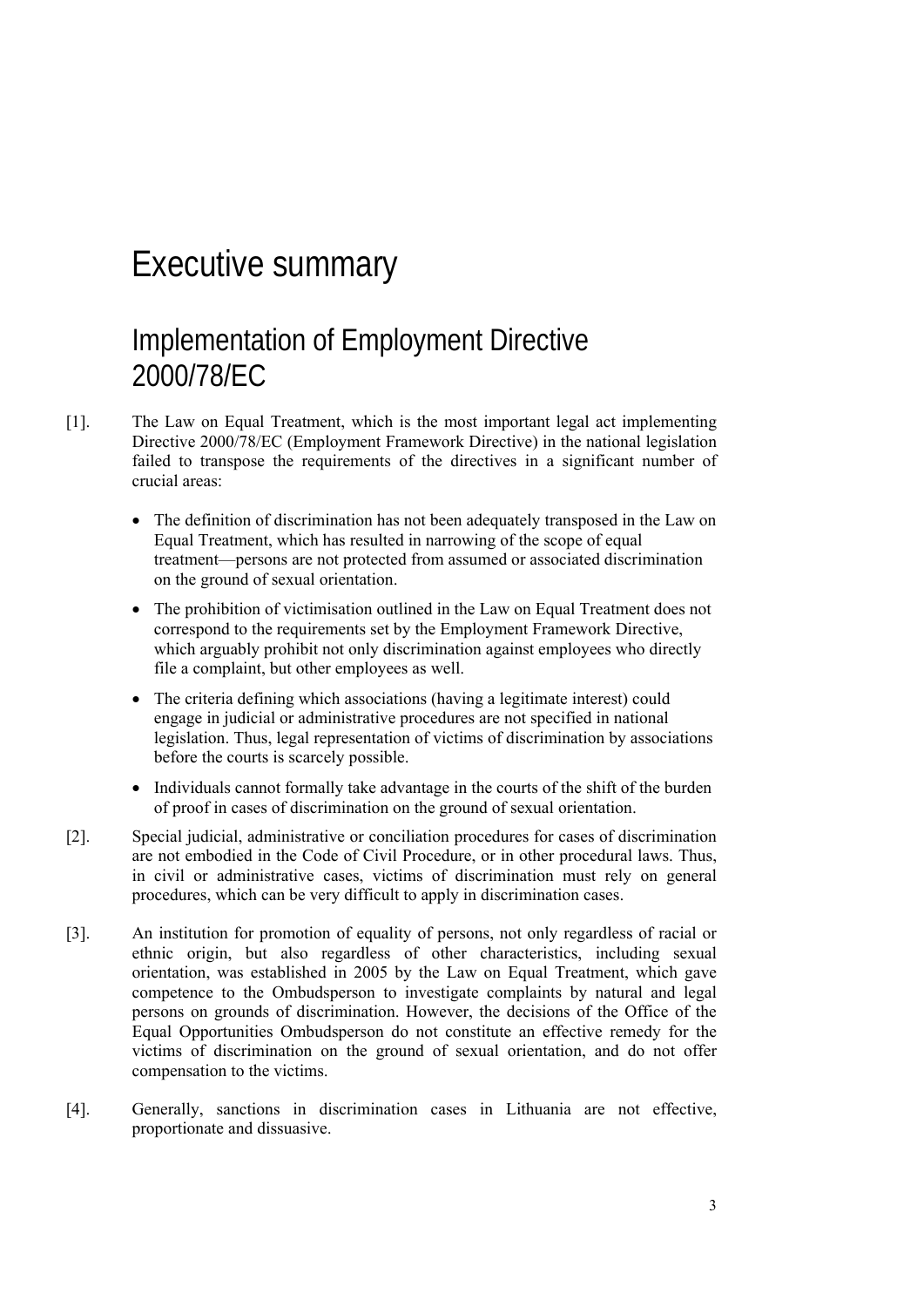[5]. The latest draft amendment of the Law on Equal Treatment significantly improves the implementation of the Employment Equality Directive. However, it proposes the inclusion of a new article in the Law on Equal Treatment, which would expand the list of exceptions to the scope of equal treatment, and could in practice be disadvantageous to sexual minorities.

### Freedom of movement

- [6]. Neither marriage nor partnership between same-sex citizens of EU Member States can be legally recognised in Lithuania. Thus LGBT partners (either EU citizens or third country nationals) cannot benefit from the freedom of movement and residence of their partner or spouse in Lithuania, even if they are married or in a registered partnership.
- [7]. In practice, there have been no cases in Lithuania where LGBT persons sought to obtain a residence permit or to benefit from freedom of movement in any form on the ground of the presence of their LGBT partner or spouse in Lithuania.

### Asylum and subsidiary protection

- [8]. Theoretically, persecution of LGBT persons due to their sexual orientation would be examined as persecution of LGBT persons as possible members of a particular social group.
- [9]. The 1951 Convention Relating to the Status of Refugees and the 1967 Protocol Relating to the Status of Refugees came into force in the Republic of Lithuania in 1997, but the first asylum application on the ground of persecution due to sexual orientation was not received until the end of 2007.
- [10]. The first case of an asylum application due to sexual orientation clearly showed the drawbacks of reception conditions for asylum seekers. The asylum seeker in the case was beaten and received further threats from other asylum seekers. Feeling insecure, the homosexual asylum seeker concerned left the Republic of Lithuania.
- [11]. There is no practice of recognition of LGBT persons as family members of asylum seekers in the Republic of Lithuania. It is not clear whether LGBT persons who have concluded partnership agreements with asylum seekers would be accepted as family members.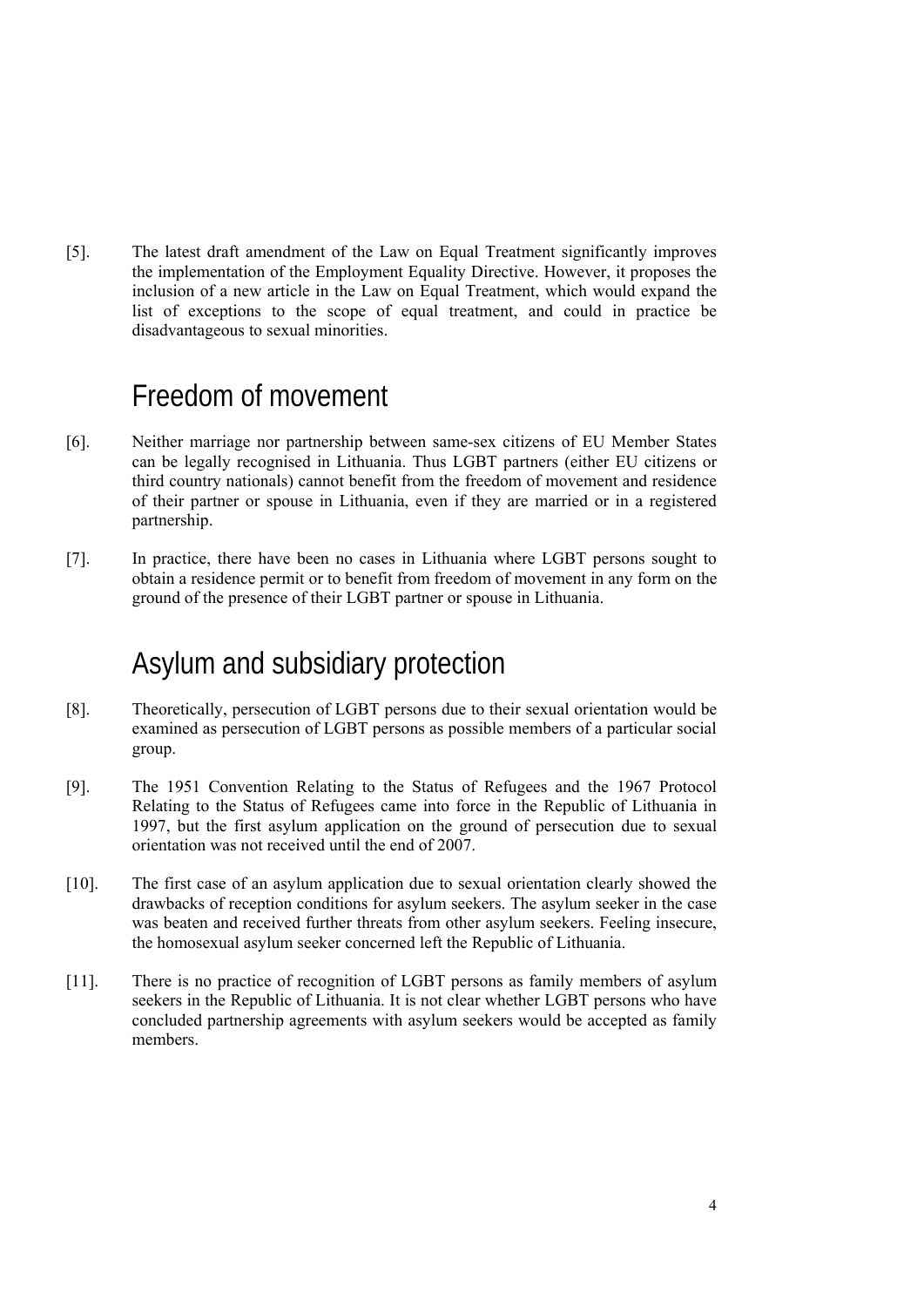## Family reunification

- [12]. The official position of the competent governmental institution is that neither marriage nor partnership between persons of the same sex can be legally recognised in Lithuania.
- [13]. National law does not allow for reunification with an unmarried partner. Taking into account lack of practice, it is not clear if an LGBT person who was granted refugee status in the Republic of Lithuania could exercise his or her right to reunify with the partner bound to him or her by a registered partnership.

### Freedom of assembly

- [14]. Until very recently the LGBT community and organisations were 'invisible' in public life in Lithuania. However, 2007 was a turning point in this respect.
- [15]. The first attempt to organise a public LGBT event took place in May 2007. However, the administration of the Vilnius city municipality refused to issue permission, stating that, due to 'objective information' received from the police, there was a great possibility of violent protests and demonstrations, and that law enforcement institutions were not able to ensure public order and safety for this event. The legality of the municipality's decision was not challenged in court. However, there are indications that the real motivation for not allowing the event to take place was the fact that the event publicly addressed the issue of sexual orientation.
- [16]. The second attempt to organise the same public LGBT event took place in October 2007, but again authorisation was denied. The LGBT organisation submitted a complaint regarding this decision to the court. The court of first instance as well as the court of second instance rejected this complaint.
- [17]. However, the interpretation of certain provisions of the Law on Assemblies by the municipality, and approval of this by both courts raised serious concerns as to whether public LGBT events which raise the issue of sexual orientation can be successfully held in the future.
- [18]. This more recent case highlighted certain problematic aspects of the regulation of the right to assembly. It seems that certain provisions of the Law on Assemblies are not sufficiently precise, and can be interpreted differently by national courts.
- [19]. Although the case was lost at national level, the interpretation of the law by the courts of first and second instance raises reasonable doubts as to whether their decisions were in accordance with international human rights standards. The LGBT organisation involved is planning to challenge the decision of the national courts at international level, and submit an application to the European Court of Human Rights.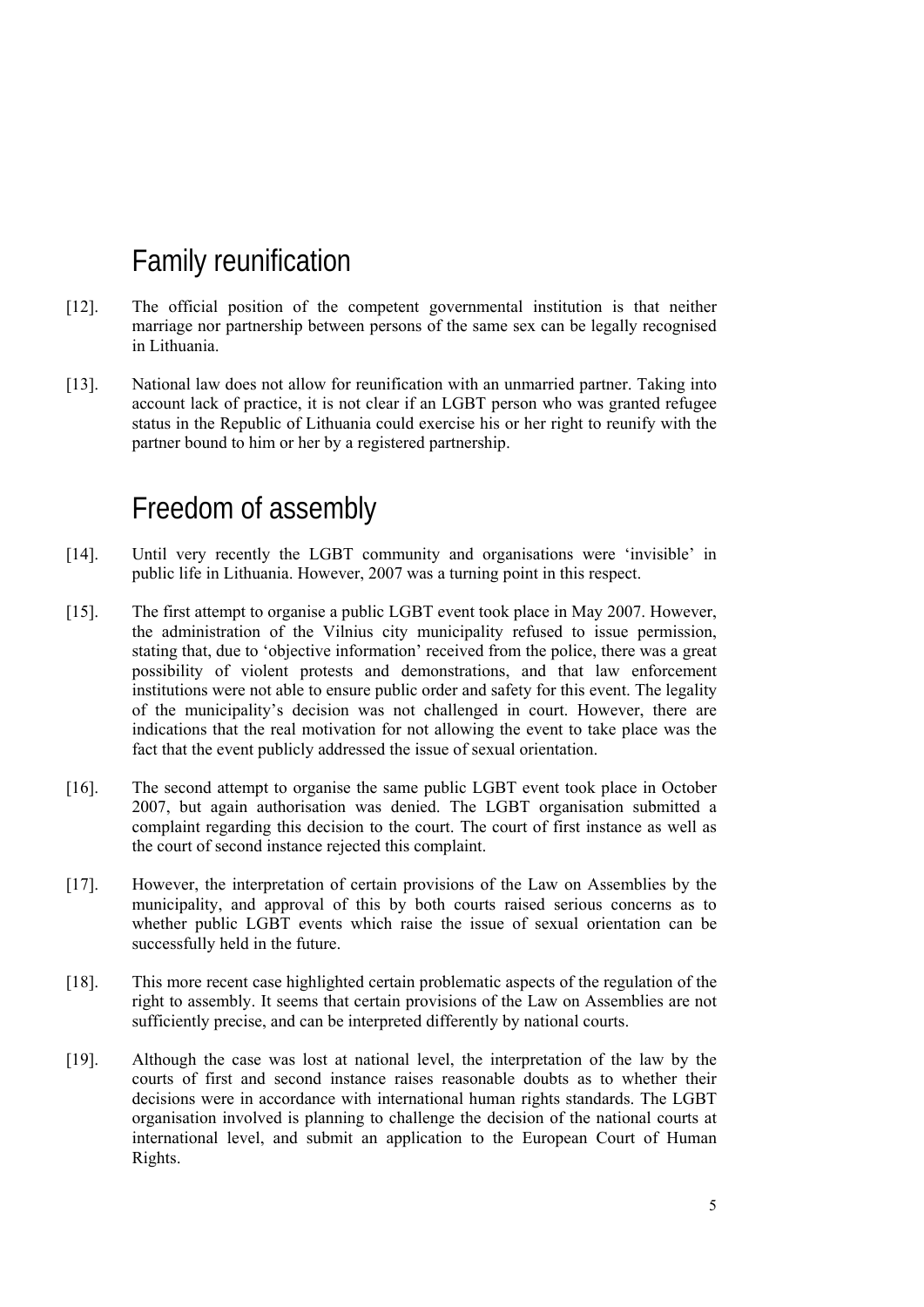### Hate speech and criminal law

- [20]. According to official statistics, no investigations regarding incitement of hatred in regard to sexual orientation were started in the period 2004-2006. In 2007, however, the number of pre-trial investigations increased significantly. This rise in the number of criminal investigations on the basis of incitement to hatred can be explained by the following reasons:
	- The year 2007 was a turning point for the LGBT community, when the first attempts to appear openly in public life were made. This attracted significant media attention. As a consequence, most of the criminal investigations that were started were in regard to incitement to hatred in comments in articles on the internet.
	- Civil society organisations became much more active in informing the General Prosecution Service about cases of incitement to hatred on the internet.
- [21]. Although the Department of Special Investigations of the General Prosecution Service has become more active in this field, the quality of investigations should be improved.
- [22]. Homophobic motivation is not considered as an aggravating circumstance by the Criminal Code of the Republic of Lithuania. Therefore the legal system does not take it into account.

## Transgender issues

- [23]. The present legal situation of transgender persons is very problematic. Due to a legal vacuum in national legislation, persons cannot change their sex by medical means in Lithuania.
- [24]. National legislation permits changes to documents in cases of gender reassignment (including change of name and sex in identity documents). However, even when a person applies to the competent institutions willing to change his or her documents due to gender reassignment, the gender-sensitive personal code remains legally unchangeable.
- [25]. As the national legislation which provides protection against discrimination does not have any specific provisions as regards transgender persons, it is difficult to estimate how the issue of discrimination against a transgender person would be considered in practice. As yet, there have been no cases of discrimination against transgender persons brought before national courts or to the Office of the Equal Opportunities Ombudsperson.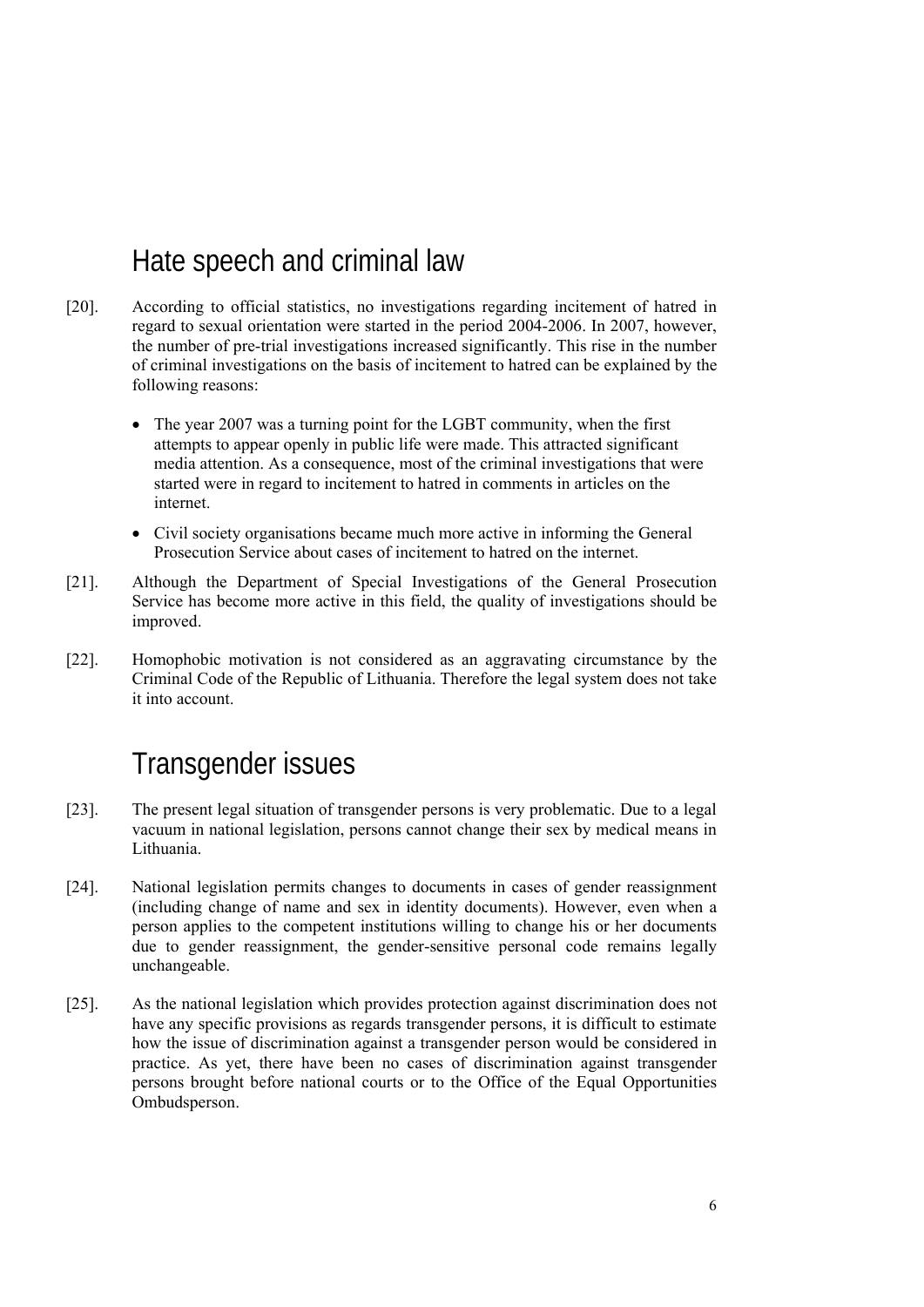[26]. As the issue of gender reassignment provokes controversial debates in society and among politicians, it is not clear whether the necessary changes in the legislation will be made in the immediate future.

### **Miscellaneous**

[27]. Recent public opinion surveys indicate that LGBT persons form one of the most vulnerable groups. Half of the survey respondents believe that homosexuals should not work in the police, 69 per cent think that homosexuals should not work at schools, and almost half of the respondents believe that homosexuality is a disease that can be cured. The attempt in 2007 to challenge these stereotypes and raise awareness through social advertising was not supported by officials of the major city municipalities. The banning of this social advertisement campaign was not challenged in court: however it can be clearly considered as a limitation of freedom of expression.

### Good practices

[28]. There are no legal provisions or legal interpretations in the Lithuanian legal system which could be presented as good practice in tackling homophobia, and/or discrimination on the ground of sexual orientation and/or of transgender people, or which are innovative and could serve in this context as models for other Member States and European Union institutions.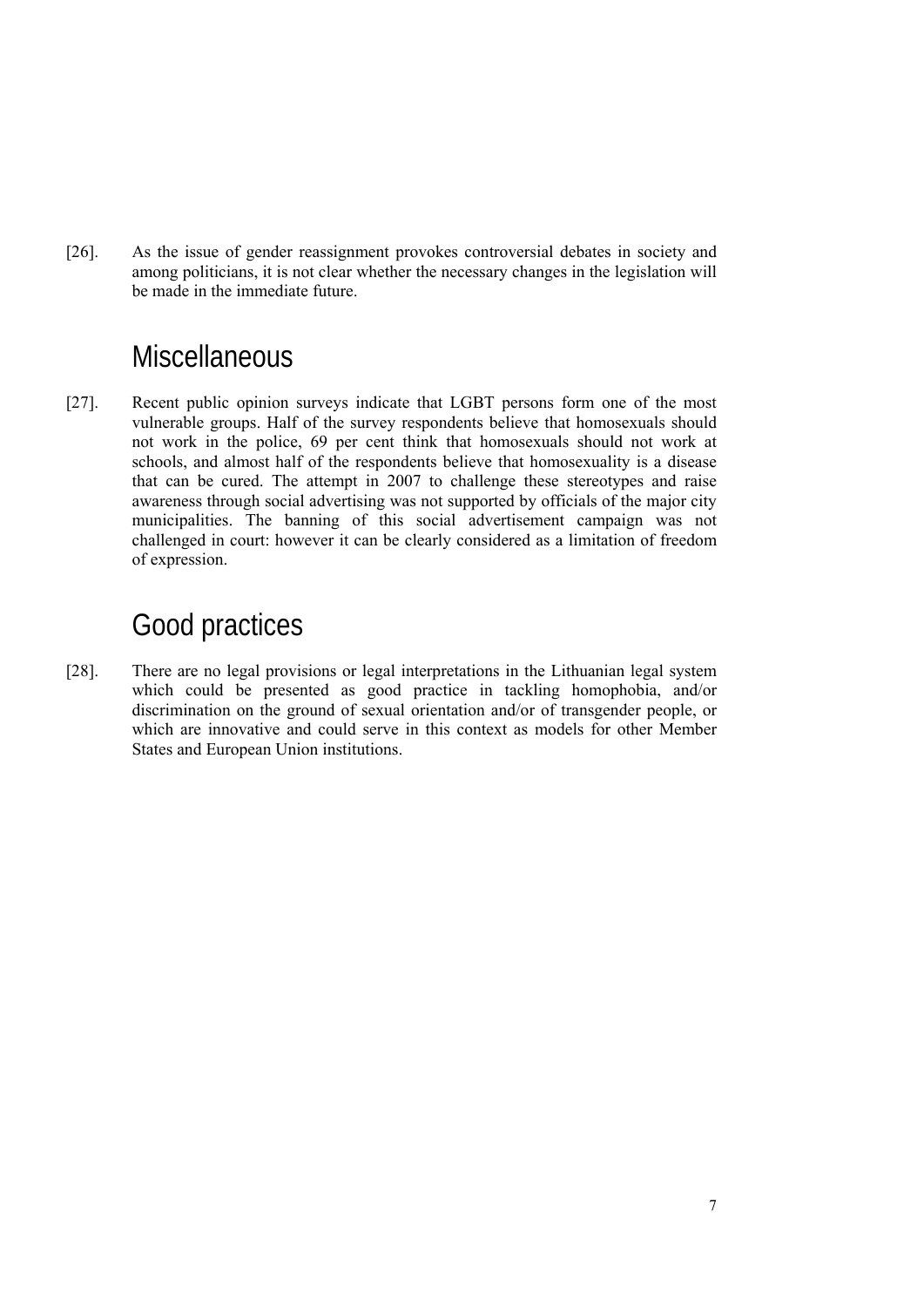## A. Implementation of Employment Directive 2000/78/EC

- [29]. Initially, an explanation of the general legal framework in Lithuania on antidiscrimination and equal treatment in regard to constitutional provisions on grounds of sexual orientation must be given. $1$
- [30]. Article 25 of the *Lietuvos Respublikos Konstitucija* [Constitution of the Republic of Lithuania], on freedom of expression, has a clause limiting freedom of expression in cases of discriminatory actions. It states that: 'Freedom to express convictions or impart information shall be incompatible with criminal actions such as the instigation of national, racial, religious or social hatred, violence or discrimination or the dissemination of slander or misinformation.'2
- [31]. Article 26 of the Constitution proclaims freedom of thought, conscience and religion: 'Freedom of thought, conscience and religion shall not be restricted. Each human being shall have the right to freely choose any religion or belief and, either alone or with others, in private or in public, to profess his religion, to perform religious practices, to practice and teach his belief. No one may compel another person or be compelled to choose or profess any religion or belief.<sup>3</sup>
- [32]. A general equality clause is included in Article 29 of the Constitution, stating that: 'All persons shall be equal before the law, the court, and other State institutions and officials. The rights of the human being may not be restricted, nor may he be granted any privileges on the ground of gender, race, nationality, language, origin, social status, belief, convictions, or views.' The ground of sexual orientation is not explicitly mentioned in the Constitution. However, according to the *Lietuvos Respublikos Konstitucinis Teismas* [Constitutional Court of the Republic of Lithuania], $<sup>4</sup>$  the list of non-discrimination grounds in Article 29 of the Constitution</sup> cannot be considered as exhaustive, and sexual orientation is presumably included.<sup>5</sup>

-

<sup>1</sup> The Constitution was adopted by referendum on 25 October .10.1992 and entered into force on 2 November 02.11.1992.

Lietuvos Respublikos Konstitucija. Official publication *Valstybės Žinios*, 1992, No. 33-1014. Available in English at: http://www3.lrs.lt/home/Konstitucija/Constitution.htm (14.02.2008) 3

Lietuvos Respublikos Konstitucija. Official publication *Valstybės Žinios*, 1992, No. 33-1014. Available in English at: http://www3.lrs.lt/home/Konstitucija/Constitution.htm (14.02.2008) 4

Conclusion of the *Lietuvos Respublikos Konstitucinis Teismas* [Constitutional Court of the Republic of Lithuania] of 24.01.1995, on the compliance of Articles 4, 5, 9, 14 as well as Article 2 of Protocol No 4 of the European Convention for the Protection of Human Rights and Fundamental Freedoms with the Constitution of the Republic of Lithuania. Available in English at: http://www.lrkt.lt/dokumentai/1995/i5a0124a.htm (2008.02.14).

Although the ground of sexual orientation has not been explicitly mentioned in the above-cited conclusion of the Constitutional Court.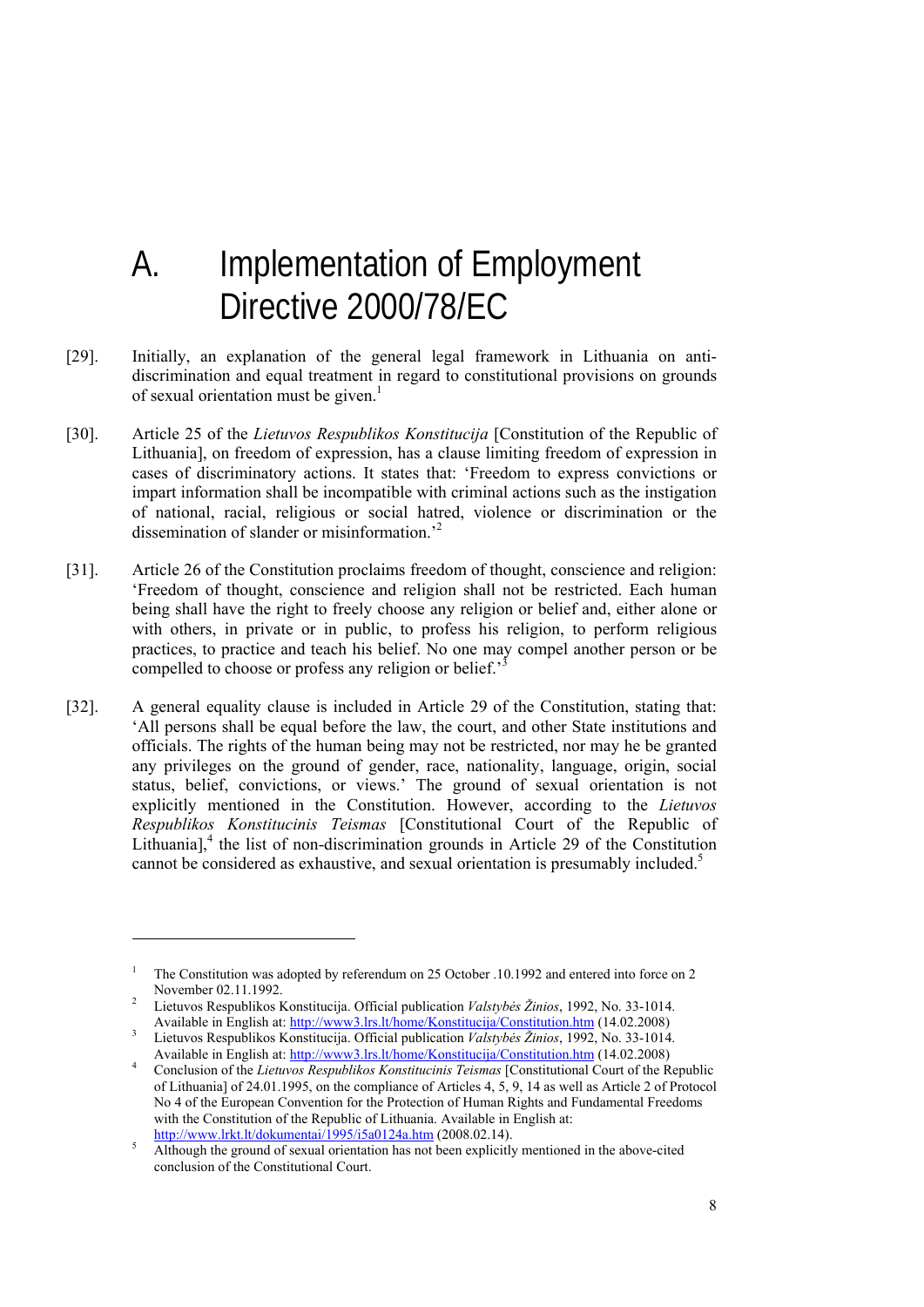- [33]. According to the jurisprudence of the Constitutional Court of the Republic of Lithuania, these constitutional provisions are directly applicable and each individual may defend his or her rights on the basis of the Constitution.<sup>6</sup> Any person whose constitutional rights or freedoms are violated has the right to appeal to a court. However, as cases where persons base their claim solely on constitutional provisions are non-existent in practice, these provisions should be implemented through the national legislation.
- [34]. The general principle of equality of persons embodied in the Constitution is repeated in a number of laws, for example *Darbo Kodeksas* [Labour Code], *Civilinis kodeksas* [Civil Code] of the Republic of Lithuania. However, the ground of sexual orientation is explicitly mentioned in only a few national legal enactments. Equality of labour law subjects, regardless of *inter alia* their sexual orientation, is embodied in Article 2 of the Labour Code of the Republic of Lithuania<sup>7</sup>. Additionally, Article 129 of the Labour Code states that *sexual orientation*, among other grounds, cannot be considered as a legitimate reason to terminate an employment contract.<sup>8</sup>
- [35]. Article 169 of the *Baudžiamasis Kodeksas* [Criminal Code] of the Republic of Lithuania prohibits severe discriminatory behaviour on the basis of sexual orientation, among other grounds: 'A person who has committed acts aimed at a certain group or members thereof on account of their ethnic background, race, sex, *sexual orientation*, origin or religion with a view to interfering with their right to participate as equals of other persons in political, economic, social, cultural or employment activity or to restrict the human rights or freedoms of such a group or its members, shall be punished with (a) community service work (b) a fine (c) detention or (d) imprisonment for up to 3 years.<sup>39</sup>.
- [36]. Additionally, Article 170 of the Criminal Code also prohibits incitement against certain groups of residents: 'A person who, by making public statements orally, in writing or by using the public media, ridicules, expresses contempt of, urges hatred towards or encourages discrimination against a group of residents or against a specific person, on account of his or her sex, *sexual orientation*, race, nationality,

<sup>6</sup> 'The Constitution shall be an integral and directly applicable act. Everyone may defend his rights by invoking the Constitution.' (Article 6 of the Constitution). 7

Lithuania/Darbo kodekso patvirtinimo, įsigaliojimo ir įgyvendinimo įstatymas. Darbo Kodeksas. Official publication *Valstybės Žinios*, 2002 Nr. 64-2569. Available in Lithuanian at: http://www3.lrs.lt/pls/inter3/dokpaieska.showdoc\_l?p\_id=311264 (14.02.2008).

<sup>8</sup> Lithuania/Darbo kodekso patvirtinimo, įsigaliojimo ir įgyvendinimo įstatymas. Darbo Kodeksas. Official publication *Valstybės Žinios*, 2002 Nr. 64-2569. Available in Lithuanian at: http://www3.lrs.lt/pls/inter3/dokpaieska.showdoc\_l?p\_id=311264 (14.02.2008).

Lithuania/Lietuvos Respublikos Baudžiamojo kodekso patvirtinimo ir įsigaliojimo įstatymas. Baudžiamasis Kodeksas. Official publication *Valstybės Žinios*, 2000, Nr. 89-2741. Available in Lithuanian at: http://www3.lrs.lt/pls/inter3/dokpaieska.showdoc\_l?p\_id=314141 (14.02.2008).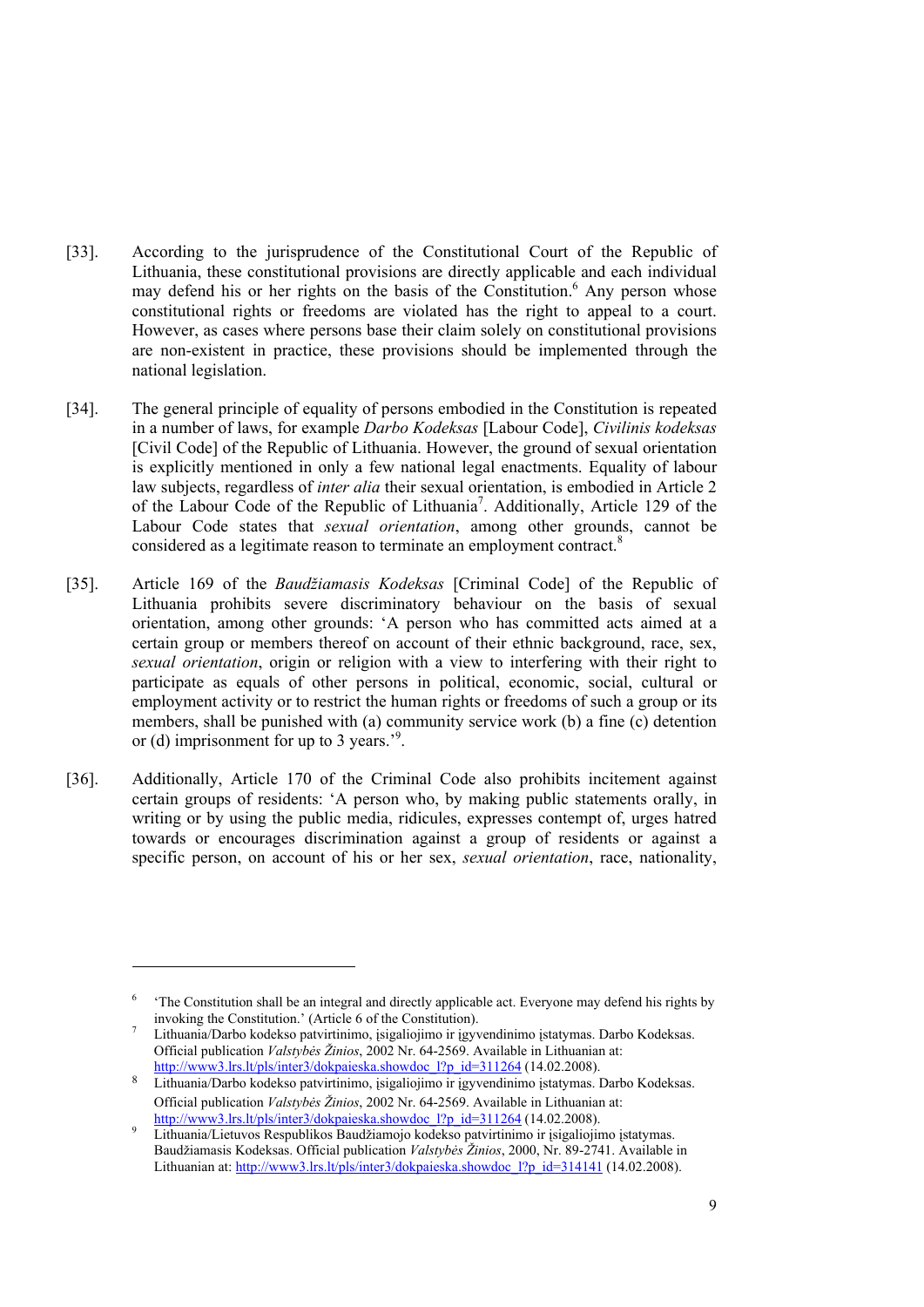language, ethnicity, social status, faith, religion or beliefs, shall be punished with (a) a fine, (b) detention or (c) imprisonment for up to 3 years'.<sup>10</sup>

- [37]. The *Visuomenės informavimo pakeitimo įstatymas* [Law on the Provision of Information to the Public] prohibits the publishing of information which 'instigates war or hatred, sneer, scorn, instigates discrimination, violence, harsh treatment of a group of people or a person belonging to it on the basis of gender, *sexual orientation*, race, nationality, language, origins, social status, religion, beliefs or standpoints' (Article 19).11 The *Bausmių vykdymo Kodeksas* [Code of the Enforcement of Punishments] of the Republic of Lithuania states that all convicted persons are equal before the law, *inter alia* regardless of their sexual orientation.<sup>12</sup>
- [38]. Sexual orientation is not explicitly mentioned in any other laws, except the *Lietuvos Respublikos Lygių galimybių įstatymas* [Law on Equal Treatment of the Republic of Lithuania], which is the most important legal act implementing Directives 2000/43/EC (Racial Equality Directive) and 2000/78/EC (Employment Equality Directive) in the national legislation.

## A.1. The implementation of Employment Directive 2000/78/EC

[39]. The Employment Equality Directive 2000/78/EC was introduced into national legislation together with the Racial Equality Directive 2000/43/EC on 18.11.2003. No discussions regarding the quality of the transposition or the substance of the Law on Equal Treatment, which implements the directives, took place in the Parliament.<sup>13</sup>

#### A.1.1. The Law on Equal Treatment

1

[40]. Article 1 of this law states that 'this Law is designated to ensure the application of the legal acts of the European Union, indicated in the Annex of this Law' (namely Directives 2000/43/EC and 2000/78/EC). The Law on Equal Treatment, passed on 18.11.2003, came into force on 01.01.2005. The purpose of the law is to ensure the

<sup>10</sup> Lithuania/Lietuvos Respublikos Baudžiamojo kodekso patvirtinimo ir įsigaliojimo įstatymas. Baudžiamasis Kodeksas. Official publication *Valstybės Žinios*, 2000, Nr. 89-2741. Available in

Lithuanian at: http://www3.lrs.lt/pls/inter3/dokpaieska.showdoc\_l?p\_id=314141 (14.02.2008).<br><sup>11</sup> Lithuania/Lietuvos Respublikos Visuomenės informavimo pakeitimo įstatymas. Official publication *Valstybės Žinios*, 2006, Nr. 82-3254. Text in English available at:

<sup>&</sup>lt;sup>12</sup> Lithuania / Bausmių vykdymo kodekso patvirtinimo įstatymas. Bausmių vykdymo Kodeksas. Official publication *Valstybės Žinios* 2002 Nr. 73-3084. Available in Lithuanian at:

http://www3.lrs.lt/pls/inter3/dokpaieska.showdoc\_l?p\_id=278500 (14.02.2008).<br>Stenograph of the Parliament sitting of 18.11.2003. Available in Lithuanian at: http://www3.lrs.lt/pls/inter3/dokpaieska.showdoc\_l?p\_id=221498 (14.02.2008).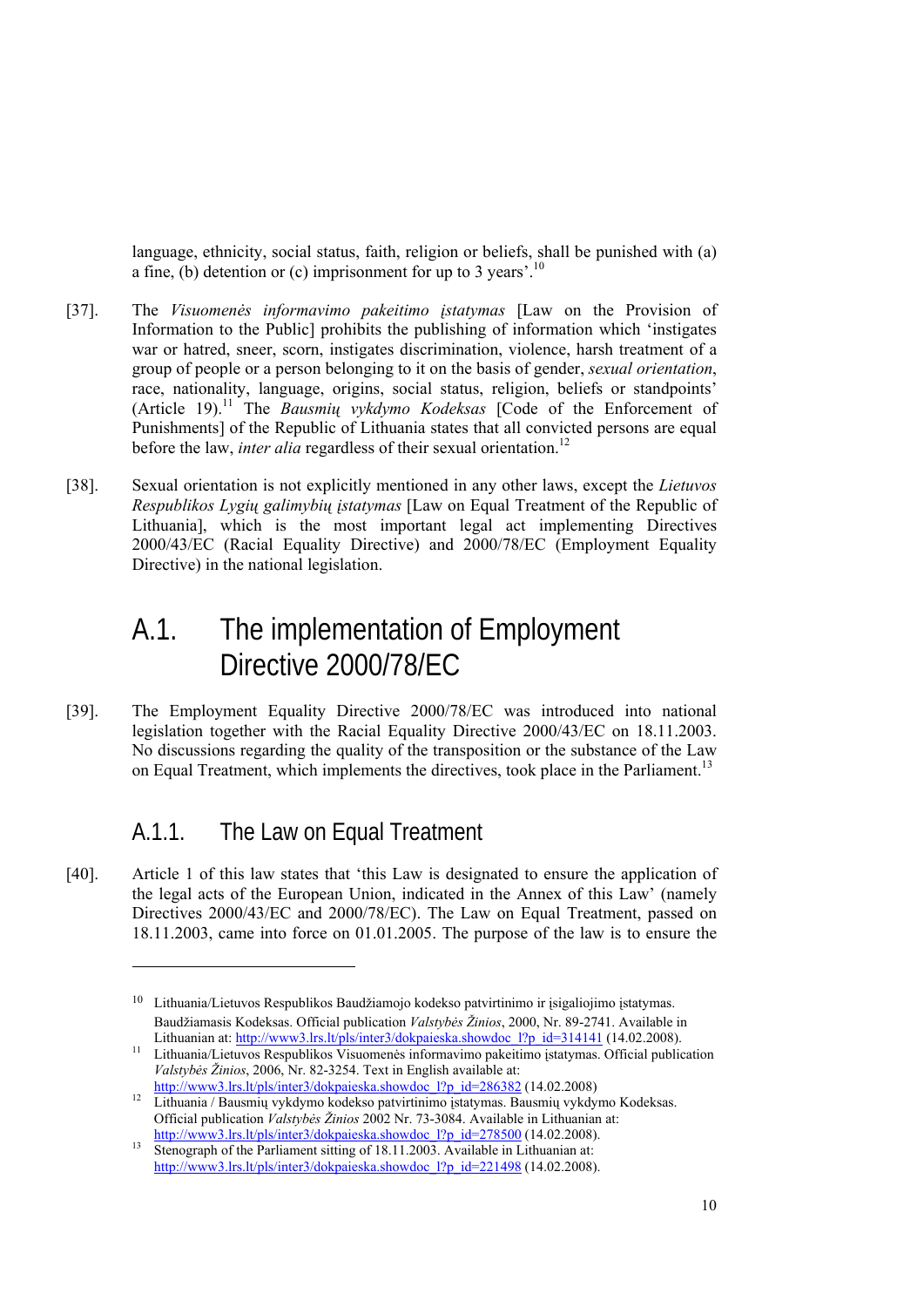implementation of human rights as laid down in the Constitution of the Republic of Lithuania, and to prohibit any direct or indirect discrimination based upon age, *sexual orientation*, disability, racial or ethnic origin, religion or beliefs. Article 1 of the law provides the definition of equal treatment as **'**implementation of the human rights which are laid down in international documents on human and citizens' rights and in the laws of the Republic of Lithuania, regardless of the age, *sexual orientation*, disability, racial or ethnic origin, religion, beliefs and other grounds established in the international agreements or laws of the Republic of Lithuania'.<sup>14</sup>

[41]. However, the Law on Equal Treatment failed to transpose the requirements of the directives in a significant number of crucial areas. Thus it is important to examine in detail those particular requirements of the Employment Framework Directive which were not correctly transposed.

#### A.1.1.1. The scope

- [42]. The definition of discrimination in the Law on Equal Treatment has not been precisely transposed, compared to the text provided in the directive. This resulted in narrowing the material scope of the national law on protection from discrimination. More precisely, paragraph 3 of Article 2 of the Law on Equal Treatment defines direct discrimination as follows: 'Direct discrimination shall be taken to occur when on the basis of a person's age, sexual orientation, disability, racial or ethnic origin, religion or beliefs, one person is treated less favourably than another is, has been or would be treated in a comparable situation, except for the following cases provided for by the laws  $\left[\ldots\right]$ .<sup>15</sup> The wording suggests that there is no protection from discrimination in cases of assumed characteristics. There are no other definitions of discrimination in other laws. In addition, persons are not protected from discrimination based on their association with persons of a particular sexual orientation.
- [43]. On the other hand, although the Employment Framework Directive prohibits discrimination only in the field of employment and occupation, in the Law on Equal Treatment protection against discrimination on all grounds (including sexual orientation) is extended to the scope covered by the Race Directive, with the exception of social advantages and social protection. Thus people are protected against discrimination on the ground of sexual orientation in the fields of access to goods and services and education. Additionally, the Law on Equal Treatment obliges state and local governmental institutions or agencies, within the scope of their competence, (1) to ensure that in all the legal acts drafted and passed by them, equal

<sup>14</sup> Lithuania/Lietuvos Respublikos Lygių galimybių įstatymas. Official publication *Valstybės žinios*, 2003, No.114-5115. Available in English at:<br>http://www.lygybe.lt/ci.admin/Editor/assets/Law%20on%20Equal%20Treatment.doc (14.02.2008)

<sup>&</sup>lt;sup>15</sup> Lithuania/Lietuvos Respublikos Lygių galimybių įstatymas. Official publication *Valstybės žinios*, 2003, No.114-5115. Available in English at:

http://www.lygybe.lt/ci.admin/Editor/assets/Law%20on%20Equal%20Treatment.doc (14.02.2008)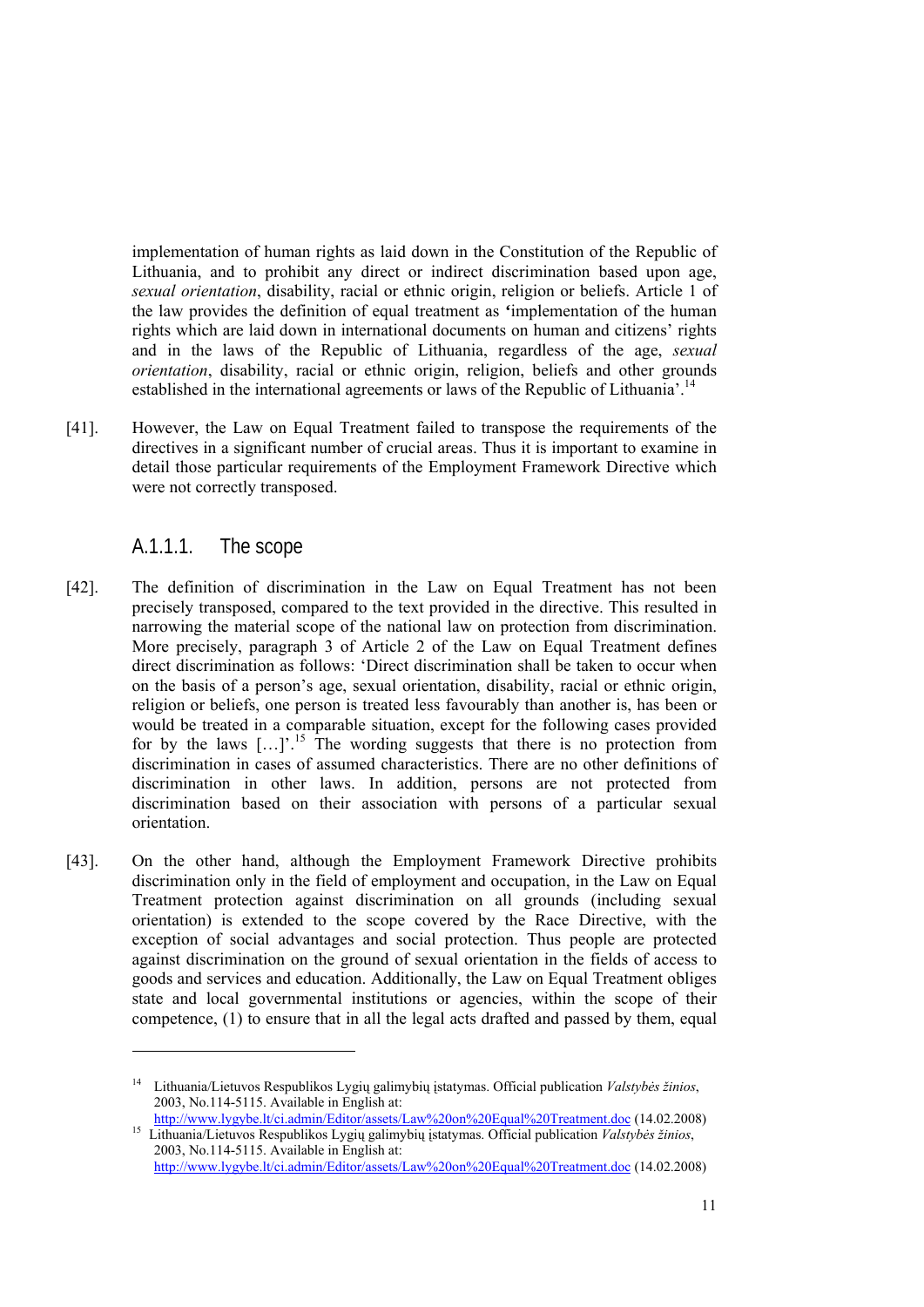rights and treatment, regardless of age, sexual orientation, disability, racial or ethnic origin, religion or beliefs, are laid down, (2) to draft and implement programmes and measures designed to ensure equal treatment, regardless of age, sexual orientation, disability, racial or ethnic origin, religion or beliefs, (3) in the manner prescribed by the laws, to provide assistance to the programmes of religious communities, associations and centres, other non-governmental organisations, public agencies and charity and sponsorship foundations which assist in the implementation of equal treatment of persons, without regard to their age, sexual orientation, disability, racial or ethnic origin, religion or beliefs.16

[44]. Additionally, the provision of the Employment Framework Directive regarding membership of, and involvement in, an organisation of workers or employers, or any organisation whose members carry on a particular profession, including the benefits provided for by such organisations, is not reproduced in the Law on Equal Treatment.

#### A.1.1.2. Victimisation

1

- [45]. Article 7 of the Law on Equal Treatment provides a list of actions violating the right to equal treatment: 'The acts of an employer shall be deemed as violating equal treatment, if due to a person's age, sexual orientation, disability, racial or ethnic origin, religion or beliefs he/she: […] persecutes the employee or public servant, *who has filed a complaint* regarding discrimination, fails to take measures to protect the employee or public servant from hostile behaviour or negative consequences' (Paragraph 5 of Article 7).
- [46]. This prohibition of victimisation may not correspond to the requirements set by the Employment Framework Directive which appear to prohibit not only discrimination against employees who directly file a complaint, but other employees as well (for instance, witnesses involved in such discrimination cases).

#### A.1.1.3. The implementation of Article 9.2 of Employment Directive 2000/78/EC and the legal standing of associations

[47]. The requirements of the Employment Framework Directive regarding the engagement of associations in judicial proceedings on behalf or in support of the victim have not been properly transposed in Lithuania. The criteria identifying those associations (having a legitimate interest) could engage in judicial or administrative procedures on behalf or in support of the victim are not set in national legislation.

<sup>16</sup> Lithuania/Lietuvos Respublikos Lygių galimybių įstatymas. Official publication *Valstybės žinios*, 2003, No.114-5115. 9. (Article 3). Available in English at: http://www.lygybe.lt/ci.admin/Editor/assets/Law%20on%20Equal%20Treatment.doc (14.02.2008).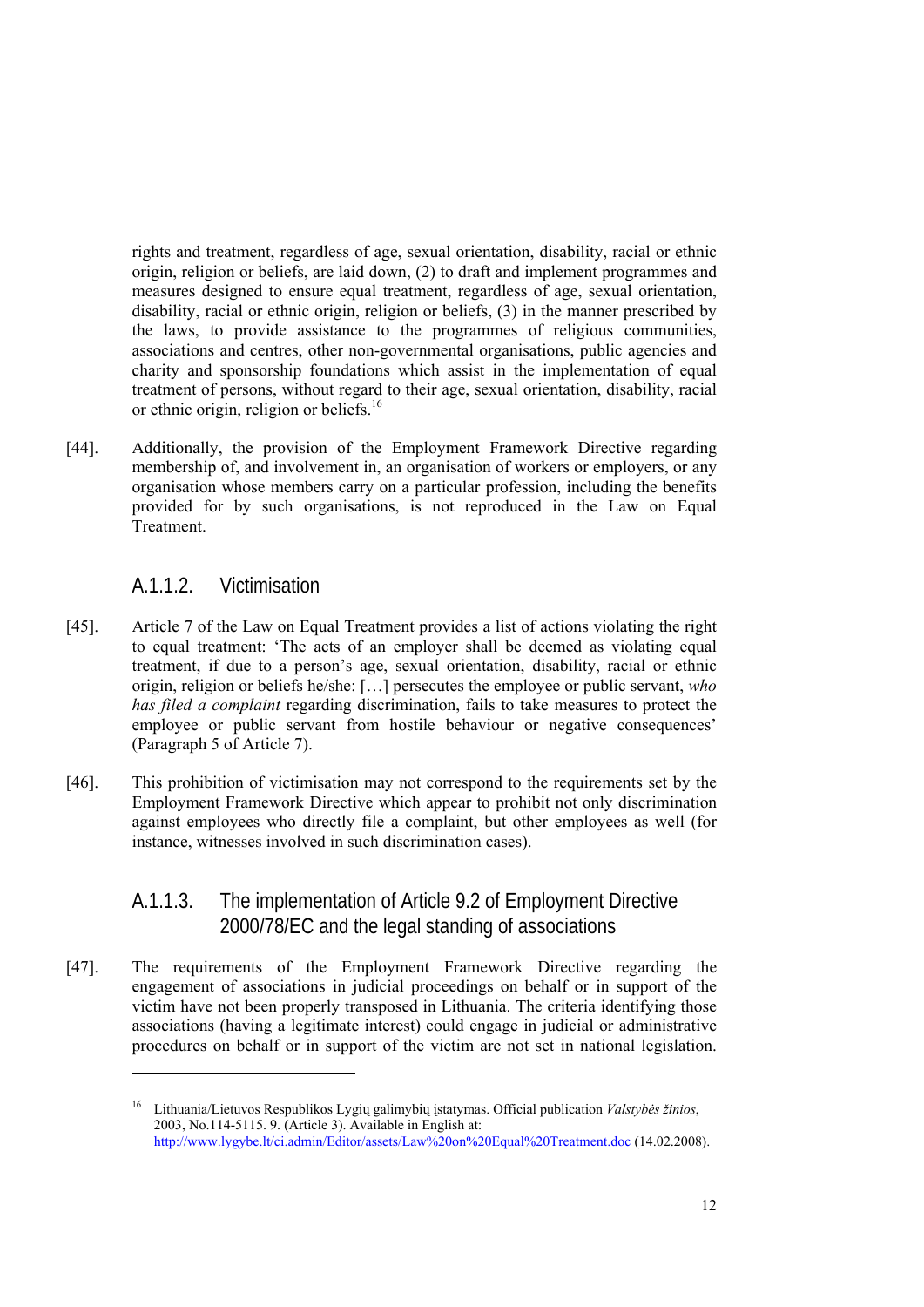Associations or NGOs can initiate administrative procedures at the *Lygių galimybių kontrolieriaus tarnyba* [Office of the Equal Opportunities Ombudsperson]. In practice administrative procedures at the Office of the Equal Opportunities Ombudsperson were initiated by the main LGBT rights organisation in Lithuania *Lietuvos gėjų lyga* [Lithuanian Gay League]. There are also a couple of human rights NGOs, capable and willing to address issues of sexual orientation discrimination at the Office of Equal Opportunities Ombudsperson. However, the representation before the courts by NGOs under current legislation is barely possible.

- [48]. Under current legislation, legal representation by associations or NGOs in civil courts is impossible. According to Paragraph 1 of Article 56 of the *Civilinio proceso Kodeksas* [Code of Civil Procedure] of the Republic of Lithuania, legal representation of persons is exercised almost exclusively by attorneys, with only a few exceptions granted to trade unions representing their members, and to persons with a degree in law in cases involving legal representation of their relative or spouse.<sup>17</sup> According to Paragraph 2 of Article 56 of the Code, other persons of law could represent a party in a legal dispute, but only as a subsidiary to attorneys or attorneys' assistants acting as primary legal representatives.
- [49]. According to Article 49 of the Code of Civil Procedure of the Republic of Lithuania, in certain cases prescribed by law the possibility exists for 'other subjects' to pursue a class action on behalf of a group of persons.18 However, the detailed procedure in such cases is not clear, because as yet no class-action case has been brought to court by NGOs.
- [50]. However, it is theoretically possible for NGOs and associations to engage in administrative procedure on behalf of the victim in administrative courts. According to Article 49 Paragraph 3 of the Law on Lithuanian Administrative Procedure.<sup>19</sup> mandatory legal representation is 'usually, but not necessarily' exercised by an attorney, which leaves an opening for possible representation by associations. However, this opportunity has never been used in practice, and it is hard to predict whether it would be accepted by the courts.

<sup>17</sup> Lithuania/Lietuvos Respublikos Civilinio proceso kodekso patvirtinimo, įsigaliojimo ir įgyvendinimo įstatymas. Civilinio proceso Kodeksas. Official publication *Valstybės Žinios*, 2002, Nr. 36-13640. Available in Lithuanian at:

http://www3.lrs.lt/pls/inter3/dokpaieska.showdoc\_l?p\_id=284330 (14.02.2008) 18 Lithuania/Lietuvos Respublikos Civilinio proceso kodekso patvirtinimo, įsigaliojimo ir įgyvendinimo įstatymas. Civilinio proceso Kodeksas. Official publication *Valstybės Žinios*, 2002, Nr. 36-13640. Available in Lithuanian at:

http://www3.lrs.lt/pls/inter3/dokpaieska.showdoc\_l?p\_id=284330 (14.02.2008) Lithuania/Lietuvos Respublikos Administracinių bylų teisenos įstatymas. Official publication, *Valstybės Žinios*, 1999, Nr. 13-308. Available in Lithuanian at: http://www3.lrs.lt/pls/inter3/dokpaieska.showdoc\_l?p\_id=312242 (14.02.2008).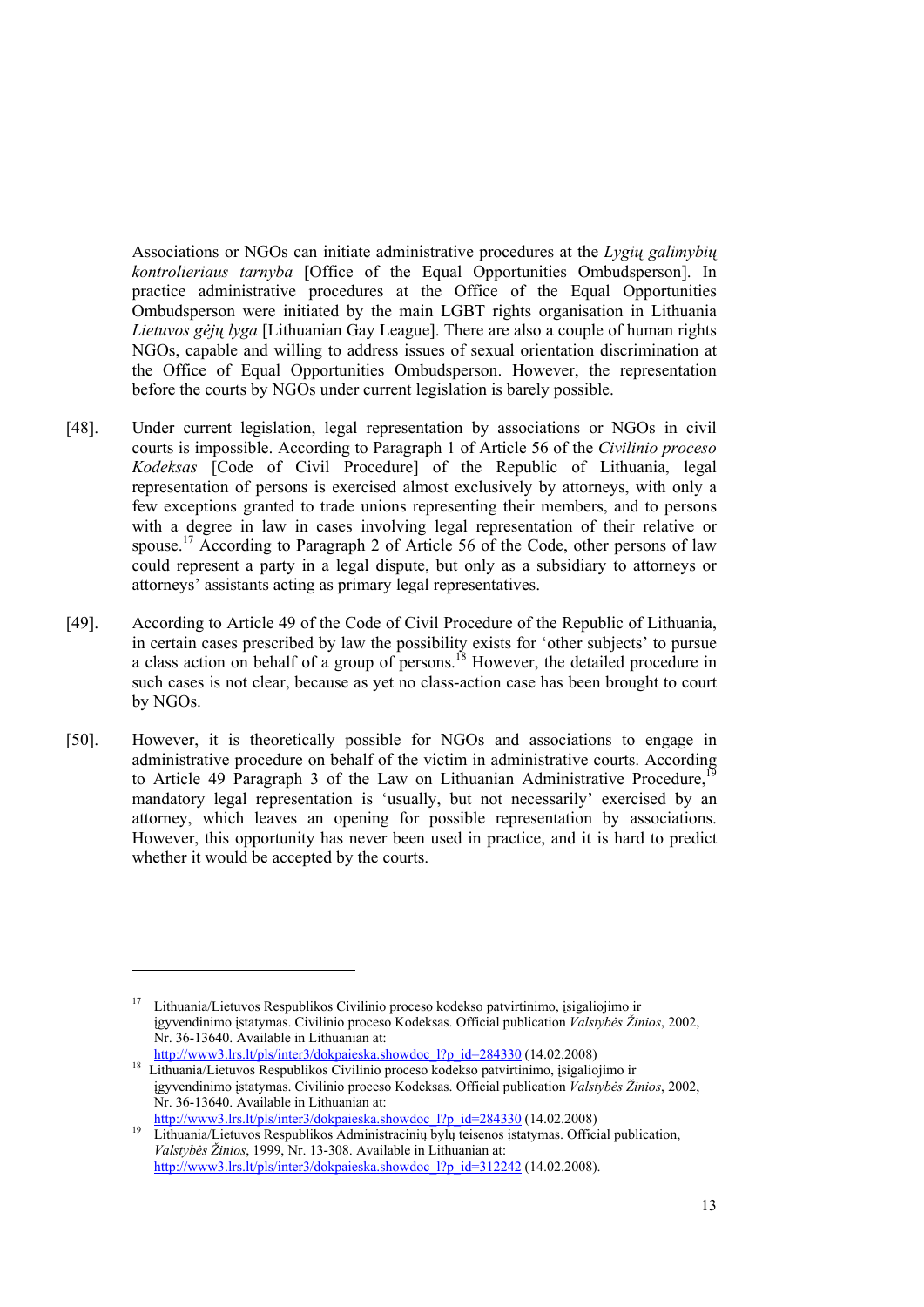#### A.1.1.4. Shifting the burden of proof

- [51]. The *Lietuvos Respublikos moterų ir vyrų lygių galimybių įstatymas* [Law on Equal Opportunities of Women and Men of the Republic of Lithuania],  $^{20}$  which also sets the procedure for investigation of complaints to the Office of the Equal Opportunities Ombudsperson, describes the concept of shifting the burden of proof in cases of gender discrimination. Formally, individuals do not have this procedural guarantee in courts or other institutions in cases of discrimination on sexual orientation. Article 178 of the Code of Civil Procedure provides the general rule that the burden of proof falls upon the applicant.<sup>21</sup> Thus, in this respect, the Employment Framework Directive is not implemented in Lithuania. Despite this lacuna in the implementation of the provisions relating to the burden of proof in the directive, the Equal Opportunities Ombudsperson applies the shift of the burden of proof when investigating complaints, since it is not bound to apply the Code of Civil Procedure. However, in the current situation, it would be very problematic to pursue the shift of the burden of proof in sexual orientation discrimination cases in the courts.
- [52]. It must be mentioned, that the government initiated an amendment to Article 178 of the Code of Civil Procedure to include provision for the shift of the burden of proof in discrimination cases. However it did not manage to convince the members of the Parliament to approve it, $^{22}$  and the draft amendment is still under consideration in the competent committees of the Parliament.

## A.2. The complaint procedures available to victims of discrimination on the ground of sexual orientation

- [53]. According to national legislation, persons who have experienced discrimination on the ground of sexual orientation have several procedural ways to protect their rights.
- [54]. Firstly, the Constitution of the Republic of Lithuania guarantees the right of every person to appeal to a court or other competent institution for the protection of rights under the Constitution which have been violated. The general principle of equality of persons is embodied in a number of laws (e.g. Civil Code of the Republic of

<sup>&</sup>lt;sup>20</sup> Lithuania/Lietuvos Respublikos moterų ir vyrų lygių galimybių įstatymas. Official publication, *Valstybės Žinios*, 1998, Nr. 112-3100. Available in Lithuanian at:

http://www3.lrs.lt/pls/inter3/dokpaieska.showdoc\_l?p\_id=312549 (14.022008). 21 Lithuania/Lietuvos Respublikos Civilinio proceso kodekso patvirtinimo, įsigaliojimo ir įgyvendinimo įstatymas. Civilinio proceso Kodeksas. Official publication *Valstybės Žinios*, 2002, Nr. 36-13640. Available in Lithuanian at:<br>http://www3.lrs.lt/pls/inter3/dokpaieska.showdoc 1?p id=284330 (14.02.2008).

 $\frac{\text{magnon number of components of the maximum number of times.}}{22}$  Stenograph of the Parliament sitting of 27.06.2007. Available in Lithuanian at: http://www3.lrs.lt/pls/inter3/dokpaieska.showdoc\_l?p\_id=300811 (14.02.2008).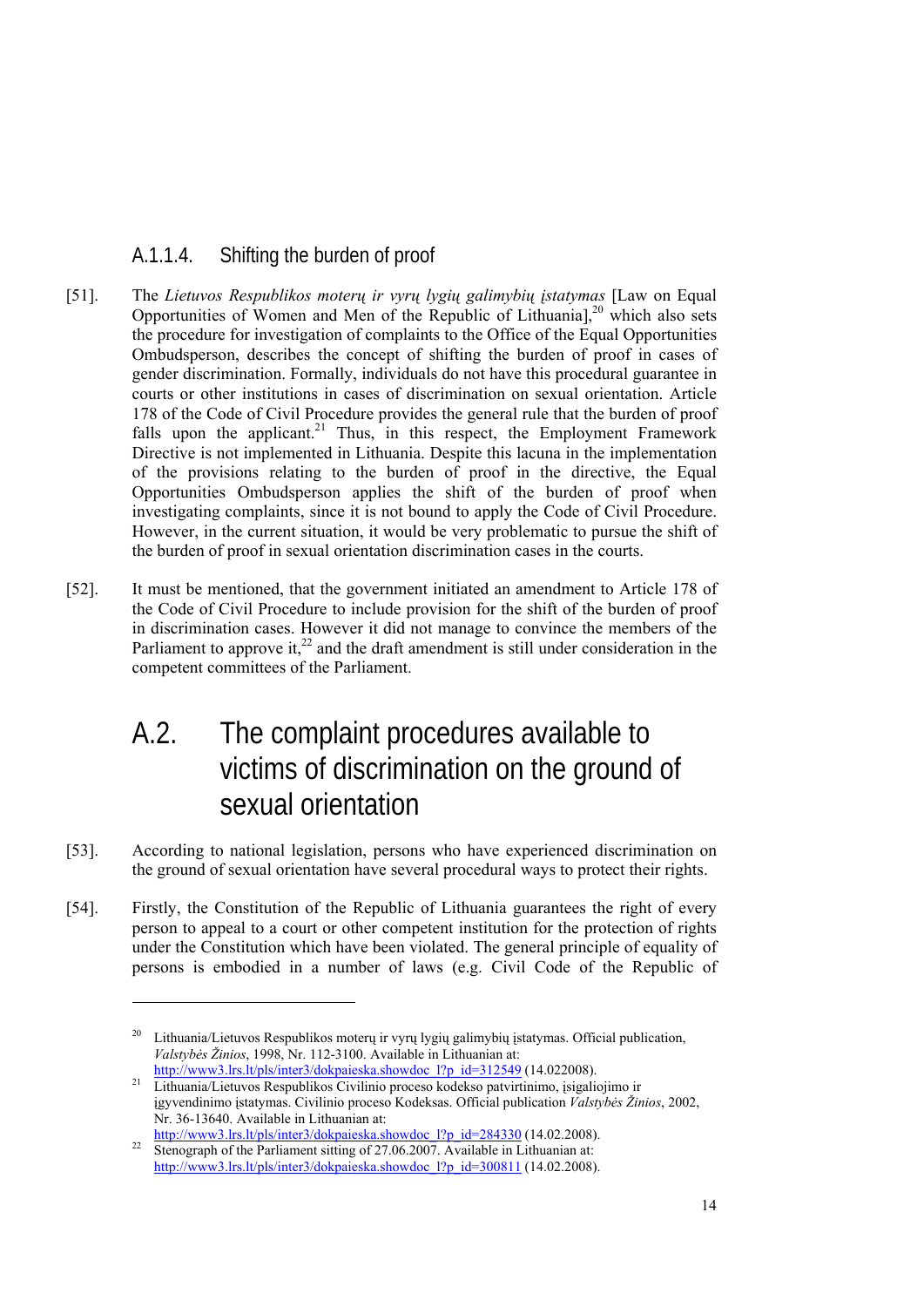Lithuania, Labour Code). However, the Code of Civil Procedure and other procedural laws do not comprise special judicial, administrative or conciliation procedures for cases of discrimination. Thus, in civil or administrative cases, victims of discrimination must rely on general procedures, which can be very difficult to apply in discrimination cases.

- [55]. Additionally, according to Paragraph 2 of Article 6.250 of the Civil Code of the Republic of Lithuania, $23$  non-pecuniary damages can be claimed only in cases prescribed by law. The Law on Equal Treatment does not explicitly mention this right for persons who suffered discrimination on the ground of sexual orientation. The Law on Equal Opportunities for Women and Men<sup> $24$ </sup> mentions the right to claim non-pecuniary damages, but only in gender discrimination cases. No other laws explicitly mention this right. Bearing in mind that the requirement for the shift of the burden of proof, as well as the involvement of associations in procedures in the civil or administrative courts are not properly transposed into national law, to pursue a claim against discrimination in the courts is difficult in practice. Thus, so far, no cases of discrimination have been successfully brought to court in Lithuania.<sup>25</sup>
- [56]. Another possibility is to start a criminal process under the previously mentioned provisions of the Criminal Code of the Republic of Lithuania, including the provision which prohibits discrimination (Article 169). However, in this case, only severe discriminatory acts can be brought before the court, and so far these provisions have rarely been used in practice.
- [57]. Thirdly, in the case of a labour dispute, a person could take advantage of procedures established by the Labour Code.<sup>26</sup> However, it must be mentioned that the Labour Code does not directly make provision for any sanctions for workplace discrimination; these sanctions are provided for in the *Lietuvos Respublikos Administracinių teisės pažeidimų kodeksas* [Administrative Violations Code].27 A person can address the *Darbo ginčų komisija* [Employment Disputes Commission] or courts directly.

-

<sup>23</sup> Lithuania/Lietuvos Respublikos Civilinio kodekso patvirtinimo, įsigaliojimo ir įgyvendinimo įstatymas. Civilinis Kodeksas. Official publication, *Valstybės Žinios*, 2000, Nr. 74-2262. Available

in Lithuanian at: http://www3.lrs.lt/pls/inter3/dokpaieska.showdoc\_l?p\_id=299402 (14.02.2008).<br>24 Lithuania/Lietuvos Respublikos moterų ir vyrų lygių galimybių įstatymas. Official publication, *Valstybės Žinios*, 1998, Nr. 112-3100. Available in Lithuanian at:

http://www3.lrs.lt/pls/inter3/dokpaieska.showdoc\_l?p\_id=312549 (14.02.2008).<br><sup>25</sup> The only case with a discrimination aspect was brought to the court in 2007 (and is explained in detail under Section E. Freedom of Assembly of this report). However, it was not focused on the

application of the Law on Equal Treatment. 26 Lithuania/Darbo kodekso patvirtinimo, įsigaliojimo ir įgyvendinimo įstatymas. Darbo Kodeksas. Official publication *Valstybės Žinios*, 2002 Nr. 64-2569. Available in Lithuanian at:

http://www3.lrs.lt/pls/inter3/dokpaieska.showdoc\_l?p\_id=311264 (14.02.2008). 27 Lithuania/Lietuvos Respublikos Administracinių teisės pažeidimų kodeksas. Official publication, *Valstybės Žinios*, 1985, Nr. 1-1. Available in Lithuanian at: http://www3.lrs.lt/pls/inter3/dokpaieska.showdoc\_l?p\_id=314423 (14.02.2008).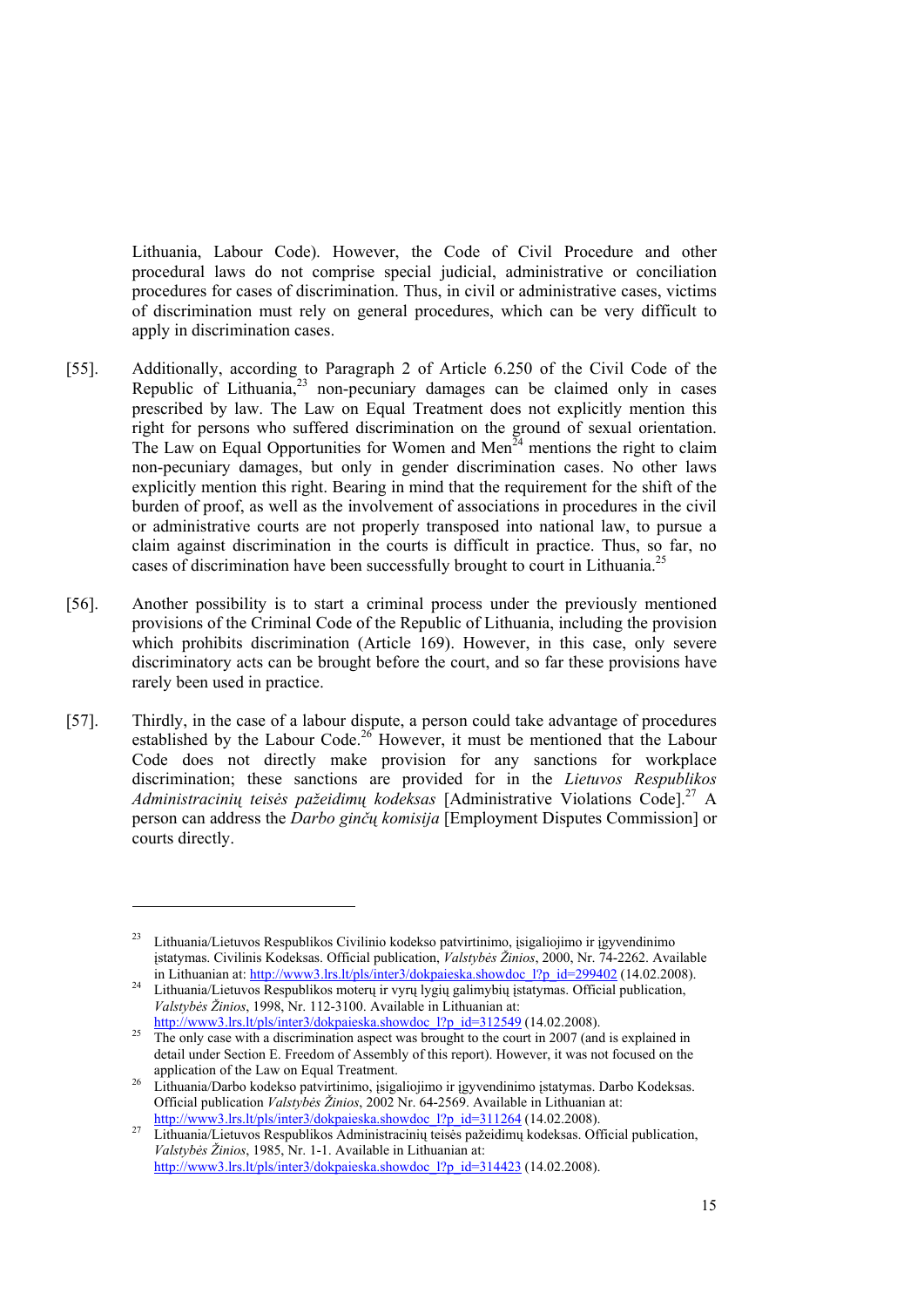- [58]. According to the Labour Code, the *Darbo ginčų komisija* [Employment Disputes Commission] can award compensation to an individual in a case of discrimination which is generally prohibited under the Labour Code. (A sum of up to twice his or her annual salary can be awarded where a person proves that, as a result of a discriminatory act, he or she cannot continue to work in the same position.) However, due to the facts that there are no special procedures outlined in law regarding discrimination cases and that the provision on the shift of the burden of proof is not formally transposed in national legislation, it may be problematic for a victim of sexual orientation discrimination to address the court in a labour dispute.
- [59]. Additionally, it is possible to address the *Valstybinė darbo inspekcija* [State Labour Inspectorate], which controls compliance with laws regulating labour relations and inspects for compliance with the provisions of the Labour Code, including those related to employment contracts, payment for work, organisation of work and rest periods, as well as the enforcement of relevant resolutions of the government of the Republic of Lithuania and orders of the *Socialinės apsaugos ir darbo ministerija* [Ministry of Social Security and Labour]. Theoretically, the State Labour Inspectorate could impose administrative sanctions on employers who discriminate against employees, and thus violate the provisions of the Employment Code. Sanctions are imposed by a general provision in the Administrative Violations Code.<sup>28</sup> In practice, however, State Labour Inspectorate officials do not address issues of workplace discrimination.
- [60]. Finally, the most widely used possibility in practice is to address the Equal Opportunities Ombudsperson. The Office of the Equal Opportunities Ombudsperson was created by the Law on Equal Treatment, which expanded the mandate of the previous institution (the Ombudsman of Equal Opportunities for Men and Women), and can thus be considered as a national equality body in terms of Article 13 of Race Directive 2000/43/EC. The procedure at the Office of the Equal Opportunities Ombudsperson is quite simple and reasonably inexpensive. Each natural or legal person has a right to file a complaint with the Equal Opportunities Ombudsperson about the violation of rights to equal treatment.
- [61]. Complaints should be made in writing: the complainant or her or his representative may send the complaint to the Equal Opportunities Ombudsperson by post, fax, email or bring it in person to the office. If a complaint has been received by word of mouth or by telephone, or if the Equal Opportunities Ombudsperson has found indications of violation of equal rights in the mass media or other sources of information, the investigation may be started on the initiative of Ombudsperson. The Ombudsperson may also decide to investigate anonymous complaints. The time-limit for filing complaints is three months after the commission of the acts against which the complaint is being filed. Complaints filed after the expiry of this time-limit are

<sup>28</sup> Article 41. Violation of Employment Laws and Normative Acts Regulating Health and Safety at Work. 'A violation of employment laws and normative acts regulating health and safety at work is punishable by a fine for employers or their authorised representatives to the amount of 500 to 5,000 Litas.'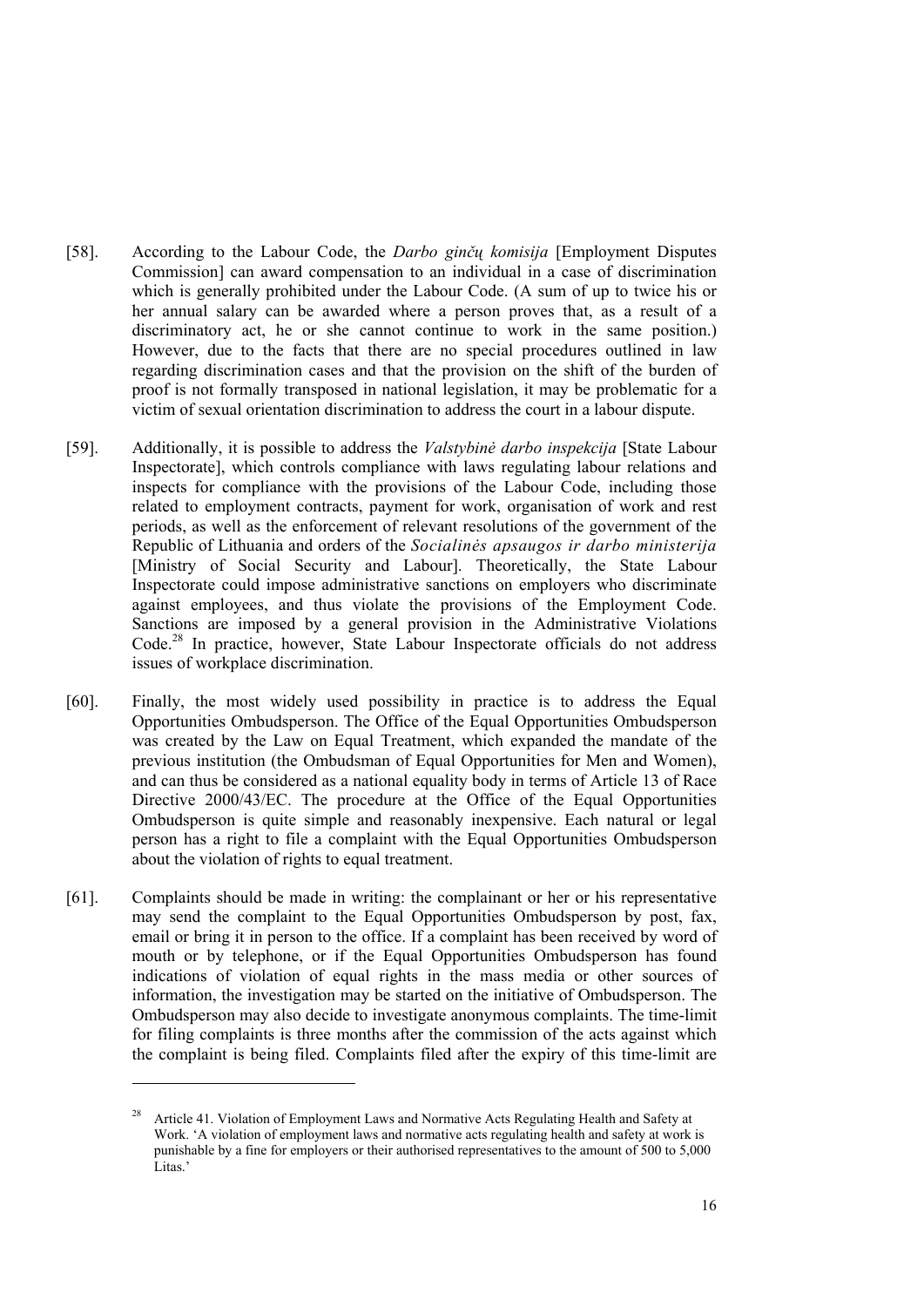not investigated unless the Equal Opportunities Ombudsperson decides otherwise. The decisions of the Equal Opportunities Ombudsperson when applying administrative sanctions are of binding character and can be sued by a court.

### A.3. The establishment of bodies for promotion of equal treatment

- [62]. In 2005, the Law on Equal Treatment established an institution for the promotion of equality of persons, regardless not only of racial or ethnic origin, but also of other characteristics, including sexual orientation. The law thus expanded the mandate of the previous institution (the Ombudsman of Equal Opportunities for Men and Women). The Office of the Equal Opportunities Ombudsperson supervises the implementation of the Law on Equal Treatment in the manner prescribed by the Law on Equal Opportunities for Women and Men. The Ombudsperson is financed from the state budget. In accordance with the Law on Equal Opportunities for Men and Women, the Equal Opportunities Ombudsperson provides independent and objective consultations to victims of discrimination on all grounds specified in EC Treaty Article 13, reports on the implementation of this law to the Parliament, and submits recommendations to state government and administration institutions of the Republic of Lithuania on the revision of legal acts and priorities in the policy of implementation of equal rights. In practice, the Ombudsperson also conducts surveys concerning discrimination, promotes equal treatment of persons, and exercises many educational activities, although these functions are not outlined in the law.
- [63]. Finally and most importantly, it has the power to investigate complaints regarding direct and indirect discrimination, harassment and sexual harassment.<sup>29</sup> The Equal Opportunities Ombudsperson may take the following decisions:

• to refer relevant material to investigatory bodies if indications of an offence have been established;

• to address an appropriate person or institution with a recommendation to discontinue actions violating equal opportunities, or to repeal a legal act related to such violations;

• to hear cases of administrative offences and impose administrative sanctions for violations of the Law on Equal treatment and the Law on Equal Opportunities. In accordance with Article 41(6) of the Administrative Violations Code, in such cases it can issue a fine of from 100 to 2,000 Litas (from 29 to 580 euros approximately). Where the same violation is committed repeatedly, a fine of from 2,000 to 4,000 Litas can be imposed on the same subject.

Paragraph 1, Article 12 of the Law on Equal Opportunities for Women and Men.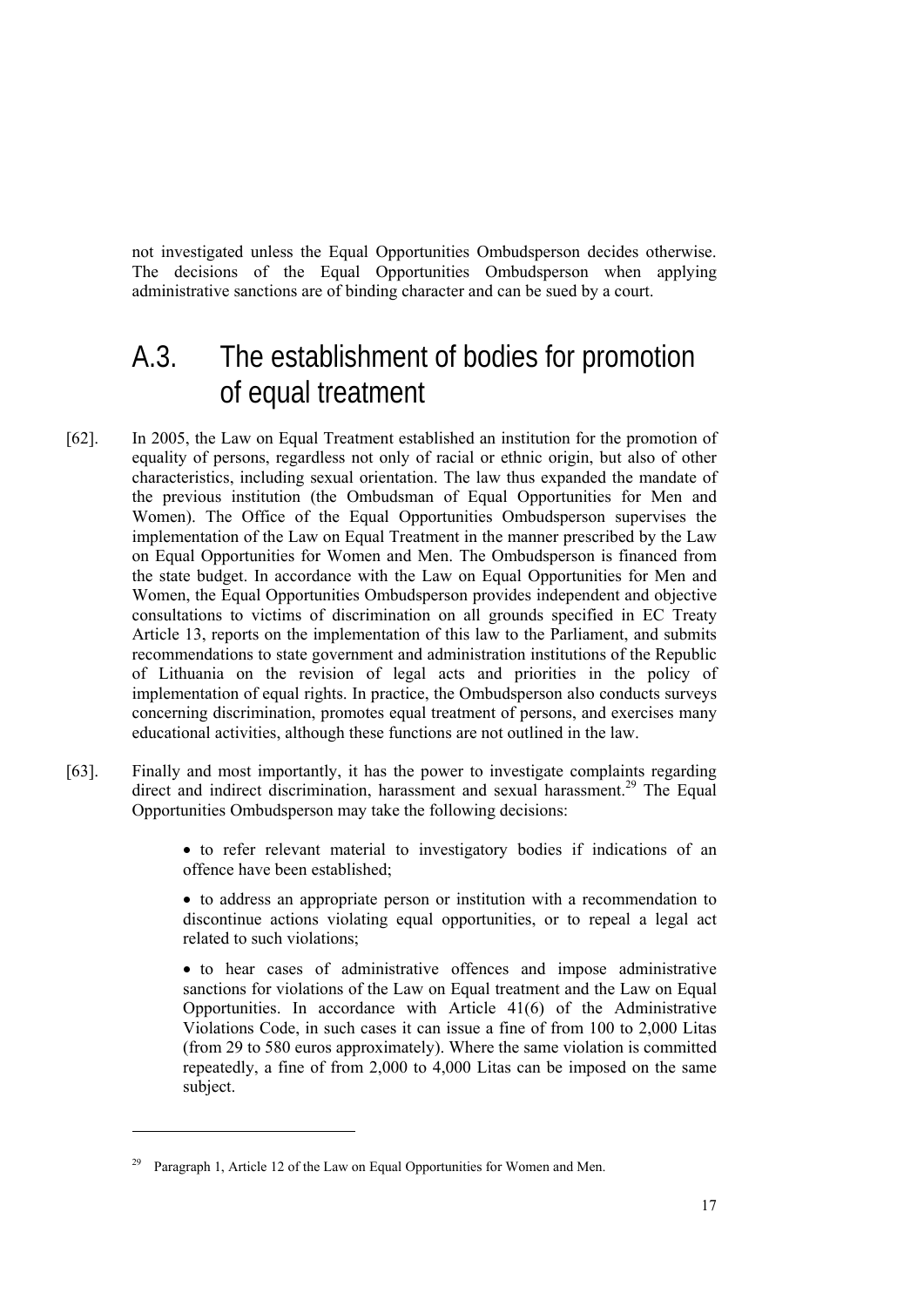• to admonish those who have committed a violation;

• to halt advertisement activities temporarily, if there is sufficient data to indicate that an advertisement campaign may incite hatred towards or encourage discrimination against a group of residents or against a specific person, on account of his or her sex, sexual orientation, race, nationality, ethnicity, age, disability, faith, religion or beliefs;

- to issue binding decisions to stop discriminatory advertisement campaigns.
- [64]. On one hand this is a positive aspect of transposition, since the institution is designed to promote equality of persons in respect of all grounds covered by both directives (as well as gender). However, although the Ombudsperson was given competence to investigate complaints on discrimination, the decisions of the Equal Opportunities Ombudsperson do not include compensation for damage to the victim of sexual orientation discrimination. The Ombudsperson has the right to impose administrative sanctions (in accordance with the Administrative Violations Code), however these can hardly be considered to be of effective, proportionate and dissuasive character (especially for large companies or institutions).
- [65]. In 2005 as well as in 2006, the Office of the Equal Opportunities Ombudsperson received two complaints regarding discrimination on the ground of sexual orientation.<sup>30</sup> In 2007, the Office of the Ombudsperson started one investigation on its own initiative. The complaints were in most cases presented by the major LGBT organization in Lithuania *Lietuvos gėjų lyga* [Lithuanian Gay League].

## A.4. Sanctions and remedies

-

- [66]. Generally, sanctions in Lithuania in discrimination cases cannot be considered to be effective, proportionate and dissuasive. There are sanctions embodied in the Criminal Code which are imposed in cases of severe discriminatory acts. There are also sanctions in the Administrative Violations Code for breach of the laws on equal opportunities (these sanctions are issued by the Equal Opportunities Ombudsperson). However, there are no rules on sanctions applicable to infringements of national law, implementing Directives 2000/78 and 2000/43.
- [67]. According to the Law on Equal Opportunities, only persons whose rights have been violated on the ground of gender have a right to demand compensation before the court, as set by the Civil Code.
- [68]. Decisions of the Office of the Equal Opportunities Ombudsperson do not have any compensatory effect for a victim. In accordance with the Administrative Violations Code, it can impose administrative sanctions (issue a warning or a fine), but rarely

<sup>30</sup> Annual reports of the Equal Opportunities Ombudsperson can be found on the official website at: www.lygybe.lt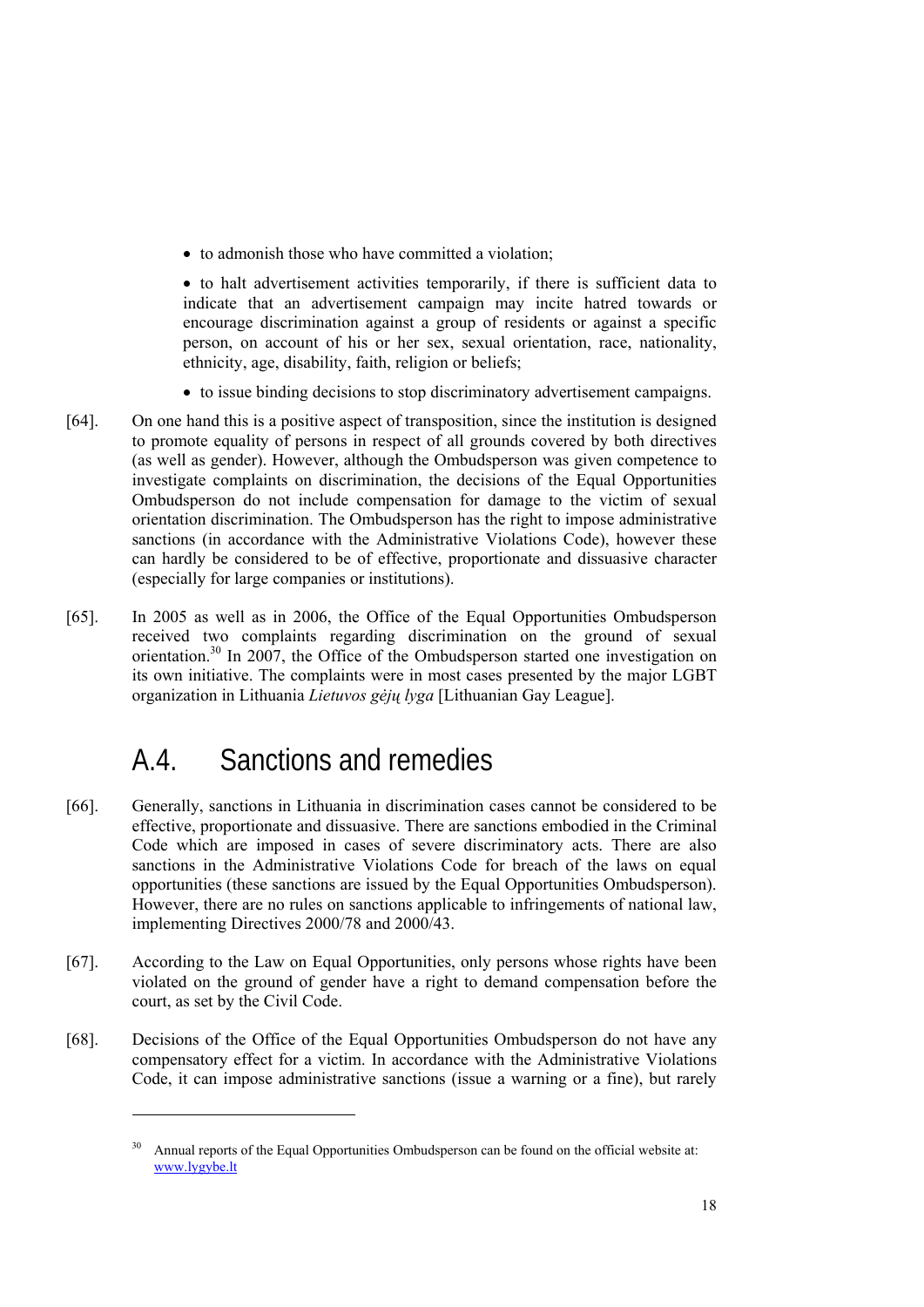does so in practice. In practice the Ombudsperson rarely exercises the issuance of fines as an administrative sanction. In 2005 out of all cases on all grounds of discrimination decisions to issue a fine formed  $4\%$ , in  $2006 - 2\%$ , while in 2007 no decisions to issue a fine were taken.

[69]. In 2005 Ombudsperson investigated two complaints on the ground of sexual orientation. In one case the Ombudsperson issued a warning to stop discriminatory action, in the second case. In 2006 two complaints were received and again a warning to stop discriminatory actions was issued in one case. In 2007 the number of complaints increased dramatically, due to public events of LGBT organizations, which were banned by the municipality of Vilnius. However most of the complaints were inquiries and encouragements to act. In 2007 no binding decisions were taken because either the material was referred to investigative bodies (when indications of an offence had been established) the complaint was dismissed (when violations mentioned in it had not been corroborated), or investigation was discontinued when objective information concerning the violation, which has been committed, was lacking.

### A.5. Recent developments regarding implementation of Employment Directive 2000/78/EC

- [70]. The government is aware of improper implementation of the Employment Framework Directive 2000/78/EC, and has made efforts to change the current situation. An amendment of the Law on Equal Treatment was proposed to the Parliament on two occasions in 2007, however the Parliament has not yet approved  $it<sup>31</sup>$
- [71]. The latest draft amendment of the Law on Equal Treatment eliminates a significant proportion of the weaknesses in the current state of implementation of the Directive.<sup>32</sup> However it also raises serious concerns for leading LGBT organisations. The draft amendment proposes the inclusion of a new article in the Law on Equal Treatment, which would expand the list of exceptions to the scope of equal treatment, and which could in practice be disadvantageous to sexual minorities. Although the draft has a general provision on genuine occupational requirements, it

<sup>31</sup> Voting was postponed to the 2008 spring session of the Parliament. Members of the Lithuanian Conservative Party (Homeland Union) expressed rather homophobic remarks during this latest sitting, and suggested that ways must be found 'to adapt the EU law to the Christian traditions of Lithuania'. Stenograph of the Parliament sitting of 18.12.2007. The text in Lithuanian can be found

at: http://www3.lrs.lt/pls/inter3/dokpaieska.showdoc\_l?p\_id=311454<br>32 Lithuania/Lygių galimybių įstatymo pakeitimo įstatymo projektas XP-23824(2). Available in Lithuanian at: http://www3.lrs.lt/pls/inter3/dokpaieska.showdoc\_l?p\_id=310375&p\_query=&p\_tr2 (14.02.2008).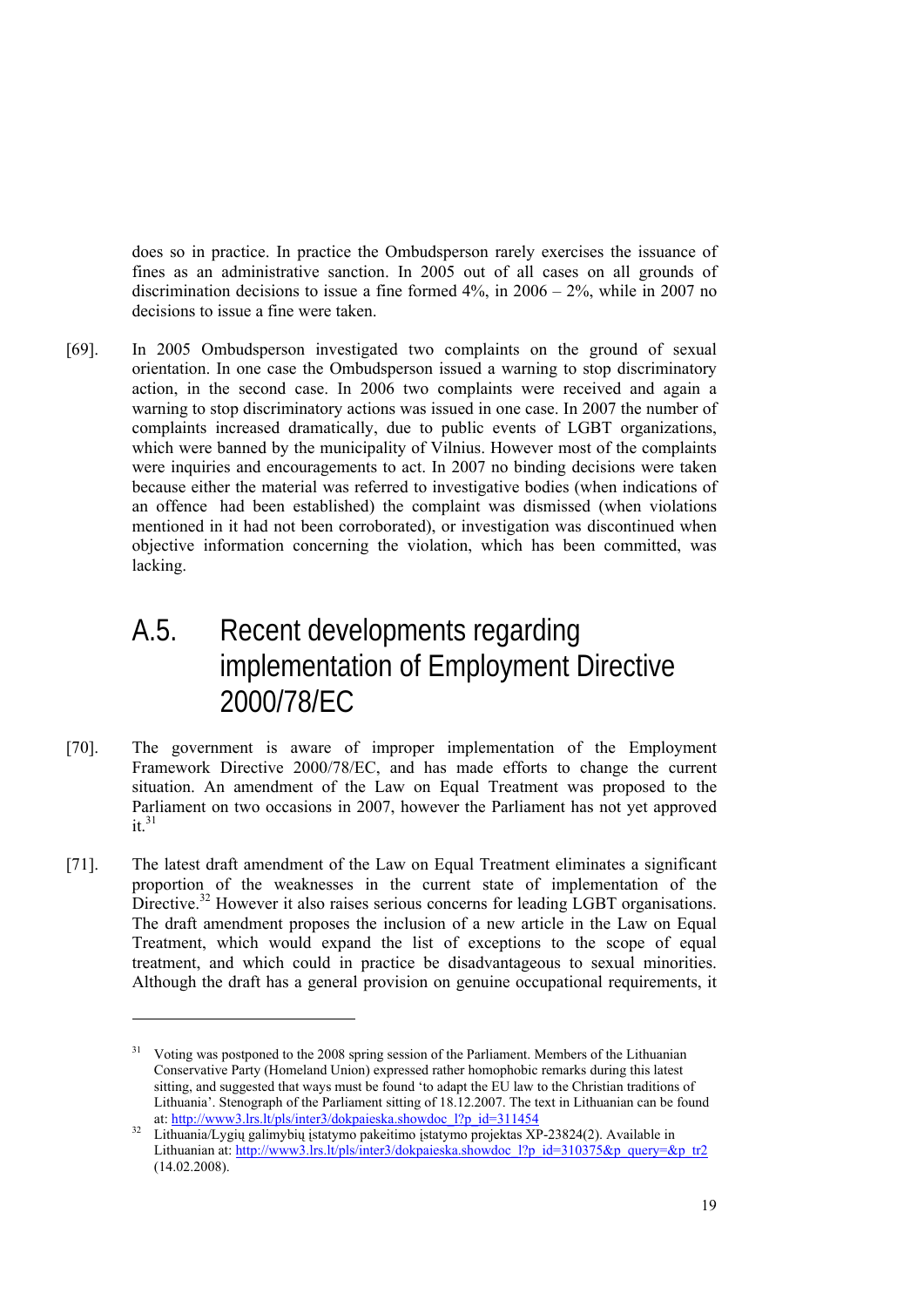also takes advantage of the provisions of Paragraph 2 of Article 4 of the Employment Framework Directive.

- [72]. Article 3 of the draft law proposes that the Law on Equal Treatment would not apply to:
	- teachers, employees and personnel of religious communities, associations, centres, as well as associations and legal persons (the ethos of which is based on the same religion or belief to serve the same purposes) founded by these religious communities or their members, where, by reason of the nature of the activities of these subjects, or of the context in which they are carried out, a person's religion or belief constitutes a genuine, legitimate and justified occupational requirement, with regard to the organisation's ethos;
	- the provision of goods and services (where the purpose of these is of religious character) exercised by religious communities or associations, as well as associations founded by these religious communities or their members;
	- the acceptance for admission of persons to schools or other scholarly institutions, founded by religious communities or associations, as well as schools, institutions, organisations (where education is not the main activity of these bodies) founded by religious communities or their members, which were founded with the purpose of maintaining the values of these religious communities and associations, where the refusal to accept a person is necessary in order to preserve the ethos of these religious communities;
	- the process of education about the beliefs of religious communities or associations, as well as education programs, textbooks, teaching tools, where it is necessary to ensure the right of religious communities to profess and/or practice their beliefs, or teach about them.
- [73]. It must be mentioned that the Catholic Church played a significant role in the introduction of these provisions in the draft law.<sup>33</sup> Bearing in mind the negative attitude of the Church to sexual minorities in Lithuania, which has been publicly expressed many times, $34$  it can be expected that these broad provisions would be used to discriminate not only on the grounds of religion or belief alone.
- [74]. Moreover, this could eliminate LGBT people from significant areas of public life. Some members of the Parliament, notorious for opposing homosexuality and protecting 'traditional values', identified the connection between these provisions and the issue of sexual orientation, and stated that it could be used as a 'self-defence

<sup>&</sup>lt;sup>33</sup> The Minister of Social Affairs and Labour publicly admitted that the inclusion of these provisions was discussed with the Lithuanian Bishop's Conference, and that the draft law and these particular provisions were approved by Lithuanian Bishop's Conference. Stenograph of the Parliament sitting of 18.09.2007. The text in Lithuanian can be found at:

http://www3.lrs.lt/pls/inter3/dokpaieska.showdoc\_l?p\_id=304466<br>See http://www.delfi.lt/archive/article.php?id=13210101 ; http://www.lrytas.lt/?id=11795035311178205586&view=4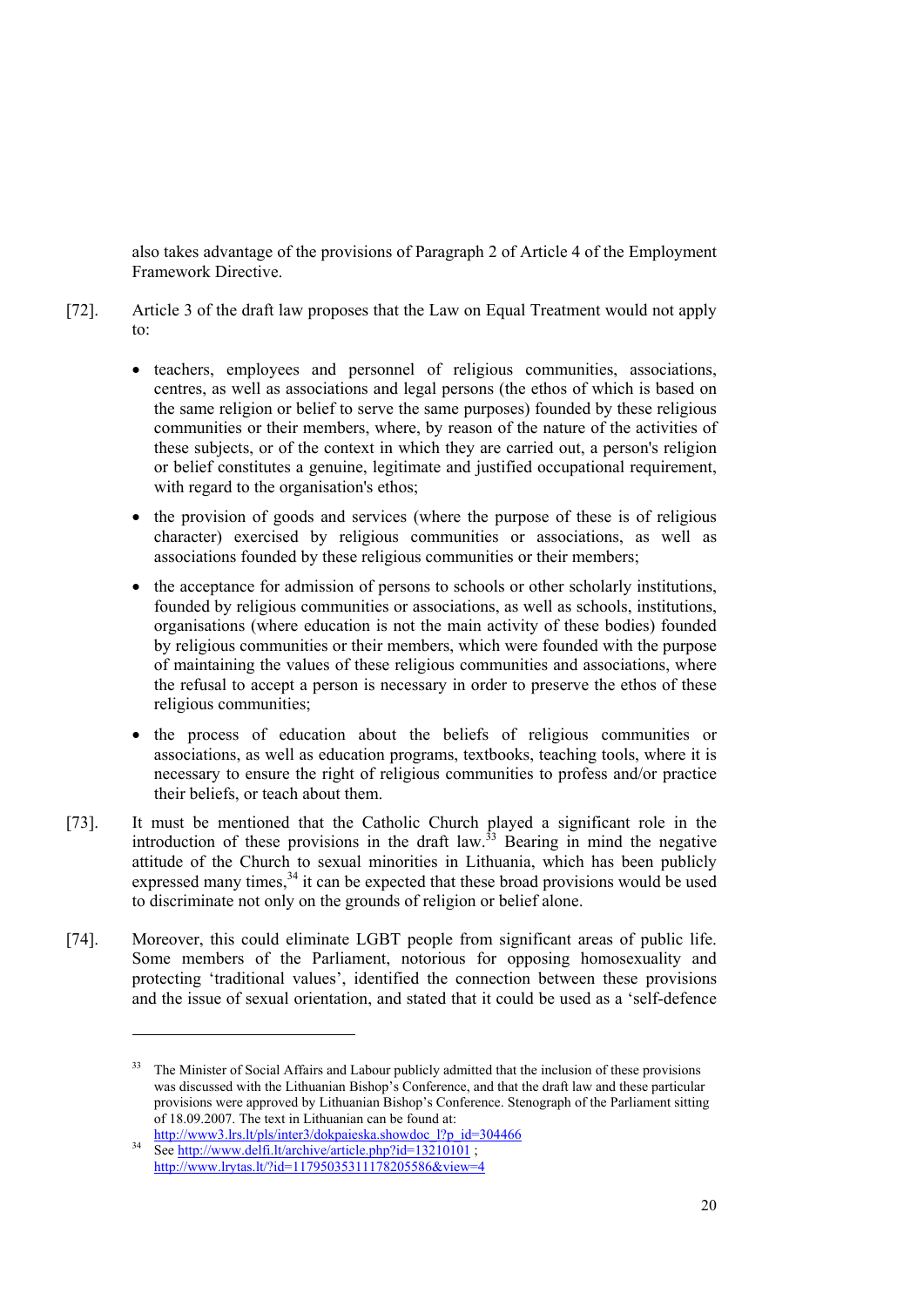tool for the elimination of 'non-traditional' sexual orientation from schools and the education system in general. $35$ 

[75]. There are serious doubts that the provisions of Article 13 of the draft law correspond to the purpose of the Employment Framework Directive. First, the provisions are broader in scope when compared to the wording provided in the Directive. Secondly, it is not clear which organisations, institutions, schools or legal persons could take advantage of them.<sup>36</sup> Wide interpretation of these neither detailed nor precise provisions could in practice be disadvantageous to sexual minorities. Thirdly, there are no clear and evident facts that such national practice, as outlined in Article 13 of the draft law existed prior to the implementation of the Directive, as is required by Article 4 of the Directive.

## B. Freedom of movement

- [76]. The legal status of foreigners in the Republic of Lithuania is regulated by *Užsieniečių teisinės padėties įstatymas* [Law on the Legal Status of Aliens].37 According to this law, 'family members of a citizen of an EU Member State' means that citizen's spouse or the person with whom a registered partnership has been contracted, his or her direct descendants who are under the age of 21 or are dependants, including direct descendants of the spouse or person with whom the registered partnership has been contracted, who are under the age of 21 or those who are dependants, the dependent direct relatives in the ascending line of a citizen of an EU Member State, of the spouse or of the person with whom that person has contracted a registered partnership.
- [77]. The definition of marriage in national law is provided in the Civil Code of the Republic of Lithuania. Article 3.7 of the Code defines marriage as a formalised agreement between a man and a woman only. Thus marriage of same-sex couples is not recognised by national law.
- [78]. In practice, partnerships in Lithuania do not exist and are not recognised, due to a legal vacuum which has been left open since 2001. The regulation of partnerships is partially governed by the Civil Code of the Republic of Lithuania. According to the Civil Code, detailed regulation of partnerships should be outlined in a subsidiary law on partnerships. The Civil Code came into force on 01.07 2001, and a law on partnerships has not yet been passed.

<sup>&</sup>lt;sup>35</sup> Stenograph of the Parliament sitting of 18.09.2007. Available in Lithuanian at

http://www3.lrs.lt/pls/inter3/dokpaieska.showdoc\_l?p\_id=304466 (14.02.2008) It is not clear how many members of the religious community should be the founders of a particular organisation, school or institution.<br>37 Lithuania/The Law on the Legal Status of Aliens adopted on 29.04.2004 No. IX-2206 (last amended

on 28.11.2006).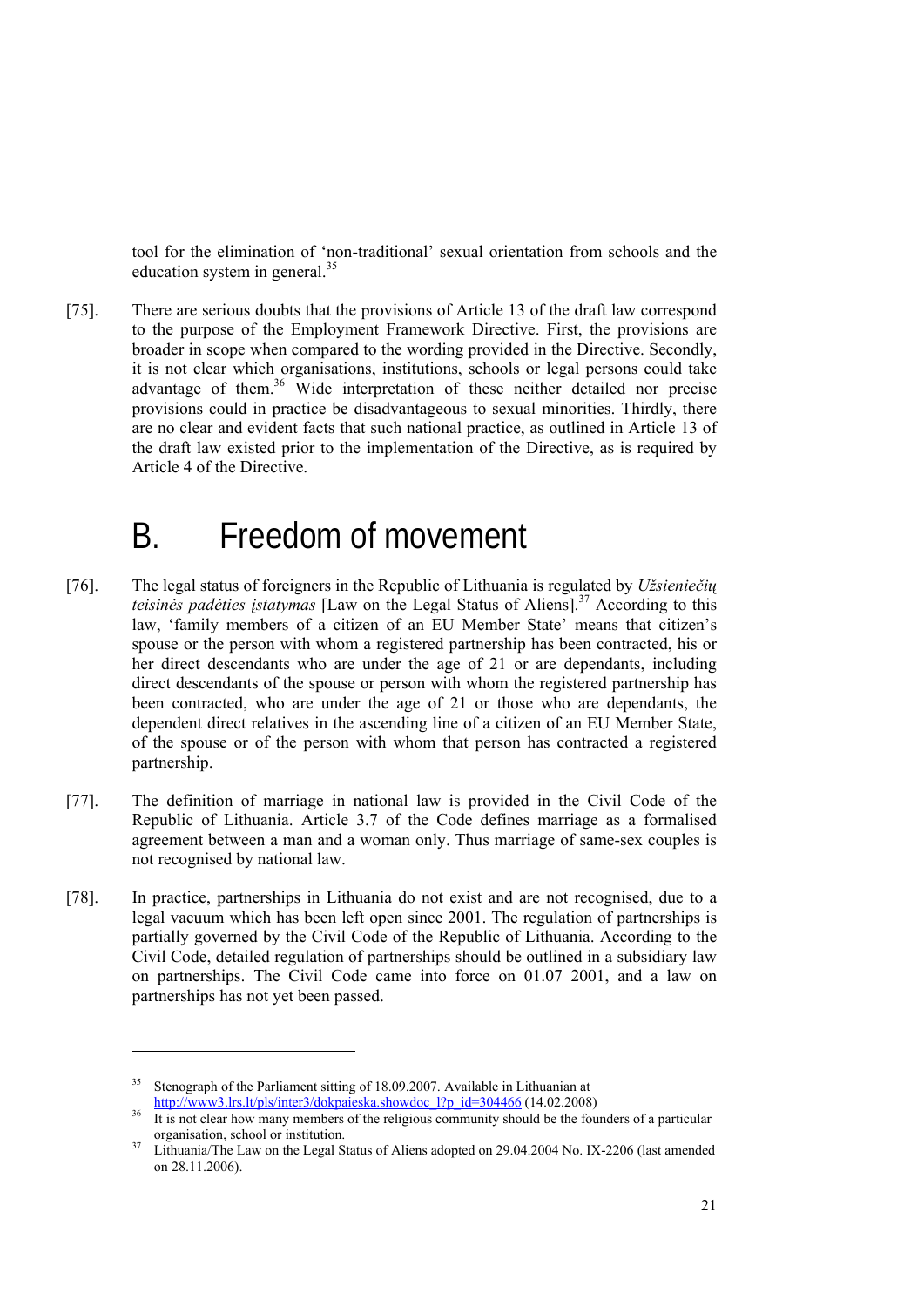- [79]. However, the situation in regard to partnerships is also disadvantageous to same-sex couples. According to the Article 3.229 of the Civil Code, only a union between a man and a woman can be recognised as a partnership, and then only if it was duly registered and made with the intention of marriage in the future. Thus partnerships between same-sex persons can not be recognised in the current state of Lithuanian law.
- [80]. This view is supported by the *Migracijos departamentas prie Vidaus reikalų ministerijos* [Migration Department of the Ministry of the Interior] (hereinafter: the Migration Department), the main governmental institution which grants residence permits to foreigners in Lithuania. The official position of the Migration Department is that neither marriage nor partnership between same-sex citizens of EU Member States can be legally recognised in Lithuania.<sup>38</sup> The same applies to same-sex marriages and unions between EU citizens and third-country nationals.
- [81]. Thus, according to the interpretation of the administration, LGBT partners (either EU citizens, or third country nationals) can not benefit from the freedom of movement and residence of their partner or spouse in Lithuania.
- [82]. According to the data of the Migration Department, there have not been any cases in practice where LGBT persons sought to obtain a residence permit in Lithuania or benefit from freedom of movement in any form, due to the presence of their LGBT partner or spouse in Lithuania.

-

<sup>38</sup> Migracijos Departamentas prie Lietuvos Respublikos Vyriausybės, 11.01.2008 d. raštas Lietuvos žmogaus teisių centrui 'Dėl informacijos pateikimo' Nr. (15/7-7) 10K – 1684.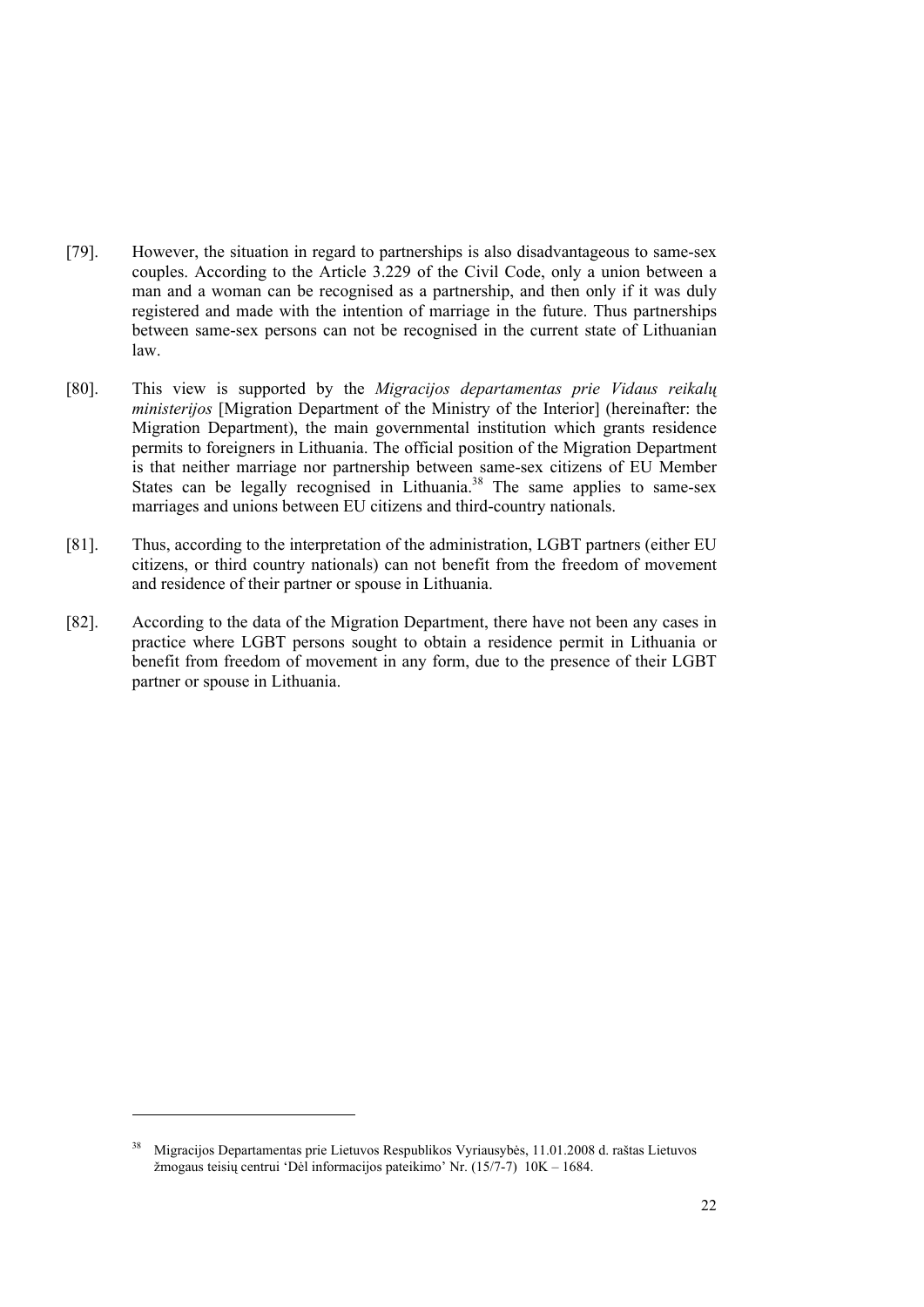# C. Asylum and subsidiary protection

- [83]. Procedures for granting asylum in the Republic of Lithuania are outlined in the Law on the Legal Status of Aliens.<sup>39</sup> This law determines that refugee status shall be granted to an asylum applicant who, owing to a well-founded fear of being persecuted for reasons of race, religion, nationality, membership of a particular social group or political opinion, is outside the country of his nationality and is unable, or owing to such fear is unwilling, to avail herself or himself of the protection of that country (Article 86).
- [84]. According to the national law, subsidiary protection may be granted to an asylum applicant who is outside his or her country of origin, and is unable to return to it owing to a well-founded fear that: 1) she or he will be tortured, subjected to cruel, inhuman or degrading treatment or punishment; 2) there is a threat that his or her human rights and fundamental freedoms will be violated; 3) her or his life, health, safety or freedom is under threat as a result of endemic violence which spread in an armed conflict or which has placed her or him at serious risk of systematic violation of his human rights (Article 87).
- [85]. These provisions are considered to be in compliance with the provisions of the 1951 Convention Relating to the Status of Refugees (hereinafter: the Convention), the 1967 Protocol Relating to the Status of Refugees (hereinafter: the Protocol) and the 2004 Qualification Directive.<sup>40</sup> The Convention and the Protocol came into force in the Republic of Lithuania in 1997, but the first asylum application on the ground of persecution due to sexual orientation was not received until the end of 2007.
- [86]. As there was only one asylum application received, and it has not yet been examined, it is difficult to comment on the possible practice of the Migration Department under the Ministry of Internal Affairs (hereinafter: the Migration Department), which is responsible for taking decisions on the granting or refusal to grant refugee status or subsidiary protection. Article  $10(1)(d)$  of the 2004 Qualification Directive was literally transposed into national laws on 04.05.2007.<sup>41</sup> Therefore, in principle, the persecution of LGBT persons due to their sexual orientation would be examined as persecution of LGBT persons as possible members of a particular social group.
- [87]. Since 1997, when the Convention and the Protocol came into force in the Republic of Lithuania, the first, and as yet only, asylum application on the ground of persecution due to sexual orientation was received at the end of 2007. This first case of

<sup>&</sup>lt;sup>39</sup> Lithuania/The Law on the Legal Status of Aliens adopted on 29.04.2004 No. IX-2206 (last amended on  $28.11.2006$ ).

Council Directive 2004/83/EC of 29.04.2004 on minimum standards for the qualification and status of third country nationals or stateless persons as refugees or as persons who otherwise need

Amendments of the Order concerning examination of asylum applications, issuing and execution of the decisions, No. 1V-169 (04.05.2007).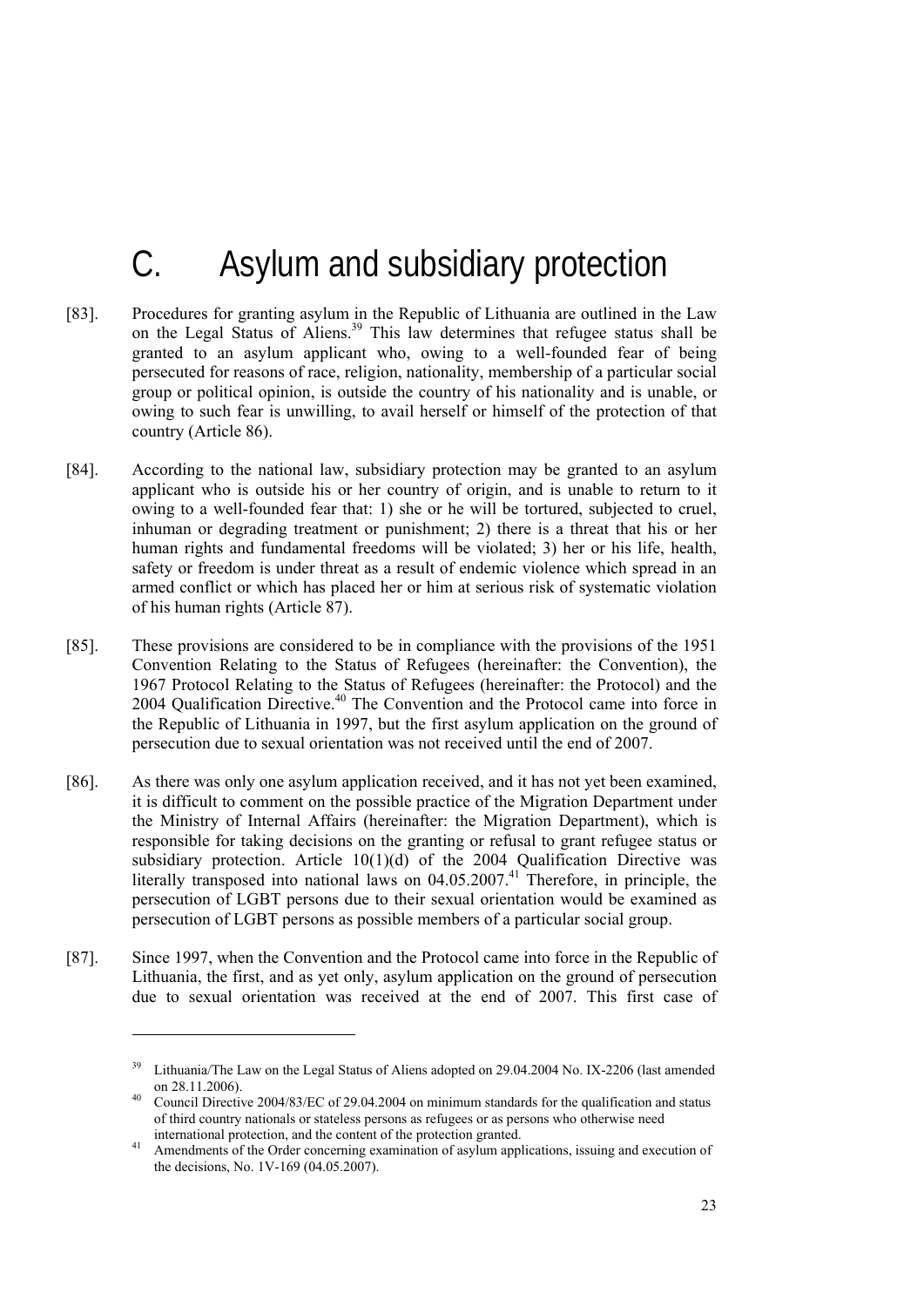application for asylum due to sexual orientation clearly highlighted the need to improve the reception conditions for asylum seekers.

- [88]. Upon receiving the above-mentioned asylum application, the Migration Department issued their decision to provide the asylum seeker with temporary territorial asylum, and to accommodate him in the Foreigners' Registration Centre until the final decision on asylum was made. While accommodated in the Foreigners' Registration Centre, the asylum seeker was beaten and received further threats from other asylum seekers. After the incident, the beaten asylum seeker called the police, but the police did not react with due attention. Feeling insecure, the homosexual asylum seeker then left the Foreigners' Registration Centre.
- [89]. Initially, the *Lietuvos gėjų lyga* [Lithuanian Gay League (LGL)] accommodated the beaten asylum seeker in an hotel for two nights. Later, the person himself and the Lithuanian Gay League approached the Lithuanian Red Cross asking for assistance with accommodation. The Lithuanian Red Cross reached an agreement with another non-governmental organisation, Vilnius Caritas, and proposed accommodation in the Vilnius Caritas common lodging-house. However, the asylum seeker did not go to the common lodging-house, and a couple of days later information was received that the asylum seeker had left the Republic of Lithuania and gone to Luxembourg, where he had complained about reception conditions for asylum seekers in the Republic of Lithuania.
- [90]. According to Article 79 of the Law on the Legal Status of Aliens, an asylum seeker may be accommodated in the Foreigners' Registration Centre, or in his or her own place of residence. However, in both cases an asylum seeker can face certain problems. First, there is no separate building for vulnerable groups of asylum seekers, such as single women or homosexuals, and it is complicated for the police and administrative officers of the Foreigners' Registration Centre to ensure security in the common building. Secondly, the alternative of accommodation in his or her own place of residence is only permitted if the asylum seeker has entered the Republic of Lithuania legally, and in such cases the state does not provide him or her with any kind of financial support.
	- C.1. The acceptance of LGBT partners as family members in the context of asylum and/or subsidiary protection in the national legal system
- [91]. According to the Law on the Legal Status of Aliens, the definition of the family members of an asylum seeker covers the spouse of the asylum seeker or a person who has concluded a partnership agreement with her or him, in so far as the family already existed in the country of origin, and during the examination of the asylum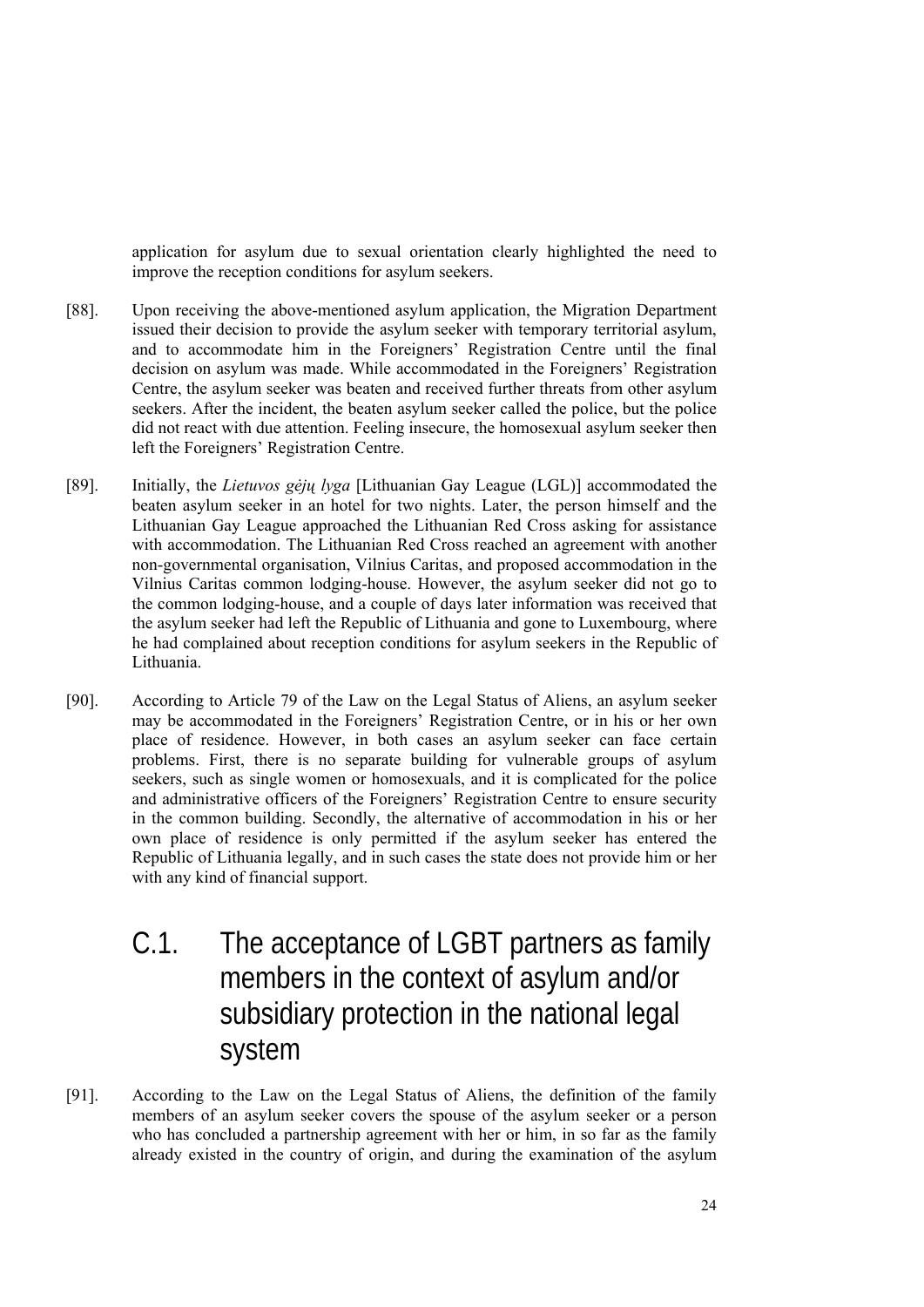application the family members are present in Lithuania (Article 2). First, unmarried LGBT partners would not be accepted as family members of an asylum seeker. Secondly, as there is no practice of recognition of LGBT persons as family members of asylum seekers in the Republic of Lithuania, it is not clear whether LGBT persons who have concluded partnership agreements with asylum seekers would be accepted as family members.

[92]. However, the official position of the Migration Department of the government of the Republic of Lithuania is that neither marriage nor partnership between same sex persons can be legally recognised in Lithuania.<sup>42</sup>

-

<sup>42</sup> Migracijos Departamentas prie Lietuvos Respublikos Vyriausybės, 11.01.2008 d. raštas Lietuvos žmogaus teisių centrui 'Dėl informacijos pateikimo' Nr. (15/7-7) 10K – 1684.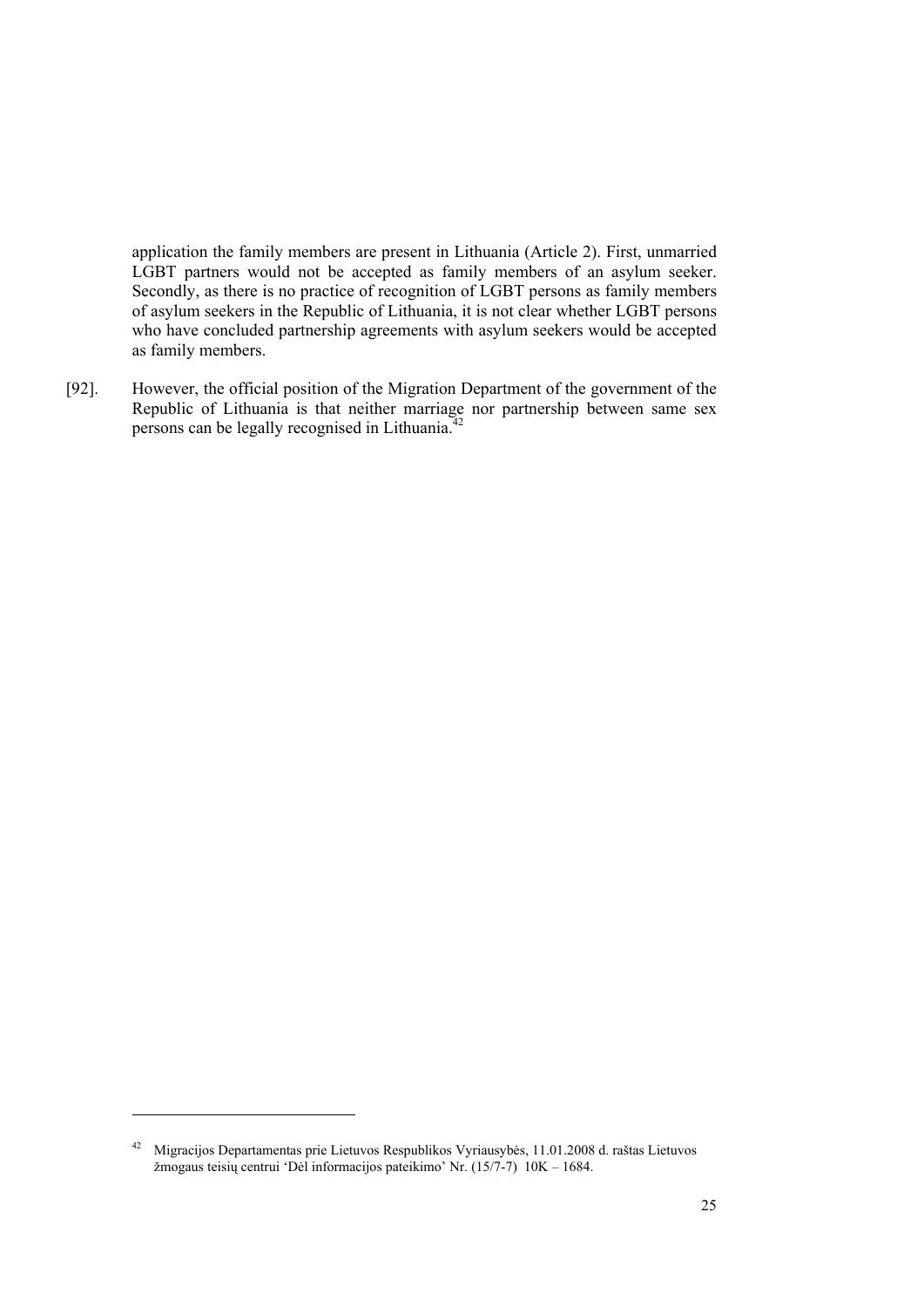# D. Family reunification

- [93]. According to the Law on the Legal Status of Aliens, persons are given the right to family reunification if they are granted refugee status and receive a permanent residence permit. However, persons who are granted subsidiary protection and receive temporary residence permits only do not have this right.
- [94]. Family members who can enter and reside are defined in the law. This right is recognised to the spouse or the person who has concluded a partnership agreement, the children of the couple or of one of them (including adopted children) below 18 years of age, on condition that they are unmarried and dependent, as well as relatives in the direct ascending line who have been dependent for at least one year and are unable to make use of the support of other family members residing in a foreign country (Article 2).
- [95]. Accordingly, national law does not allow reunification with an unmarried partner. Taking into account the absence of any practice in this area, it is not clear if an LGBT person who has received refugee status in the Republic of Lithuania could exercise his or her right to reunify with the partner bound to him or her in a registered partnership.
- [96]. However, the official position of the Migration Department of the government of the Republic of Lithuania is that neither marriage nor partnership between same-sex persons can be legally recognised in Lithuania. $43$

-

<sup>43</sup> Migracijos Departamentas prie Lietuvos Respublikos Vyriausybės, 11.01.2008 d. raštas Lietuvos žmogaus teisių centrui 'Dėl informacijos pateikimo' Nr. (15/7-7) 10K – 1684.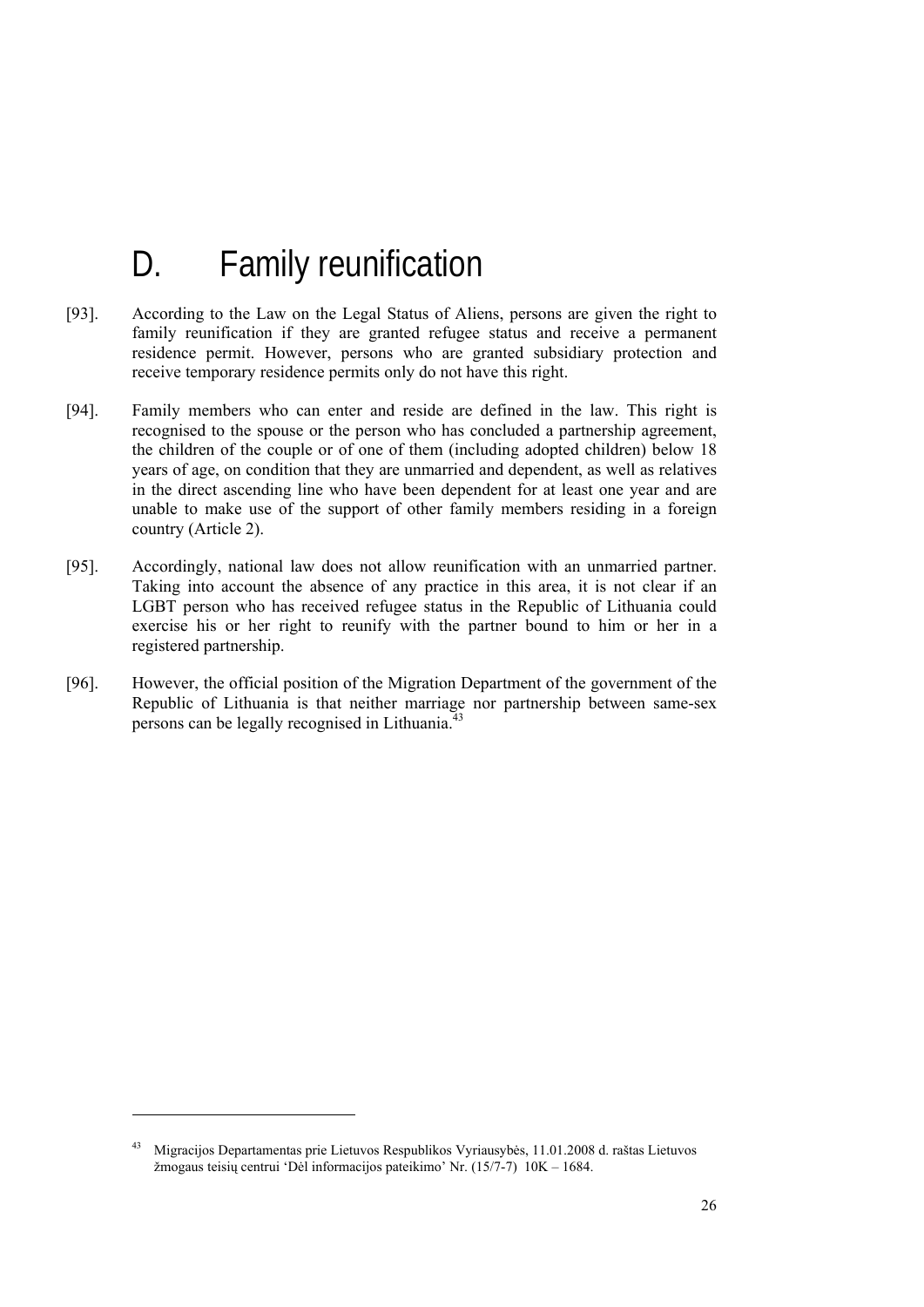## E. Freedom of assembly

- [97]. Until very recently, the LGBT community and its organisations were 'invisible' in the public life of Lithuania. However, the year 2007 was a turning point in this respect.
- [98]. *Lietuvos gėjų lyga* [Lithuanian Gay League (LGL)], the leading LGBT rights protection organisation in Lithuania, made a couple of attempts to organise a public event for the first time, and was confronted with opposition from some sections of society,<sup>44</sup> and most importantly from politicians. Freedom of assembly was one of the most pressing points at issue for the human rights of the LGBT community in 2007.
- [99]. Freedom of assembly is a constitutional provision, embodied in Article 36 of the Constitution of the Republic of Lithuania. It states, that: 'Citizens may not be prohibited or hindered from assembling unarmed in peaceful meetings. This right may not be limited otherwise than by law and only when it is necessary to protect the security of the State or society, public order, people's health or morals, or the rights and freedoms of other persons'.
- [100]. In practice, there were only a few public demonstrations against homosexuals, with less than 30 participants. In 2007 at least two public meetings were lead by *Piliečių sąšauka* "Už dorą *tautą*" [Citizens movement "For the honest nation"], some politicians, right wing extremists and priests took part in it. The participants of the meeting were holding poster with slogans opposing homosexuality, avoiding open incitement of hatred. None of such meetings were interrupted by the police.
- [101]. This constitutional right is detailed in the *Lietuvos Respublikos susirinkimų įstatymas* [Law of Assemblies].<sup>46</sup> This law provides rules on the procedures for the organisation of public meetings, provides a list of prohibited meetings, and sets the rights and duties of the organisers of meetings and of state officials and law enforcement institutions. Article 22 of this law states that state officials and the police must ensure organisational possibilities for the implementation of legitimate meetings, as well as protection of the rights and safety of the participants of such meetings.47 The *Lietuvos Respublikos Konstitucinis Teismas* [Constitutional Court of

<sup>44</sup> L. Dainoras (2007) 'Gėjai išprovokavo emocines audras' in *Kauno diena*. Available in Lithuanian at: http://www.kaunodiena.lt/lt/?id=6&aid=47329 (14.02.2008). 45 Lithuania/Lietuvos Respublikos Konstitucija. Official publication *Valstybės Žinios*, 1992, No. 33-

<sup>1014.</sup> Text in English can be found at: http://www3.lrs.lt/home/Konstitucija/Constitution.htm

<sup>(14.02.2008). 46</sup> Lithuania/Lietuvos Respublikos susirinkim<sup>ų</sup> <sup>į</sup>statymas. Official publication *Valstybės Žinios*, 1993, Nr. 69-139. Available in Lithuanian at:

http://www3.lrs.lt/pls/inter3/dokpaieska.showdoc\_l?p\_id=210632 (14.02.2008). 47 Lithuania/Lietuvos Respublikos susirinkim<sup>ų</sup> <sup>į</sup>statymas. Official publication *Valstybės Žinios*, 1993, Nr. 69-139. Available in Lithuanian at:

http://www3.lrs.lt/pls/inter3/dokpaieska.showdoc\_l?p\_id=210632 (14.02.2008).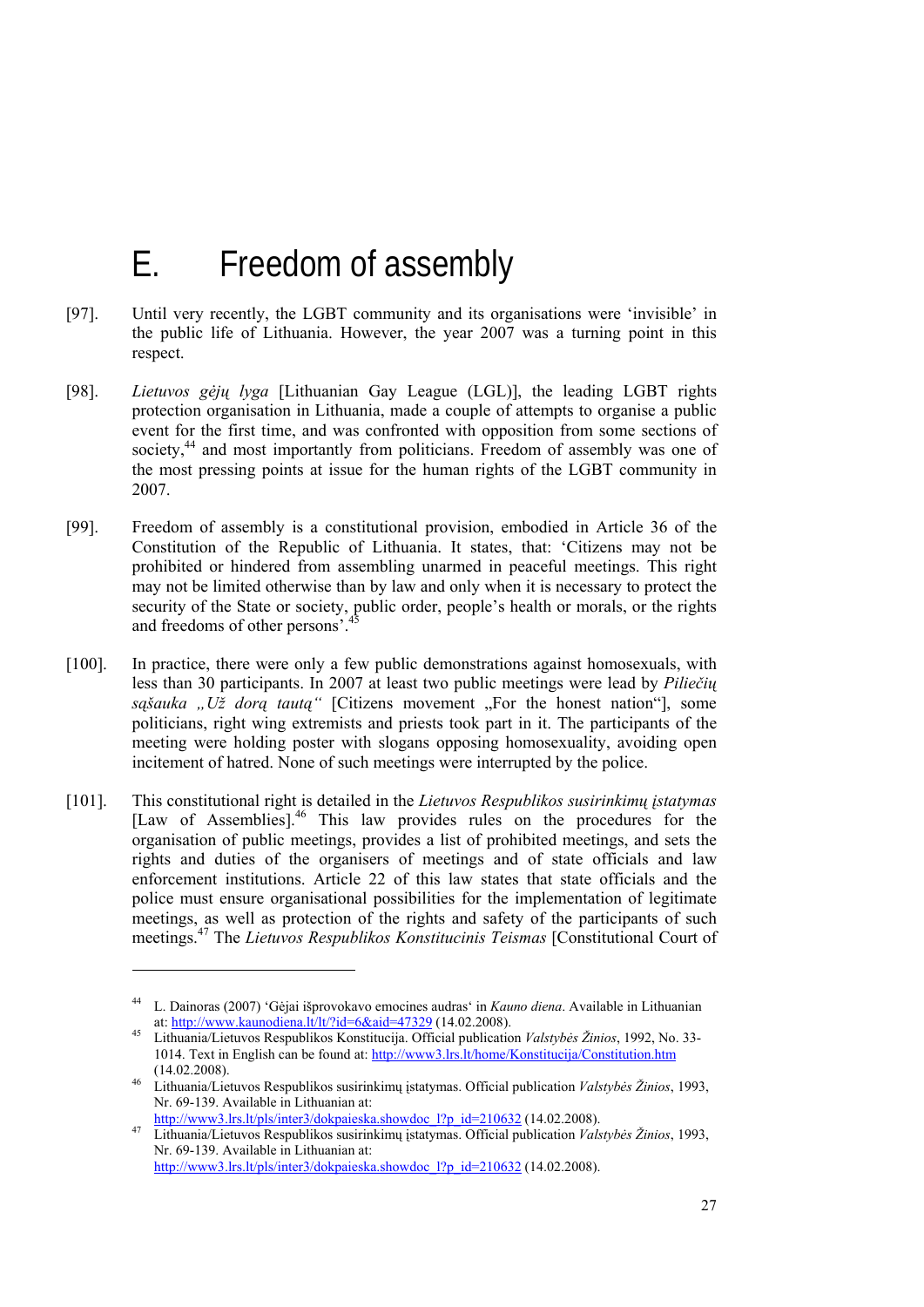the Republic of Lithuania] in one of its rulings<sup>48</sup> stressed the importance of this provision, identified important jurisprudence of the European Court of Human Rights, and stated that 'the right to freely arrange peaceful assemblies includes not only the negative duty of the State not to interfere with the arrangement of a peaceful assembly but also its positive duty to ensure proper protection for the participants of such an assembly'.<sup>49</sup>

## E.1. Freedom of assembly and the LGBT community—first attempt

- [102]. The first attempt to organise a public LGBT event took place in May 2007 during the 'For diversity. Against Discrimination' campaign national event in Lithuania. A group of NGOs was involved in the preparation for the visit of the European antidiscrimination truck to Lithuania, which was organised by the local public relations company, *Baltijos viešųjų ryšių grupė* [BVRG]. The Lithuanian Gay League (LGL) planned to organise a public event—the unfurling of a 30 metre long rainbow flag on the same day  $(25.05.2007)$ .<sup>50</sup> The announcement of this initiative by the LGL received significant attention from the media.<sup>51</sup>
- [103]. BVRG hired a private company, Pirmoji kava, to organise the visit of the Antidiscrimination Truck and accompanying events. Pirmoji kava applied to the administration of Vilnius city municipality to obtain permission, as is required by the Law on Assemblies. However, the administration of Vilnius city municipality refused to issue permission, stating that, due to 'objective information' received from the police, there was a strong possibility of violent protests and demonstrations, and that the law enforcement institutions were not able to ensure public safety and order for this event. This resulted in the cancellation of the EU anti-discrimination campaign truck visit to Lithuania.
- [104]. The reaction of the European Commission to the decision of Vilnius city municipality was modest. The Commission expressed its regrets that the event was

<sup>48</sup> Lithuania/Lietuvos Respublikos Konstitucinio teismo nutarimas Dėl Lietuvos Respublikos Susirinkimų įstatymo 6 straipsnio 2 dalies atitikimo Lietuvos Respublikos Konstitucijai. (07.01.2000). Official publication *Valstybės Žinios*, 2000 Nr. 3-78. Available in English at: http://www.lrkt.lt/dokumentai/2000/r000107.htm (14.02.2008).<br>19 Lithuania/Lietuvos Respublikos Konstitucinio teismo nutarimas Dėl Lietuvos Respublikos

Susirinkimų įstatymo 6 straipsnio 2 dalies atitikimo Lietuvos Respublikos Konstitucijai. (07.01.2000). Official publication *Valstybės Žinios*, 2000 Nr. 3-78. Available in English at:

 $\frac{\text{http://www.lrkt.lt/dokumentai/2000/r000107.htm}}{\text{This initiative, called 'Rainbow days 2007', was financially supported by the Office of the Equal?}$ 

Opportunities Ombudsperson through the national anti-discrimination programme. 51 N/A (2007), 'Sostinėje kunkuliuoja aistros dėl gėjų', in *Lietuvos rytas*. Available in Lithuanian at: http://www.lrytas.lt/?data=20070519&id=nuo19\_so070519&view=2 (14.02.2008).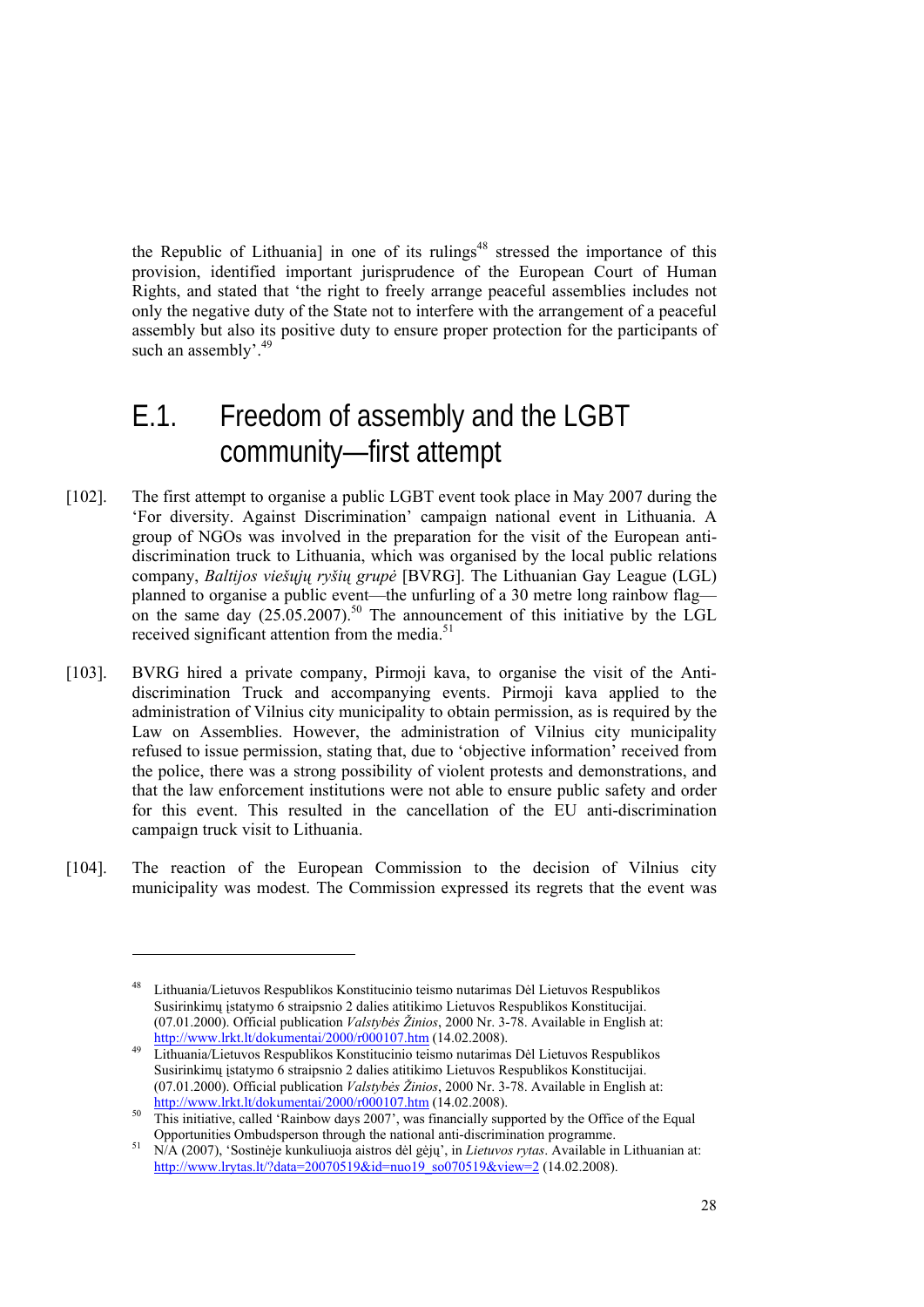not welcomed in Vilnius.<sup>52</sup> As neither BVRG nor the private company which applied for the permission were willing to start legal proceedings against Vilnius city municipality, the legality of the municipality's decision was not challenged in court.

- [105]. However, there are clear indications that the real motivation not to allow the event to take place was the fact that the event publicly addressed the issue of sexual orientation (among other grounds of discrimination). Even before the decision not to issue permission was taken, the mayor of Vilnius (a member of the Order and Justice (Liberal Democrats) party) publicly stated that, 'as we give priority to the traditional family and are seeking to promote family values, we oppose the public demonstration of homosexual ideas in Vilnius city'.<sup>53</sup>
- [106]. Additionally, the presidium of the Order and Justice (Liberal Democrats) party drafted a resolution advising municipality council members belonging to the party not to support events which might escalate discord among Vilnius city residents of different convictions. The leader of the Order and Justice party publicly admitted that the resolution was drafted particularly for this LGL event and any other similar events in the future.<sup>54</sup>
- [107]. Although the refusal to issue permission for the event was not challenged in court, the Equal Opportunities Ombudsperson started investigation of whether there was a breach of the Law on Equal Treatment. Although the Ombudsperson publicly stated<sup>55</sup> that the decision of the municipality contained legal errors (it was based on a nonexistent clause of the Law on Assemblies),<sup>56</sup> without mentioning the reasoning and substance of it, the investigation of this case was finally discontinued without any public statement.
- [108]. As the decision of the municipality was not challenged in court, it is difficult to say whether it was legally well-founded. However, bearing in mind the jurisprudence of the European Court of Human Rights, refusal to allow a public event only on the basis that opposing events could cause a threat to public order can presumably be considered as not sufficiently legally founded.

-

<sup>52</sup> Official Statement of the European Commission, available at: http://truck07.stop-

discrimination.info/866.0.html (14.02.2008). 53 E. Utyra (2007) 'Viešumo siekiantiems gėjams – skaudūs smūgiai' in *Delfi*, available in Lithuanian

at: http://www.delfi.lt/archive/article.php?id=13210101 (14.02.2008). 54 N/A (2007) 'Sostinėje kunkuliuoja aistros dėl gėjų' in: *Lietuvos rytas*, available in Lithuanian at:

http://www.lrytas.lt/?data=20070519&id=nuo19\_so070519&view=2 (14.02.2008).<br>Lygių galimybių kontrolieriaus tarnyba, available in Lithuanian at:<br>http://www.lygybe.lt/news.php?strid=1071&id=37924 (14.02.2008)

E. Utyra (2007) 'Lygių galimybių kontrolieriai tiria atwsakymą gėjams' in *Delfi*, available at: http://www.delfi.lt/archive/article.php?id=13315947 (14.02.2008).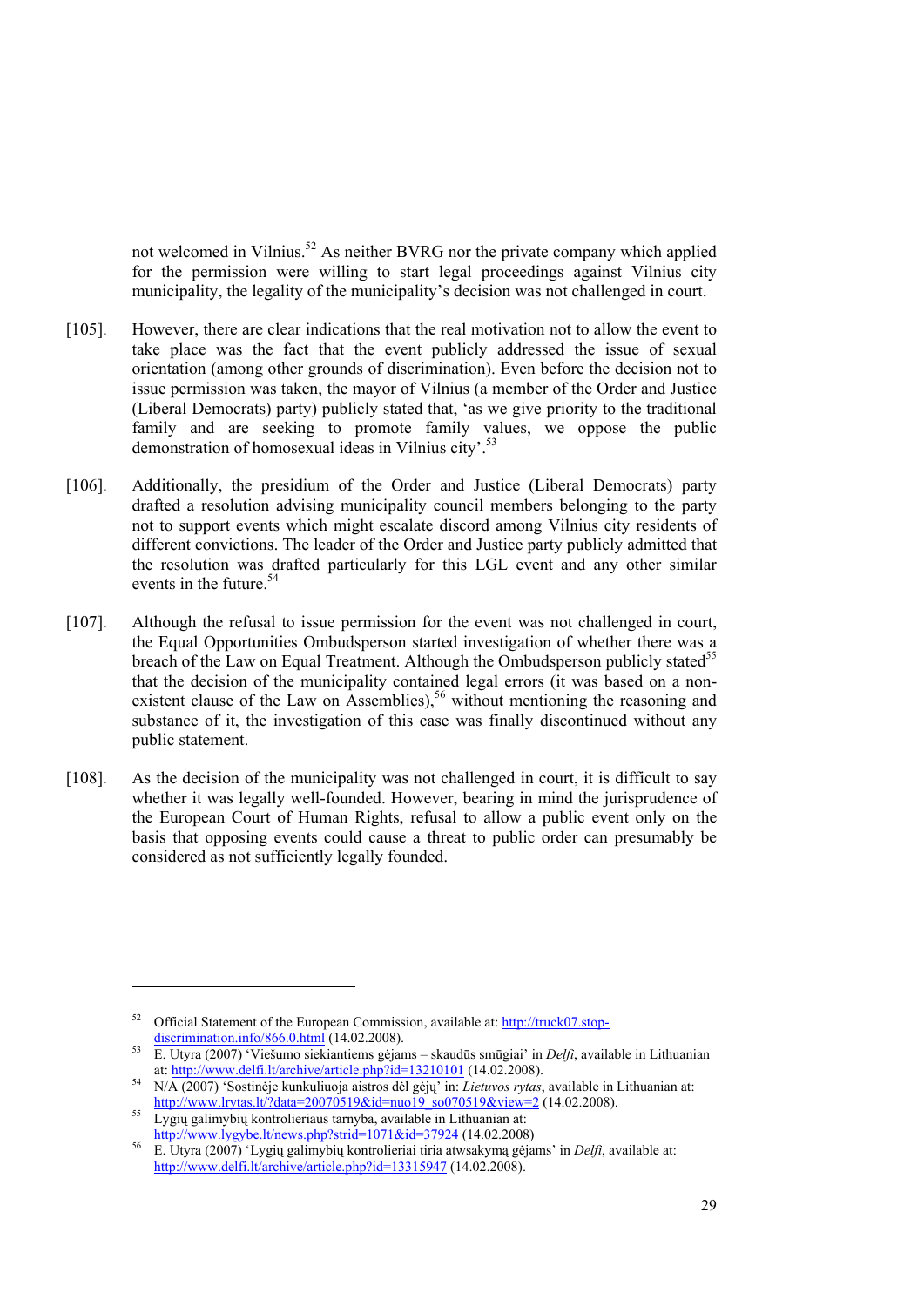## E.2. Freedom of assembly and the LGBT community—second attempt

- [109]. The second attempt to organise the same public LGBT event took place in October 2007.57 This time, LGL applied to the administration of Vilnius city municipality asking for permission, but authorisation was not granted. The municipality based their refusal on a few arguments. First, construction works were taking place in the town hall (which appeared to be true). Secondly, the municipality stated that public security could not be ensured, due to construction works in the town hall, and due to the fact that during the first attempt to organise such an event in May, 'objective data' was available that indicated that violent demonstrations could oppose the similar event in October.
- [110]. LGL submitted a complaint regarding this decision to the court. The court of first instance and the court of second instance both rejected the complaint. Court of Cassation procedures for this type of case are not foreseen in the law. Thus the case at court was decided in favour of the municipality.
- [111]. Part of the arguments (regarding construction works) of the municipality can be considered as sufficiently legally founded. However, the interpretation of certain provisions of the Law on Assemblies by the municipality and its approval by both courts gave rise to serious concerns as to whether public LGBT events which raise issues of sexual orientation can be successfully held in the future.
- [112]. LGL is planning to challenge the decision of the national courts at international level and submit an application to the European Court of Human Rights.

## E.3. Problematic aspects of regulation of the right to assembly

- [113]. This most recent case illustrates certain problematic aspects of the regulation of the right to assembly. It seems that certain provisions of the Law on Assemblies are not sufficiently precise and can be interpreted by national courts differently. First, it is not clear whether national legislation does not allow certain assemblies which can cause threats to public safety purely due to their character and opposition to them by some part of the society (for instance, pride events), in spite of the fact that their objective is legitimate and intention is peaceful.
- [114]. Secondly, the Law on Assemblies provides a list of 'public places', namely streets, squares, parks, public gardens of towns and settlements, as well as other public

-

<sup>57</sup> During the ILGA-Europe international conference in Vilnius, 25-28.10.2007. The event—the spreading of a 30 metre long rainbow flag—was planned to take place on 25.10.2007.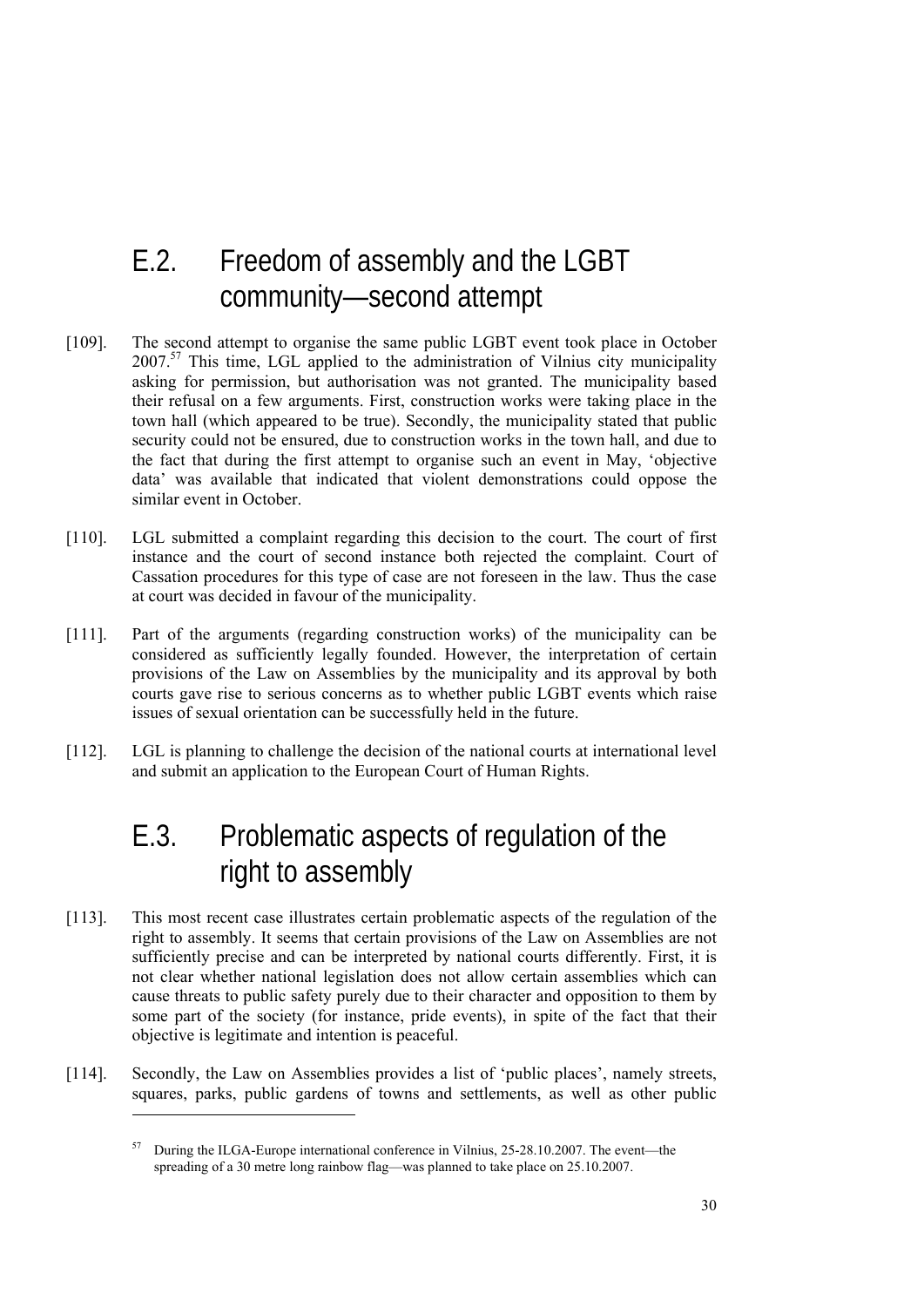places and publicly used buildings.<sup>58</sup> The municipality, in refusing to permit the organisation of the event in the town hall, had an obligation to suggest an alternative place. It suggested that such types of events (LGBT events) can take place in publicly used buildings only (which was approved as a legitimate alternative by the courts).

- [115]. Thirdly, clearer procedural requirements must be set in the Law on Assemblies in regard to the relationship between the responsibilities of the municipality and the police.59 Because according to the law, those applying for the permission to organise an event are obliged to provide their request to the head of the executive body of the municipality, where among other issues (such as the purpose of the event, the time and the date, etc.) a request to the police regarding assurance of the public order during event must be mentioned. $60$  The request is later examined by the executive body of the municipality in a joint meeting with a representative of the police. Thus, according to the law, the organisers of an assembly are not obliged to apply to the police directly. This uncertainty resulted in an ambiguous reasoning of the court in LGL case, where court stated, that municipality is not obliged to ensure public safety of the event, because it falls under competence of the police.
- [116]. Although the case was lost at national level, the interpretation of the law by the courts of first and second instance raises reasonable doubts as to whether their decision was in accordance with international human rights standards and whether all the arguments and motives of the municipality were taken into account.
- [117]. This can be supported by later public statements made by the municipality administration officials about 'traditional family values', which clearly indicate that, at the very least, goodwill in decision making and cooperation in this case was clearly lacking. This can also be illustrated by the following action taken by the municipality.
- [118]. On 14.11.2007, the Council of the Municipality of Vilnius made an amendment to *Tvarkymo ir švaros taisyklės* [Rules on Disposal and Cleanness]<sup>61</sup> including a provision stating that the municipality can refuse to issue approval to events (including those which fall under the scope of the Law on Assemblies) which could evoke negative reaction in society, or when objective information is received that such events could cause breaches of law. According to this amendment, such events can take place only in buildings or publicly used buildings. Unofficial information indicates that this particular provision was created to avoid public LGBT events in

<sup>&</sup>lt;sup>58</sup> Article 6 of the Law on Assemblies.

<sup>59</sup> The ruling of the Constitutional Court mentioned above is not clear on all these issues. 60 Lithuania/Lietuvos Respublikos susirinkim<sup>ų</sup> <sup>į</sup>statymas. *Valstybės Žinios*, 1993, Nr. 69-139. Available in Lithuanian at: http://www3.lrs.lt/pls/inter3/dokpaieska.showdoc\_l?p\_id=210632

<sup>(14.02.2008). 61</sup> Vilniaus savivaldybės Tarybos sprendimas dėl Tarybos 2005-01-19 Sprendimo Nr. 1-655 'Dė<sup>l</sup> Tvarkymo ir švaros taisyklių' ir dėl Tarybos 2006-07-26 Sprendimo Nr.1-1299 'Dėl Tarybos 2005- 01-19 sprendimo Nr. 1-655 'Dėl Tvarkymo ir švaros taisyklių tvirtinimo' pakeitimo ir papildymo. b2007 m. lapkričio 14 d. Nr. 1-263.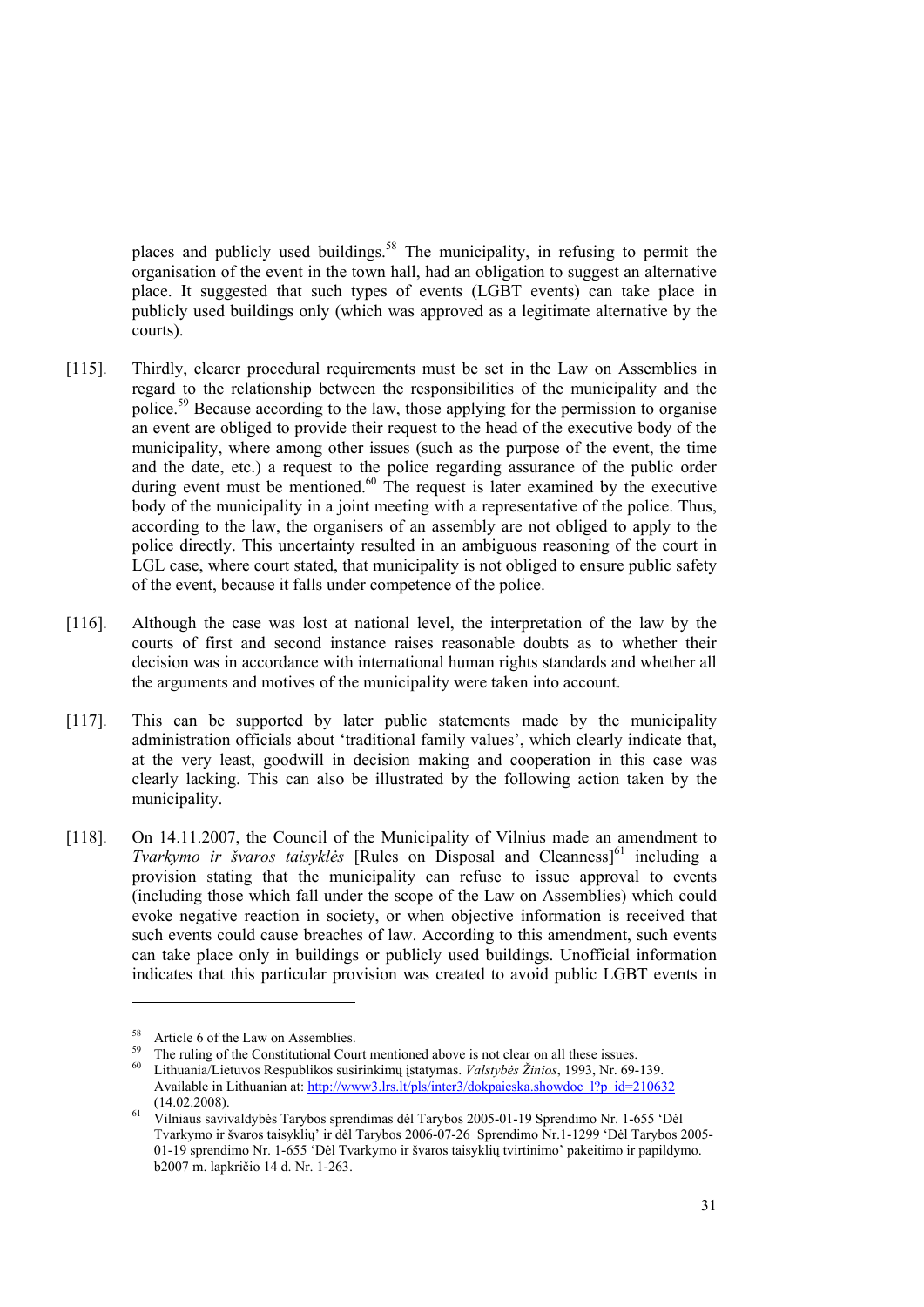open spaces in Vilnius in the future.<sup>62</sup> It seems that the municipality took advantage of the interpretation of the Law on Assemblies which was given by the national courts in the LGL case.

<sup>62</sup> N/A, 'Gėjams užtrenktos Vilniaus durys' in *INFO.LT*, available in Lithuanian at: http://www.info.lt/index.php?page=naujienos&view=naujiena&id=119683 (14.02.2008) ELTA (2007) 'Gėjų renginiams – užkardos Vilniuje', in *Delfi*, available in Lithuanian at: http://www.delfi.lt/news/daily/lithuania/article.php?id=15051813 (14.02.2008).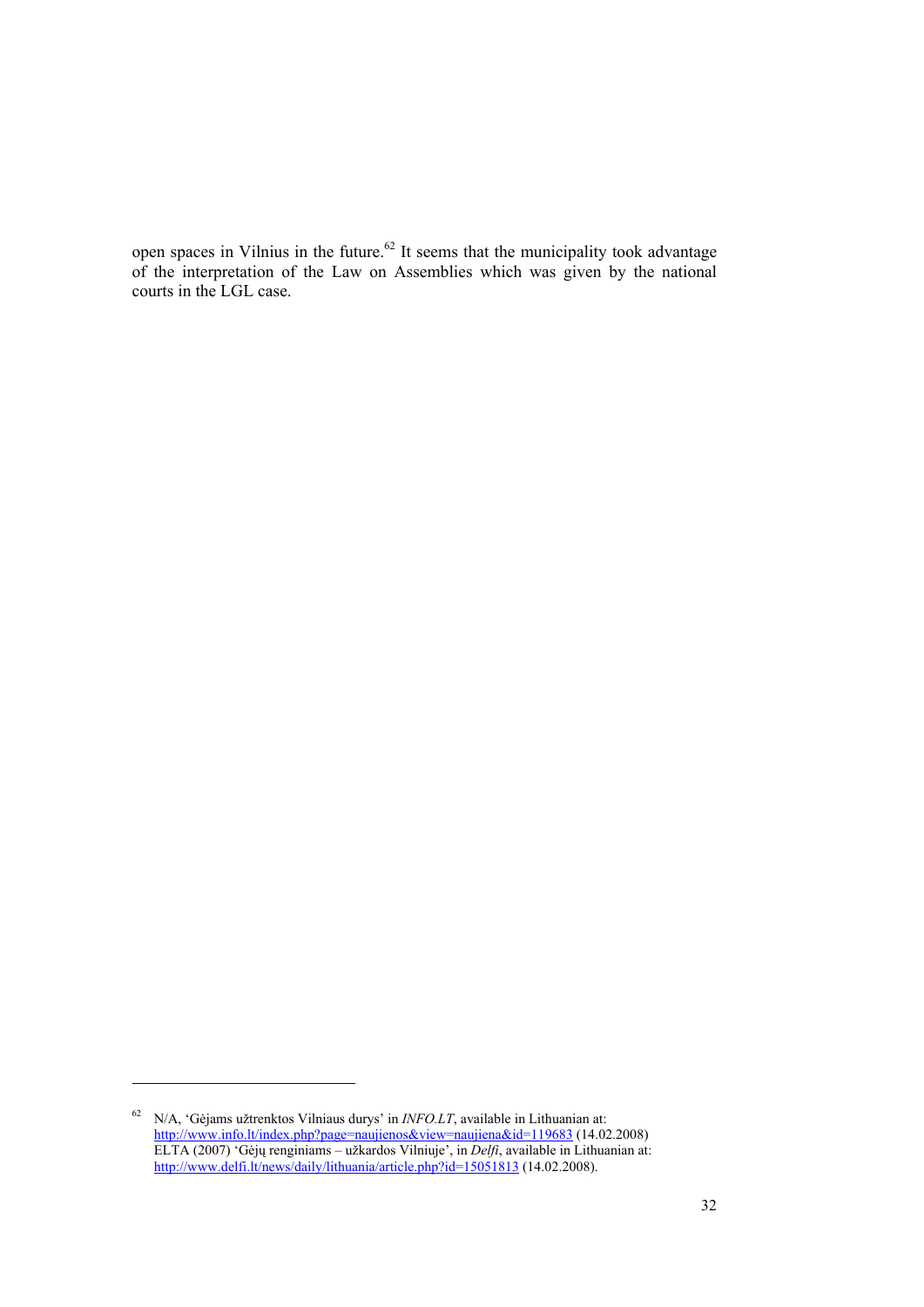## F. Criminal law

- [119]. The general constitutional principle on limiting freedom of expression in case of  $dis$ ciminatory actions<sup>63</sup> is detailed in a small number of national laws.
- [120]. Article 170 of the Criminal Code prohibits incitement against certain groups of residents: 'A person who, by making public statements orally, in writing or by using the public media, ridicules, expresses contempt of, urges hatred towards or encourages discrimination against a group of residents or against a specific person, on account of his or her sex, *sexual orientation*, race, nationality, language, ethnicity, social status, faith, religion or beliefs, shall be punished with (a) a fine, (b) detention or (c) imprisonment for up to 3 years. $64$
- [121]. The *Visuomenės informavimo pakeitimo įstatymas* [Law on the Provision of Information to the Public] prohibits the publishing of information, which instigates war or hatred, sneer, scorn, instigates discrimination, violence, harsh treatment of a group of people or a person belonging to it on the basis of gender, *sexual orientation*, race, nationality, language, origins, social status, religion, beliefs or standpoints (Article 19). $65$

### F.1. Hate speech

- [122]. The above-mentioned legal provisions were rarely used in practice before 2007. Official as well as unofficial statistical data on hate speech acts regarding sexual orientation of persons before 2003 are not available, thus only acts and criminal investigations initiated from  $01.05.2003$  can be taken into account.<sup>66</sup>
- [123]. According to official statistics,  $67$  no investigations regarding the incitement of hatred in regard to sexual orientation (Article 170 of the Criminal Code) were started in the

<sup>63</sup> Lithuania/Lietuvos Respublikos Konstitucija. Official publication *Valstybės Žinios*, 1992, No. 33-

Lithuania/Lietuvos Respublikos Baudžiamojo kodekso patvirtinimo ir įsigaliojimo įstatymas. Baudžiamasis Kodeksas. Official publication *Valstybės Žinios*, 2000, Nr. 89-2741. Available in

Lithuanian at: http://www3.lrs.lt/pls/inter3/dokpaieska.showdoc\_l?p\_id=314141 (14.02.2008).<br><sup>65</sup> Lithuania/Lietuvos Respublikos Visuomenės informavimo pakeitimo įstatymas. Official publication *Valstybės Žinios*, 2006, Nr. 82-3254. Available in English at:

http://www3.lrs.lt/pls/inter3/dokpaieska.showdoc\_l?p\_id=286382 (14.02.2008).<br><sup>66</sup> Lietuvos generalinė prokuratūra, raštas 'Dėl informacijos pateikimo' Nr. 12.2-197 (10.3) LŽTC į 2008-01-02 paklausimą; Lietuvos Respublikos Generalinės prokuratūros Specialiųjų Tyrimų skyriaus veiklos 2007 metais ataskaita, 2008 01 29 Nr. 12.14-2, available in Lithuanian at: http://www.prokuraturos.lt/nbspnbspNusikaltimaižmoniškumui/tabid/221/Default.aspx

<sup>(14.02.2008). 67</sup> Nusikalstamų veikų asmens lygiateisiškumui ir sąžinės laisvei ikiteisminio tyrimo apibendrinimas, Nr. 2007 06 26, Nr. 12.14-64, Lietuvos Respublikos generalinė prokuratūra [The overview of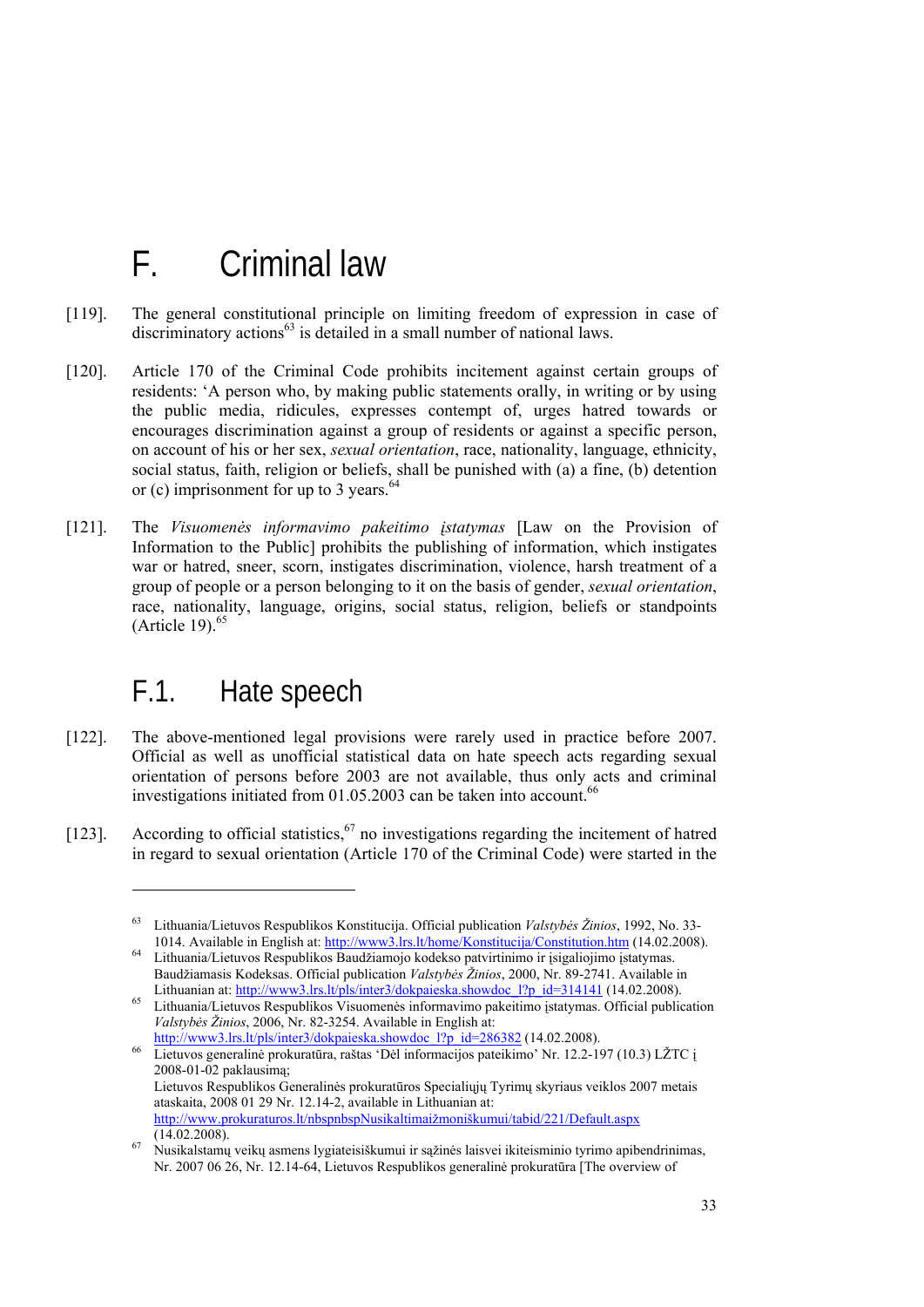period 2004-2006. In 2007, however, the number of pre-trial investigations increased dramatically—15 pre-trial investigations were started on the basis of incitement to hatred against a group of persons on grounds of their sexual orientation.<sup>68</sup>

- [124]. The dramatic rise in the number of criminal investigations on the basis of incitement of hatred against a group of persons on grounds of their sexual orientation can be explained by the following reasons. First, the year 2007 was a turning point for the LGBT community, when the first attempts to appear in public life (organise public events, social advertising) were made. This attracted significant media attention. As a consequence, most of the criminal investigations were in regard to incitement of hatred in comments in articles on internet news portals.
- [125]. Secondly, civil society organisations became much more active in informing *Žurnalistų ir leidėjų etikos komisija* [Ethics Commission of Journalists and Publishers] (the journalists' ethics body) and the *Lietuvos Respublikos Generalinė Prokuratūra* [General Prosecution Service] about cases of incitement of hatred on the internet.<sup>69</sup>
- [126]. Although *Specialiųjų tyrimų skyrius* [Department of Special Investigations] of the General Prosecution Service has become more active in the field, the quality of investigations should, however, be improved. Out of 15 investigations which were started in 2007 in regard to hate speech against persons in regard to their sexual orientation, only one was brought before the court and the perpetrator was sentenced.<sup>70</sup> However, this can be partially explained by the character of the alleged crimes—almost all of them were committed on the internet.

investigations on crimes against equality of persons]. Available in Lithuanian at: http://www.prokuraturos.lt/nbspnbspNusikaltimaižmoniškumui/tabid/221/Default.aspx (14.02.2008);

Informatikos ir ryšių departamentas prie Vidaus Reikalų Ministerijos, Duomenys apie padarytas nusikalstamas veikas Lietuvos Respublikoje per 2006 sausio – gruodžio mėn [IT and Communications Department unde the Ministry of Interior of the Republic of Lithuania, data on crimes, committed during the period of January – December, 2006]. Available in Lithuanian at:<br>http://www.nplc.lt/stat/atas/ird/1g/2006/1g200612.htm (14.02.2008).

<sup>&</sup>lt;sup>68</sup> Lietuvos generalinė prokuratūra, raštas "Dėl informacijos pateikimo" Nr. 12.2-197 (10.3) LŽTC į 2008-01-02 paklausimą [Official letter of the General Prosecution Service to the Lithuanian Centre

for Human Rights, No. 12.2-197 (10.3) . 69 Lietuvos Respublikos Generalinės prokuratūros Specialiųjų Tyrimų skyriaus veiklos 2007 metais ataskaita, 2008 01 29 Nr. 12.14-2 [General Prosecution Service, Department of Special Investigations, Annual Report 2007]. Available in Lithuanian at: http://www.prokuraturos.lt/nbspnbspNusikaltimaižmoniškumui/tabid/221/Default.aspx

<sup>(14.02.2008). 70</sup> Lietuvos Respublikos Generalinės prokuratūros Specialiųjų Tyrimų skyriaus veiklos 2007 metais ataskaita, 2008 01 29 Nr. 12.14-2 [General Prosecution Service, Department of Special Investigations, Annual Report 2007]. Available in Lithuanian at http://www.prokuraturos.lt/nbspnbspNusikaltimaižmoniškumui/tabid/221/Default.aspx (14.02.2008).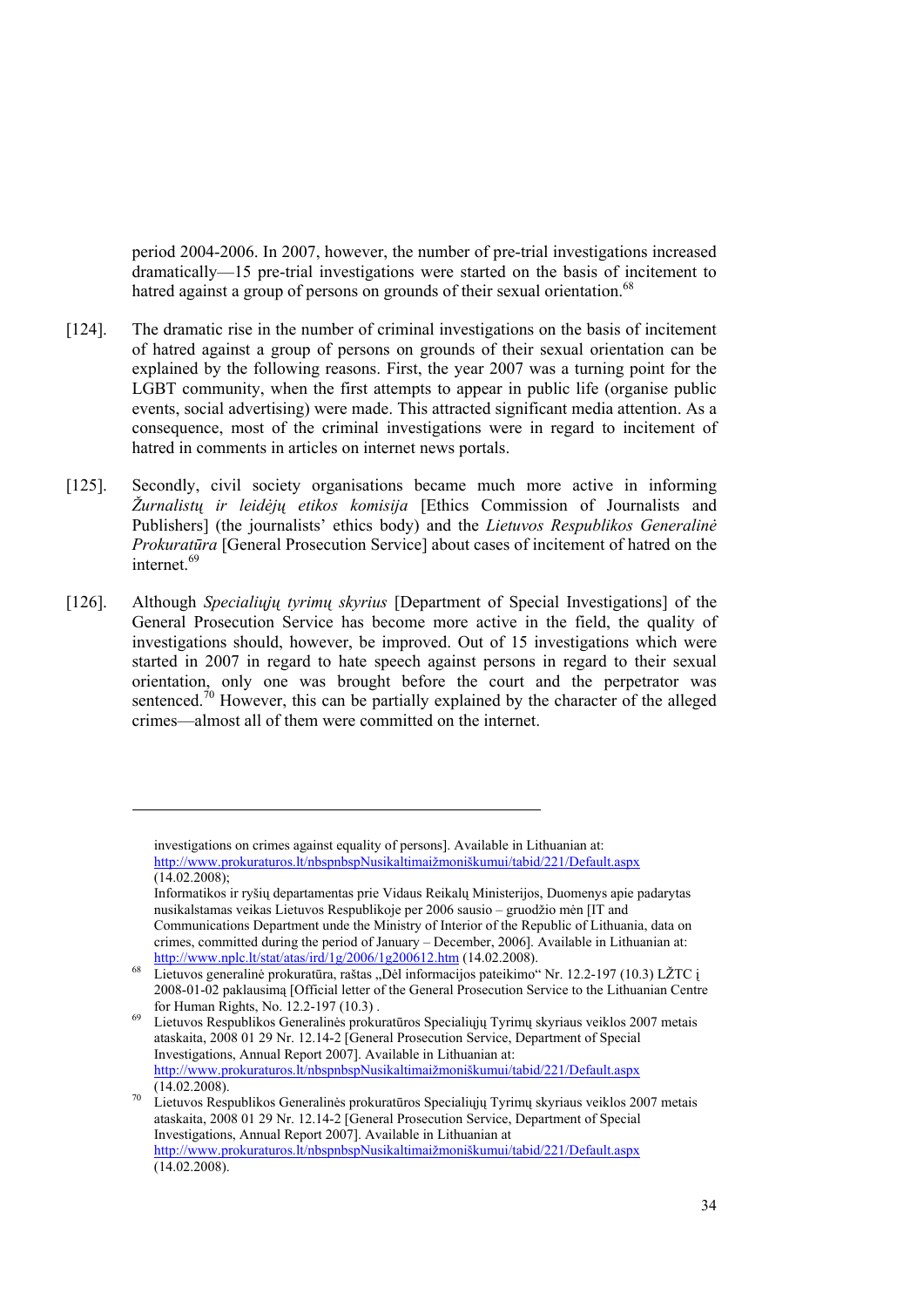## F.2. Hate crimes and homophobic motivation

- [127]. The statistics on hate crimes concerning individuals, groups of persons, or their property are rather poor, due to the fact that motivation (homophobic or any other) was included into pre-trial statistical cards used by the police only in July, 2006.<sup>71</sup> Thus comprehensive data on motivation is not yet existent in official statistical information, and the extent of homophobic violence cannot be assessed.
- [128]. Homophobic motivation is not considered as an aggravating circumstance by the Criminal Code of the Republic of Lithuania.<sup>72</sup> Thus the legal system does not take it into account.
- [129]. At least one case of violence against a person on grounds of his sexual orientation<sup>73</sup> was publicised by the media.<sup>74</sup> No unofficial statistics are available in this respect.

<sup>71</sup> Nusikalstamumo prevencijos Lietuvoje centras, Ikiteisminio tyrimo statistinės kortelės [Centre for Crime Prevention in Lithuania, Statistical cards, used by the police]. Available in Lithuanian at:<br>http://www.nplc.lt/stat/kort/kort.htm (14.02.2008).

 $\frac{m_1}{r^2}$  Article 60 of the Criminal Code of the Republic of Lithuania.<br><sup>73</sup> The case is explained in more detail under Section C. Asylum and subsidiary protection of this report. 74 N/A (2008) 'Spaudos apžvalga: čečėnai pabėgėlių centre muša politinio prieglobsčio norintį gėjų',

in *ZEBRA*, available in Lithuanian at: http://www.zebra.lt/naujienos/politika/108444 (14.02.2008).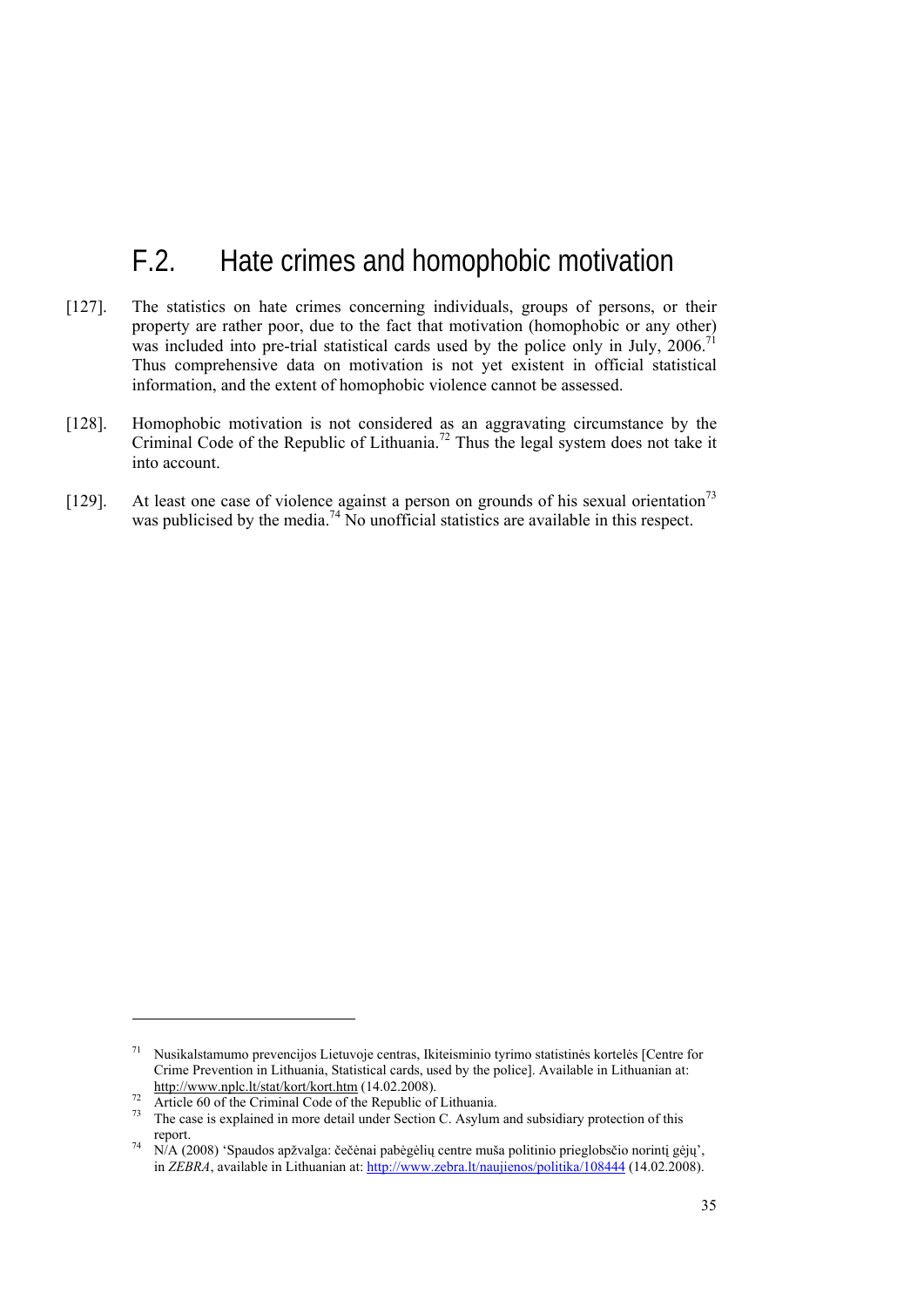# G. Transgender issues

- [130]. On 11.09.2007 Lithuania lost a case in the European Court of Human Rights,<sup>75</sup> in regard to violation of the right to private life of a transgender person: this it led to controversial debates in society and among politicians. The present legal situation of transgender persons is very difficult due to the following reasons.
- [131]. First, due to a legal vacuum in national legislation, persons can not change their sex by medical means in Lithuania. Article 2.27 of the Civil Code, which determines the right to the change of the designation of sex, states that 'the conditions and the procedure for the change of designation of sex shall be prescribed by law'. Since 01.07.2001, when the Civil Code came into force, no such subsidiary law has been adopted.
- [132]. Secondly, national legislation permits the changing of documents in cases of gender reassignment (including change of name and sex in the documents). However, according to the *Lietuvos Respublikos gyventojų registro įstatymas* [Law on Population Registers], the gender-sensitive personal code, which is given to every person when he or she is born, and is included in personal documents, is unique and legally cannot be changed.<sup>76</sup> Thus even when a person applies to the competent institutions willing to change his or her documents due to gender reassignment, the gender-sensitive personal code remains legally unchangeable.
- [133]. As the national legislation which provides protection against discrimination does not have any specific provisions regarding transgender persons, it is difficult to estimate how the issue of discrimination against transgender persons would be considered by competent institutions. There have as yet been no cases of discrimination against transgender persons brought to the courts or the Office of the Equal Opportunities Ombudsperson.
- [134]. Although the European Court of Human Rights obliged the government of Lithuania to pass a law that would regulate the conditions and procedures for gender reassignment within six months, this decision was not accepted by significant number of politicians. Some politicians argue that Lithuania should not obey the decision of the Court and simply pay compensation to the person concerned.<sup>77</sup> Thus it is not clear whether the necessary changes in the legislation (change of the Law on Population Registers and the passing of a law on gender reassignment of transsexuals) will be made in the immediate future.

<sup>75</sup> European Court of Human Rights, *L. v. Lithuania,* Application no. 27527/03, judgment of 11.09.2007. 76 Lithuania/Lietuvos Respublikos gyventojų registro įstatymas, Official publication *Valstybės Žinios*,

<sup>1992,</sup> Nr. 5-78. Available in English at:<br>http://www3.lrs.lt/pls/inter3/dokpaieska.showdoc\_l?p\_id=313595

http://www3.lrs.lt/pls/inter3/dokpaieska.showdoc\_l?p\_id=313595 77 E. Digrytė (2007) 'Politikai nusiteikę sumokėti kompensaciją ir pamiršti lyties keitimą,' in *DELFI*, available in Lithuanian at: http://www.delfi.lt/archive/print.php?id=14366811 (14.02.2008)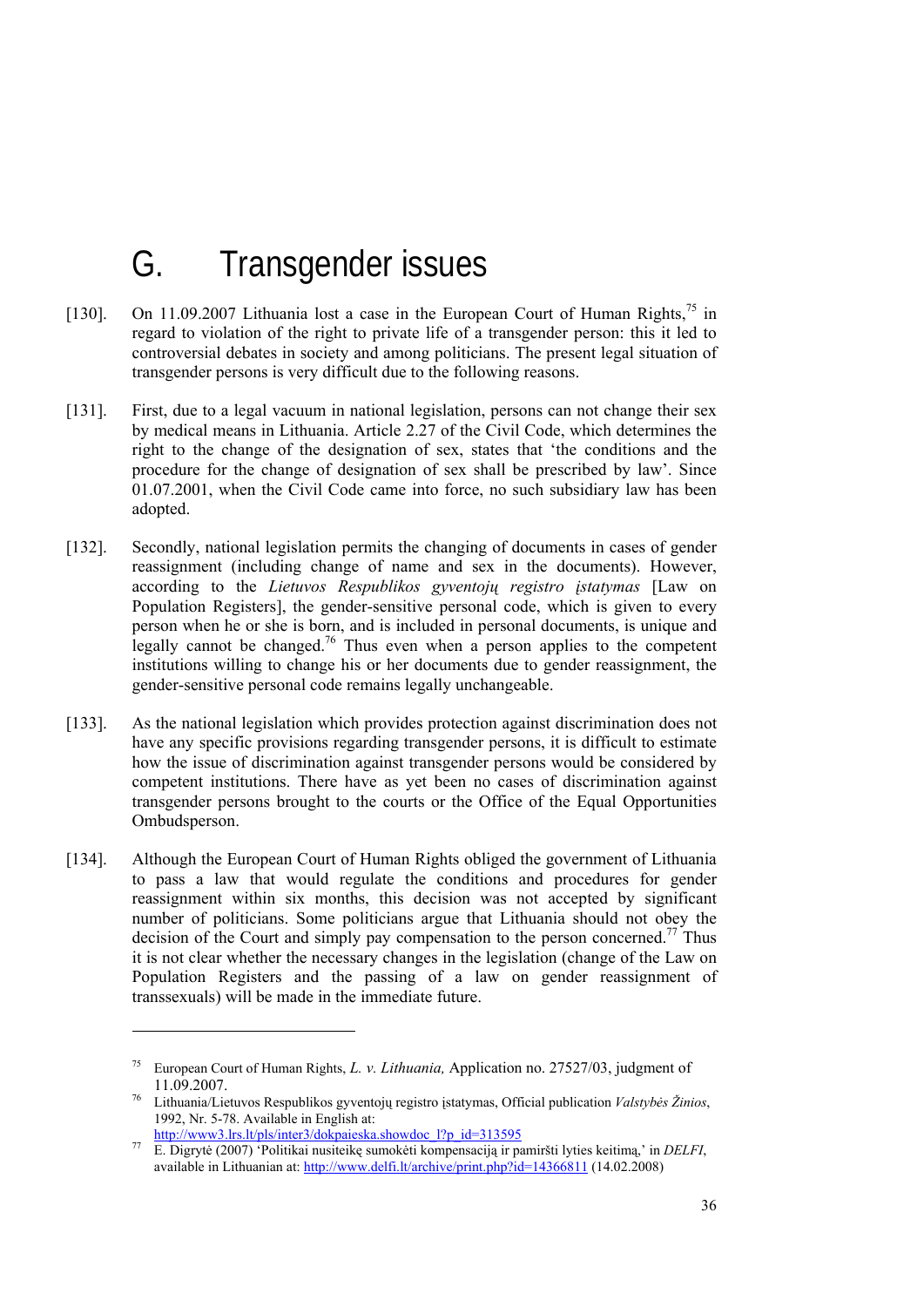# H. Miscellaneous

- [135]. Recent public opinion surveys indicate that LGBT people form one of the most vulnerable groups in Lithuania.<sup>78</sup> Half of the respondents believe that homosexuals should not work in the police, 69 per cent think that homosexuals should not work at schools, almost half of the respondents believe that homosexuality is a disease that can be cured.
- [136]. The attempt to challenge these stereotypes and raise awareness by social advertising in 2007 was not supported by officials.

### H.1. Freedom of expression

- [137]. In May 2007, the Lithuanian Gay League (LGL), while implementing the EQUAL project 'Open and safe at work', planned to launch a social advertising campaign. It was planned that the statements 'A lesbian can work at school', 'A gay can work as a police officer', and 'Homosexuals can be open and safe at work' would be displayed on trolleybuses in the cities of Vilnius and Kaunas.
- [138]. The initiative failed, because of opposition from the municipalities of both cities. No legal arguments were made in order to justify this opposition. The mayor of Vilnius publicly stated that such slogans are demonstrations of homosexual ideas, which cannot be approved.<sup>79</sup>
- [139]. Although this initiative was funded partly by the government of the Republic of Lithuania (through the EQUAL project), no official statements were issued by the Ministry of Social Affairs and Labour in regard to this ban. Although the banning of the advertisement campaign was not challenged in court, it can, however, clearly considered as a limitation of freedom of expression.

<sup>78 &#</sup>x27;Homophobia and the attitude of Lithuanian society towards homosexuality'. The research and

results of the survey, conducted in 2007, can be found in Lithuanian at: www.atviri.lt E. Utyra 'Viešumo siekiantiems gėjams – skaudūs smūgiai', in *Delfi*, available in Lithuanian at: http://www.delfi.lt/archive/article.php?id=13210101 (14.02.2008).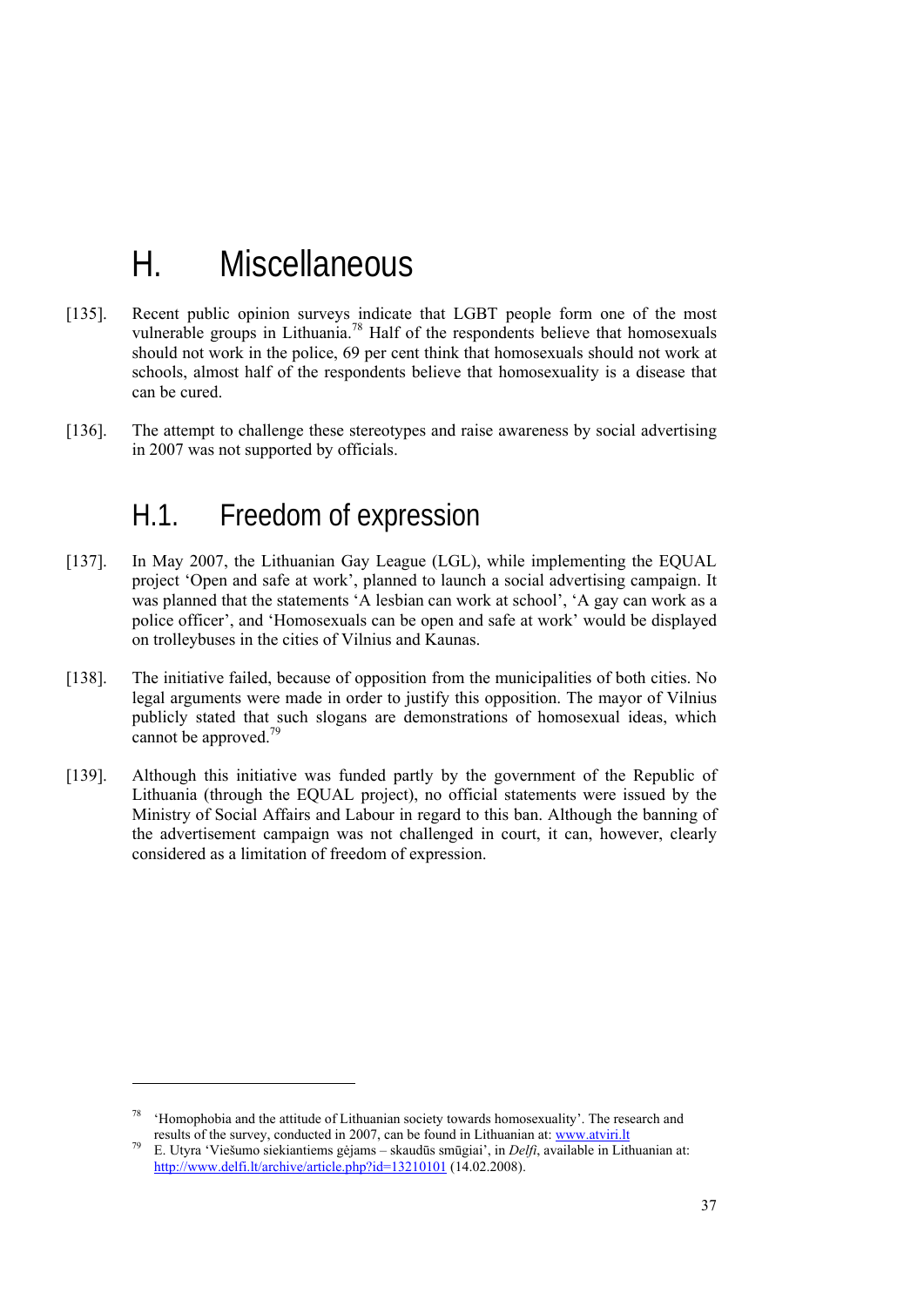# I. Good practices

[140]. There are no legal provisions or legal interpretations in the Lithuanian legal system which could be presented as good practice in tackling homophobia, and/or discrimination on the ground of sexual orientation and/or of transgender people, or which are innovative and could serve in this context as models for other Member States and European Union institutions.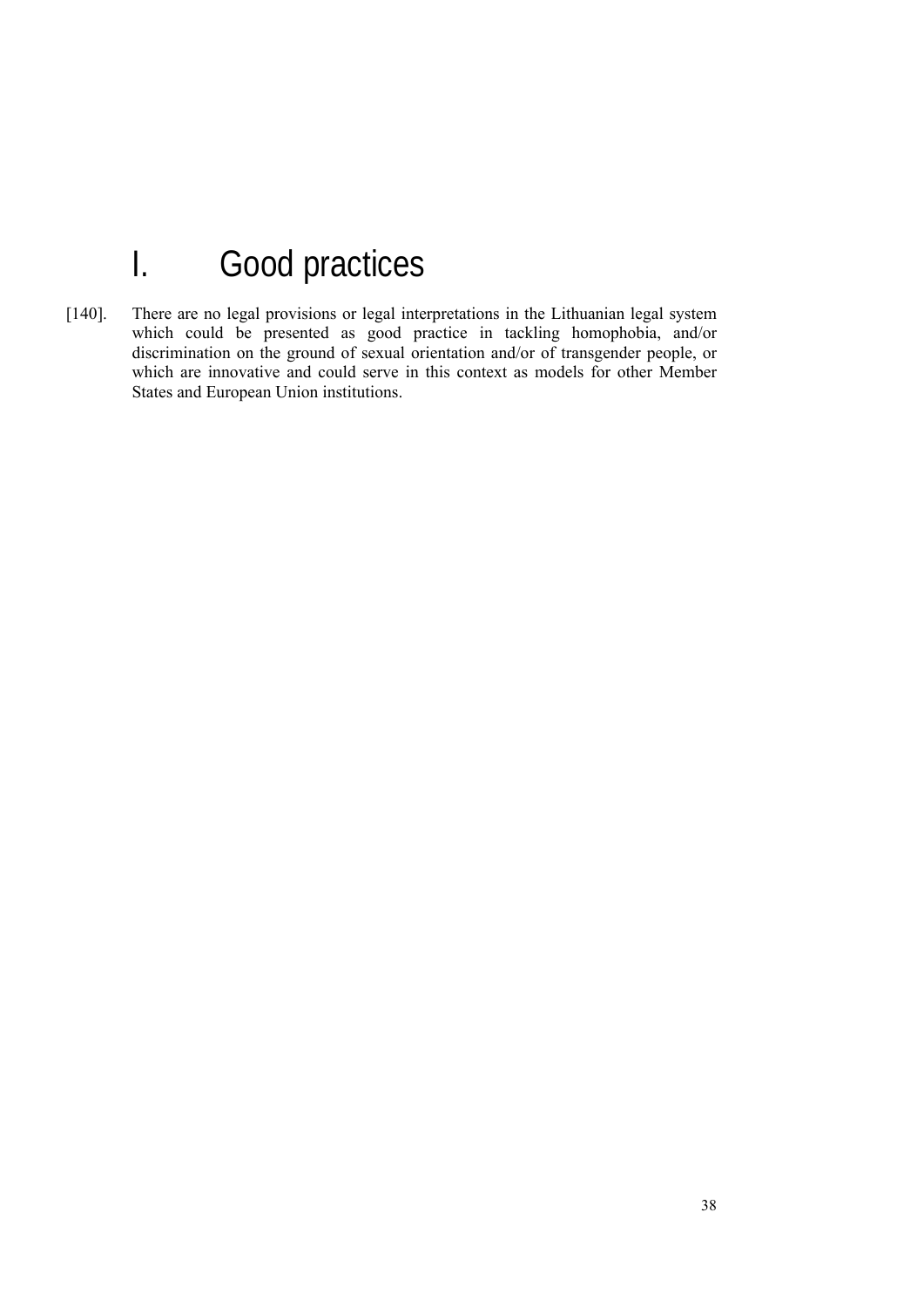## Annex 1 – Case law

#### **Chapter A, the interpretation and/or implementation of Employment Equality Directive 2000/78/EC, case 1**

| Case title                                                                                                                       | No case law in this respect |
|----------------------------------------------------------------------------------------------------------------------------------|-----------------------------|
| Decision date                                                                                                                    |                             |
| Reference details (type and<br>title of court/body; in original<br>language and English [official<br>translation, if available]) |                             |
| Key facts of the case<br>$(max. 500 \text{ chars})$                                                                              |                             |
| Main<br>reasoning/argumentation<br>$(max. 500 \text{ chars})$                                                                    |                             |
| Key issues (concepts,<br>interpretations) clarified by<br>the case (max. 500 chars)                                              |                             |
| Results (sanctions) and key<br>consequences or implications<br>of the case (max. 500 chars)                                      |                             |

DISCLAIMER: This study has been commissioned as background material for a comparative report on homophobia and discrimination on grounds of sexual orientation by the European Union Agency for Fundamental Rights. The views expressed here do not necessarily reflect the views or the official position of the FRA. The study is made publicly available for information purposes only and does not constitute legal advice or legal opinion.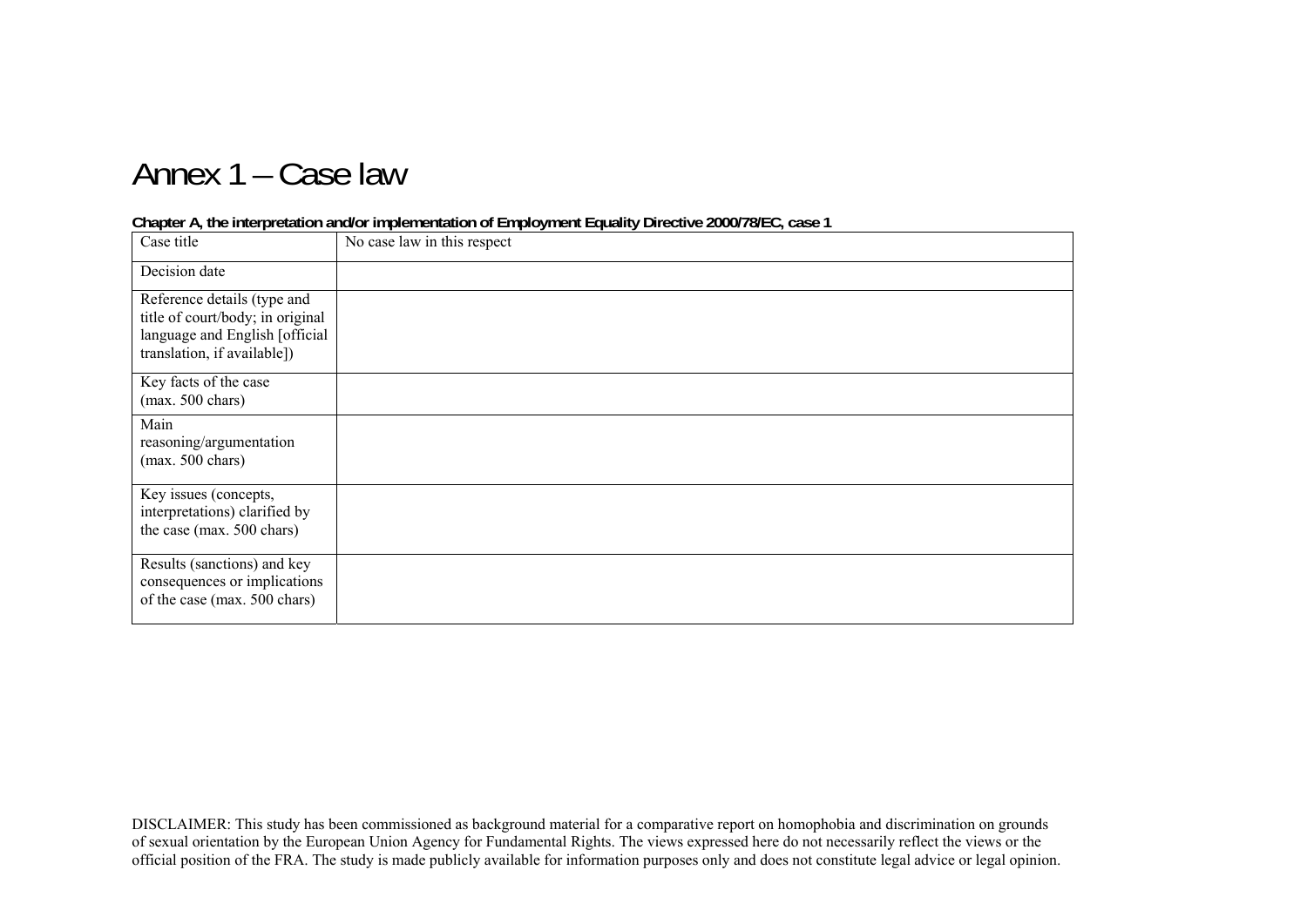| Case title                                                                                                                       | No case law in this respect |
|----------------------------------------------------------------------------------------------------------------------------------|-----------------------------|
| Decision date                                                                                                                    |                             |
| Reference details (type and<br>title of court/body; in original<br>language and English [official<br>translation, if available]) |                             |
| Key facts of the case<br>$(max. 500 \text{ chars})$                                                                              |                             |
| Main<br>reasoning/argumentation<br>$(max. 500 \text{ chars})$                                                                    |                             |
| Key issues (concepts,<br>interpretations) clarified by<br>the case (max. 500 chars)                                              |                             |
| Results (sanctions) and key<br>consequences or implications<br>of the case (max. 500 chars)                                      |                             |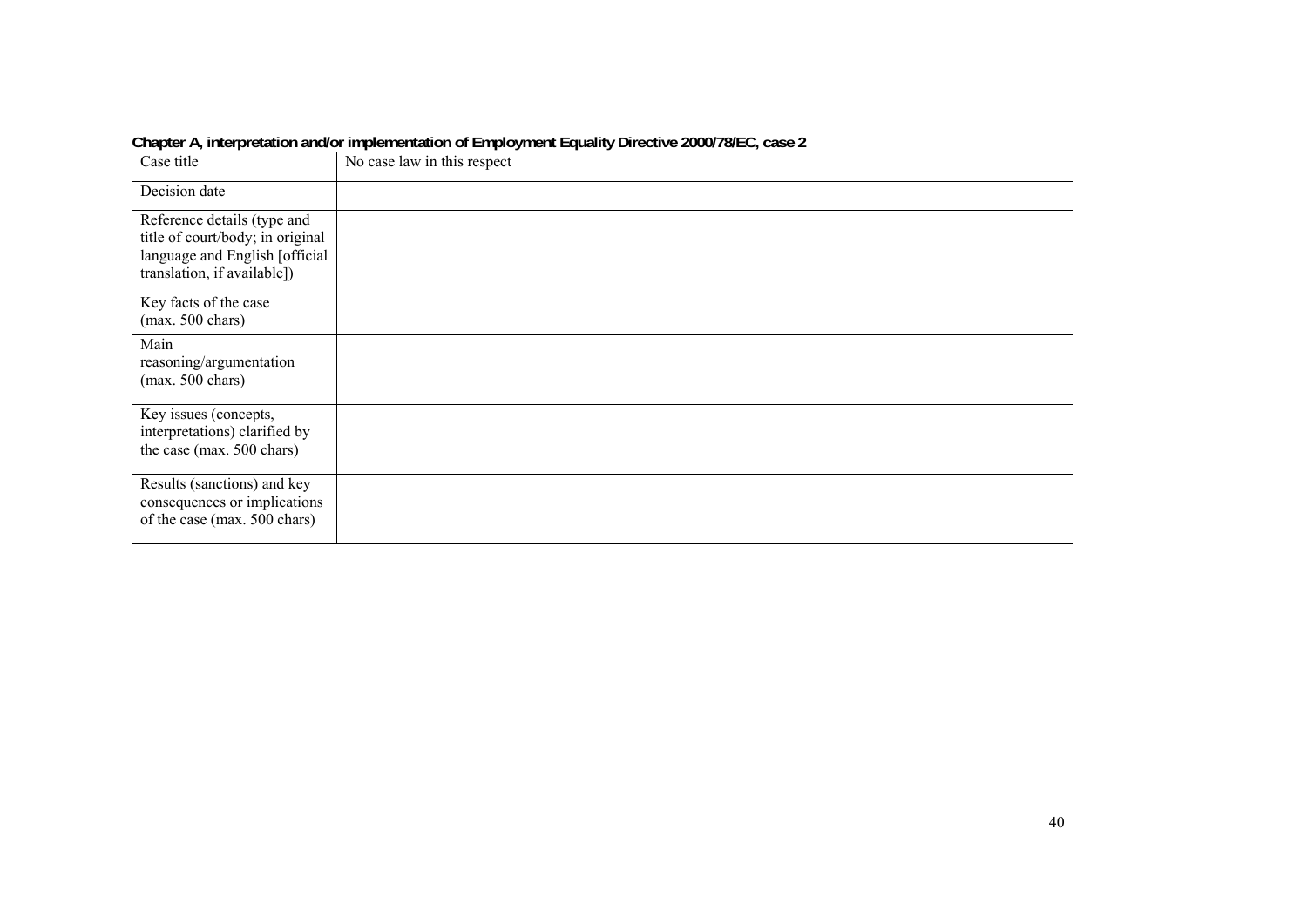| Case title                                                                                                                       | No case law in this respect |
|----------------------------------------------------------------------------------------------------------------------------------|-----------------------------|
| Decision date                                                                                                                    |                             |
| Reference details (type and<br>title of court/body; in original<br>language and English [official<br>translation, if available]) |                             |
| Key facts of the case<br>$(max. 500 \text{ chars})$                                                                              |                             |
| Main<br>reasoning/argumentation<br>$(max. 500 \text{ chars})$                                                                    |                             |
| Key issues (concepts,<br>interpretations) clarified by<br>the case (max. 500 chars)                                              |                             |
| Results (sanctions) and key<br>consequences or implications<br>of the case (max. 500 chars)                                      |                             |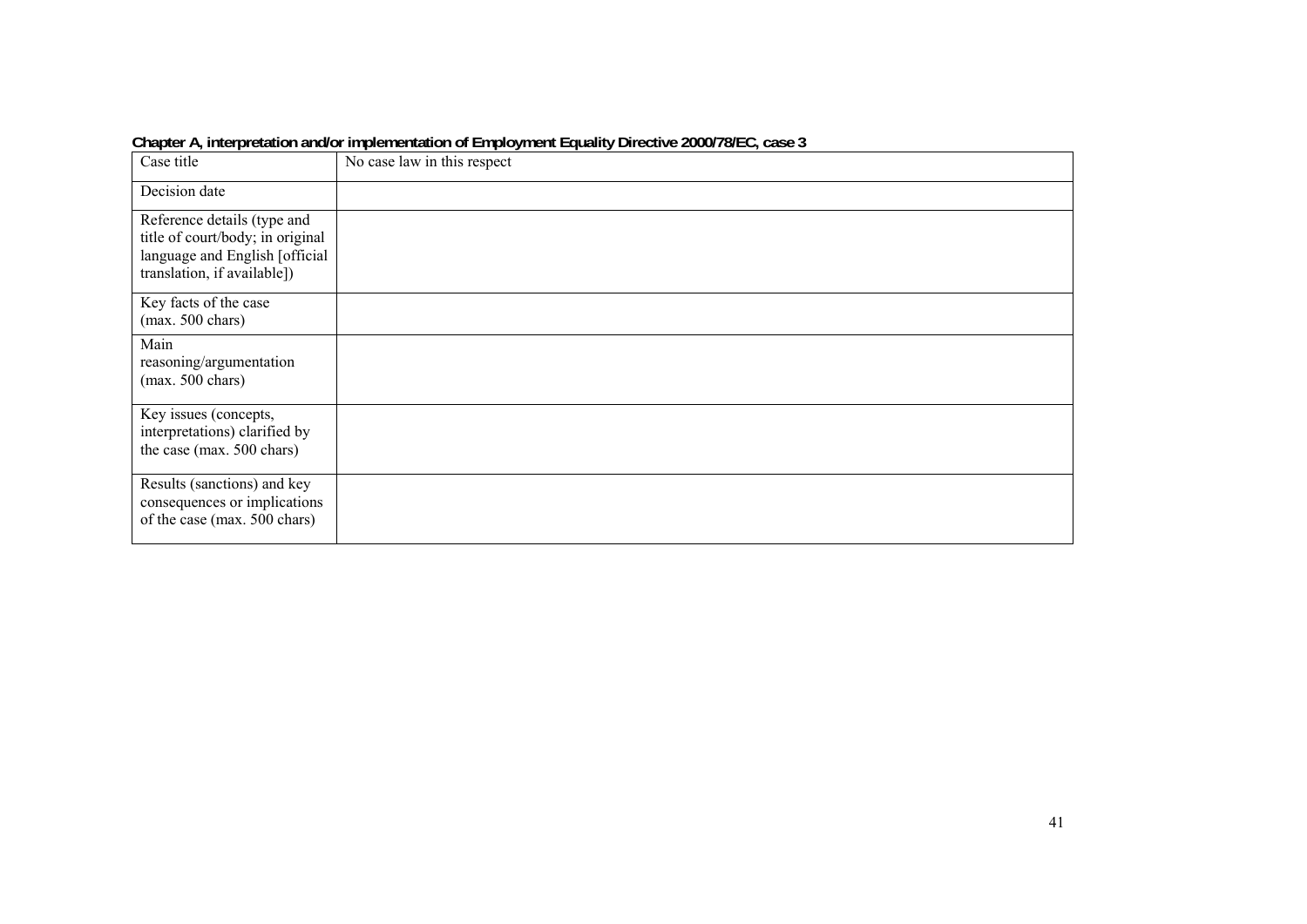| Case title                                                                                                                       | No case law in this respect |
|----------------------------------------------------------------------------------------------------------------------------------|-----------------------------|
| Decision date                                                                                                                    |                             |
| Reference details (type and<br>title of court/body; in original<br>language and English [official<br>translation, if available]) |                             |
| Key facts of the case<br>$(max. 500 \text{ chars})$                                                                              |                             |
| Main<br>reasoning/argumentation<br>$(max. 500 \text{ chars})$                                                                    |                             |
| Key issues (concepts,<br>interpretations) clarified by<br>the case (max. 500 chars)                                              |                             |
| Results (sanctions) and key<br>consequences or implications<br>of the case (max. 500 chars)                                      |                             |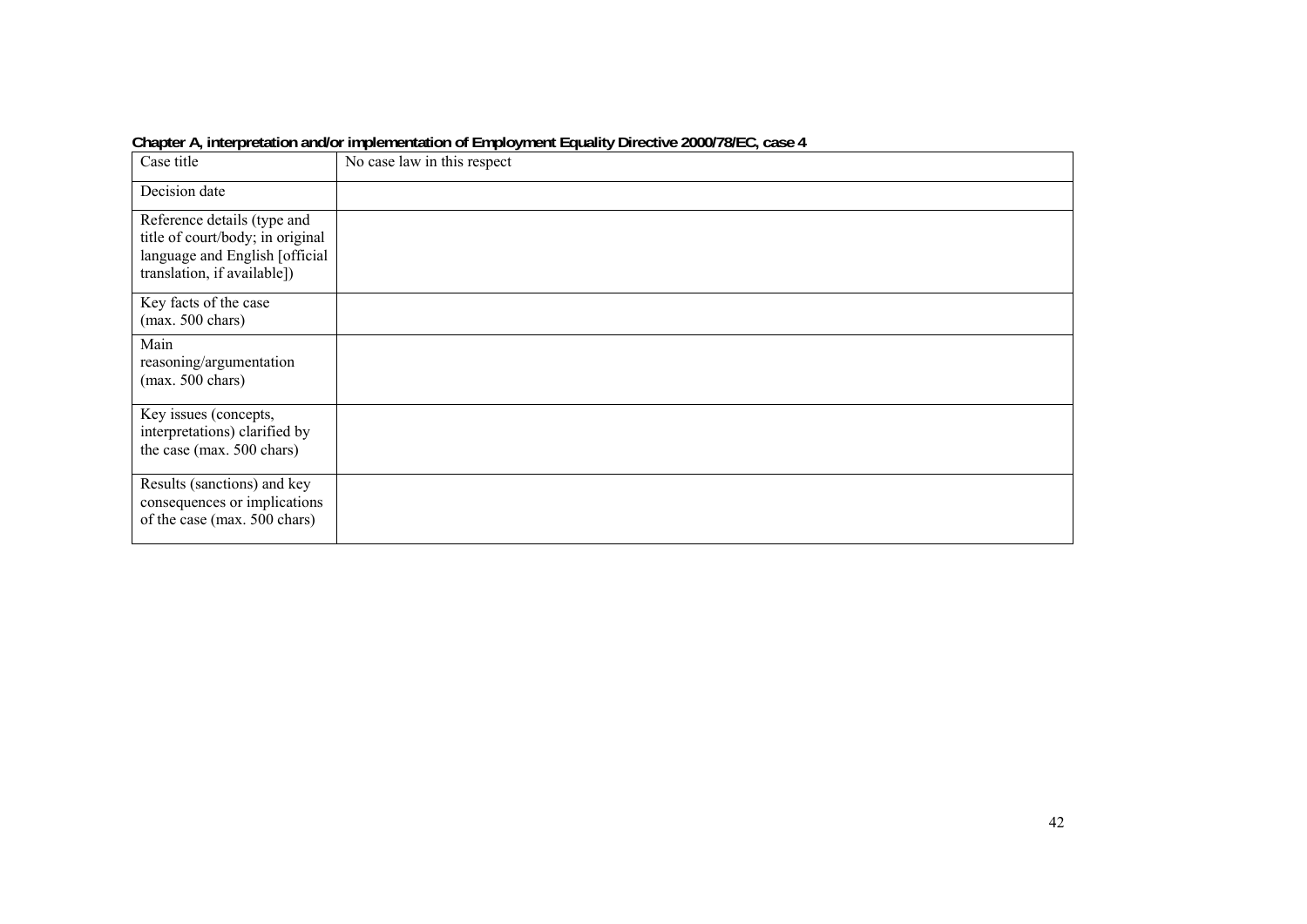| Case title                                                                                                                       | No case law in this respect |
|----------------------------------------------------------------------------------------------------------------------------------|-----------------------------|
| Decision date                                                                                                                    |                             |
| Reference details (type and<br>title of court/body; in original<br>language and English [official<br>translation, if available]) |                             |
| Key facts of the case<br>$(max. 500 \text{ chars})$                                                                              |                             |
| Main<br>reasoning/argumentation<br>$(max. 500 \text{ chars})$                                                                    |                             |
| Key issues (concepts,<br>interpretations) clarified by<br>the case (max. 500 chars)                                              |                             |
| Results (sanctions) and key<br>consequences or implications<br>of the case (max. 500 chars)                                      |                             |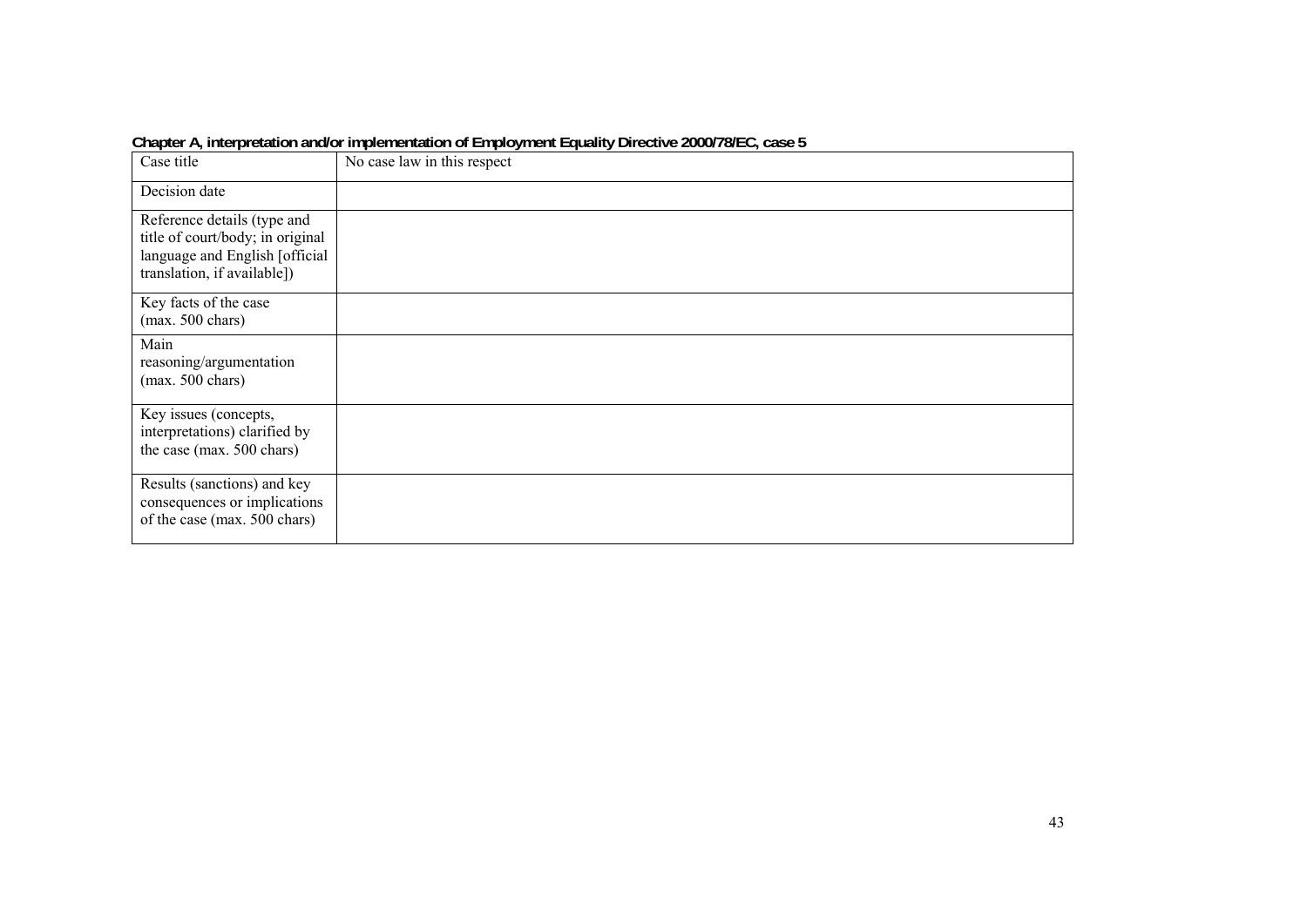| Case title                                                                                                                       | No case law in this respect |
|----------------------------------------------------------------------------------------------------------------------------------|-----------------------------|
| Decision date                                                                                                                    |                             |
| Reference details (type and<br>title of court/body; in original<br>language and English [official<br>translation, if available]) |                             |
| Key facts of the case<br>$(max. 500 \text{ chars})$                                                                              |                             |
| Main<br>reasoning/argumentation<br>$(max. 500 \text{ chars})$                                                                    |                             |
| Key issues (concepts,<br>interpretations) clarified by<br>the case (max. 500 chars)                                              |                             |
| Results (sanctions) and key<br>consequences or implications<br>of the case (max. 500 chars)                                      |                             |

**Chapter B, Freedom of movement, case law relevant to Directive 2004/38/EC, case 1**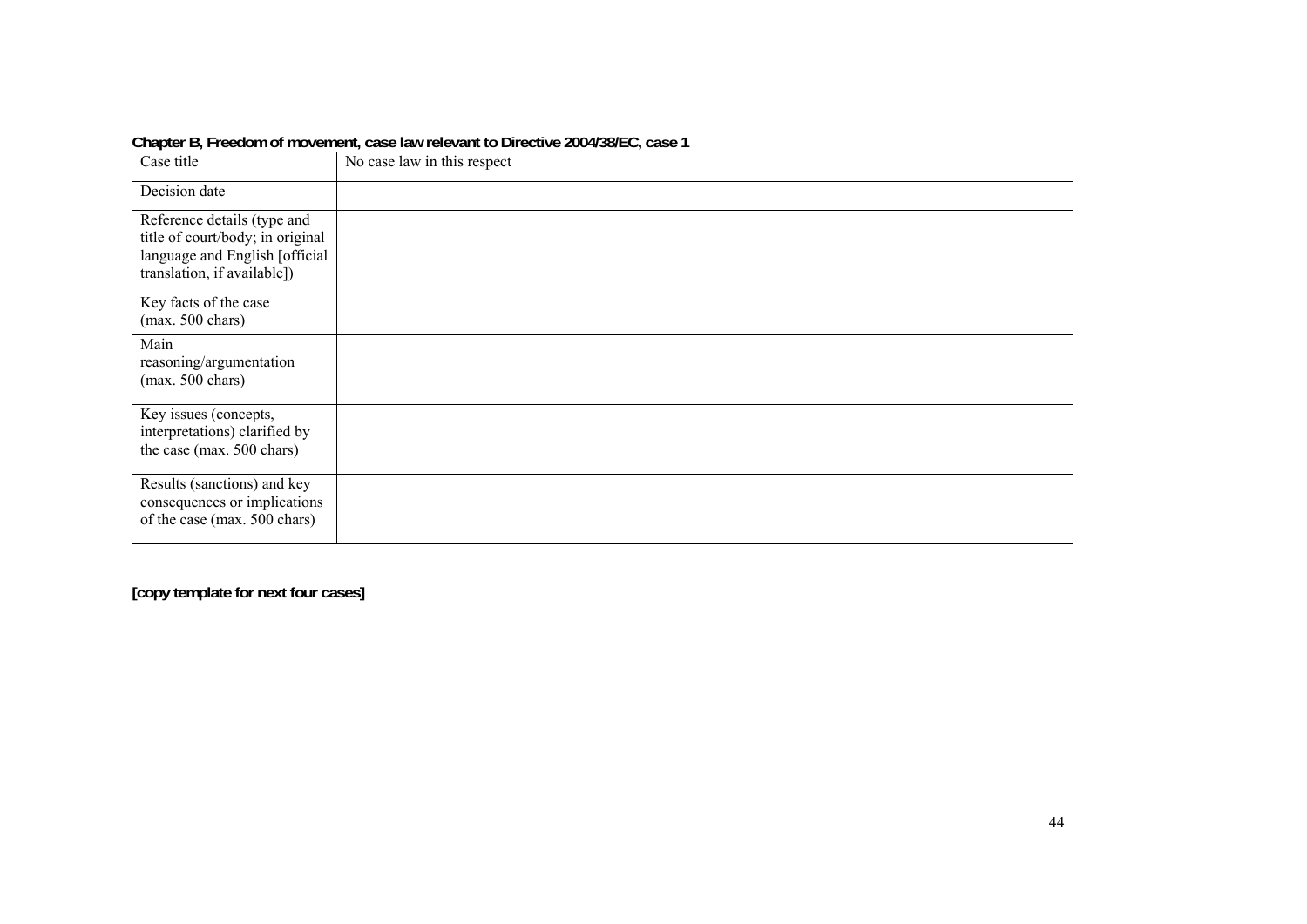|                                                                                                                                  | Unapiur U <sub>r</sub> Abylani and Sabsidiary protugation, casulaw ruuvant to art Torna or Godhur Diruutivu ZoomonEu <sub>r</sub> Gasul T |
|----------------------------------------------------------------------------------------------------------------------------------|-------------------------------------------------------------------------------------------------------------------------------------------|
| Case title                                                                                                                       | No case law in this respect                                                                                                               |
| Decision date                                                                                                                    |                                                                                                                                           |
| Reference details (type and<br>title of court/body; in original<br>language and English [official<br>translation, if available]) |                                                                                                                                           |
| Key facts of the case<br>$(max. 500 \text{ chars})$                                                                              |                                                                                                                                           |
| Main<br>reasoning/argumentation<br>$(max. 500 \text{ chars})$                                                                    |                                                                                                                                           |
| Key issues (concepts,<br>interpretations) clarified by<br>the case (max. 500 chars)                                              |                                                                                                                                           |
| Results (sanctions) and key<br>consequences or implications<br>of the case (max. 500 chars)                                      |                                                                                                                                           |

**Chapter C, Asylum and subsidiary protection, case law relevant to art 10/1/d of Council Directive 2004/83/EC, case 1**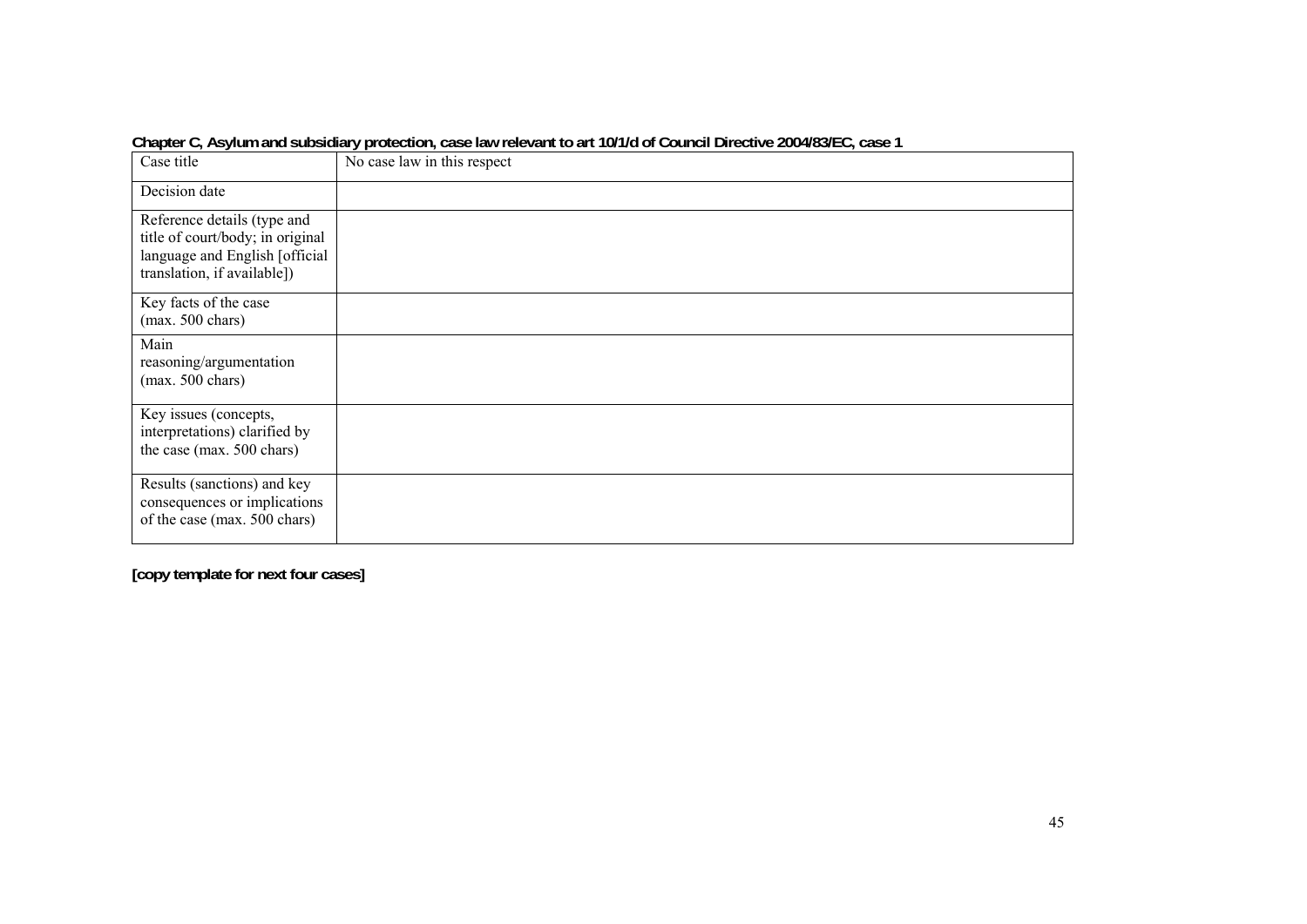| Case title                                                                                                                       | No case law in this respect |
|----------------------------------------------------------------------------------------------------------------------------------|-----------------------------|
| Decision date                                                                                                                    |                             |
| Reference details (type and<br>title of court/body; in original<br>language and English [official<br>translation, if available]) |                             |
| Key facts of the case<br>$(max. 500 \text{ chars})$                                                                              |                             |
| Main<br>reasoning/argumentation<br>$(max. 500 \text{ chars})$                                                                    |                             |
| Key issues (concepts,<br>interpretations) clarified by<br>the case (max. 500 chars)                                              |                             |
| Results (sanctions) and key<br>consequences or implications<br>of the case (max. 500 chars)                                      |                             |

**Chapter C, Asylum and subsidiary protection, case law relevant to art 2/h of Council Directive 2004/83/EC, case 1**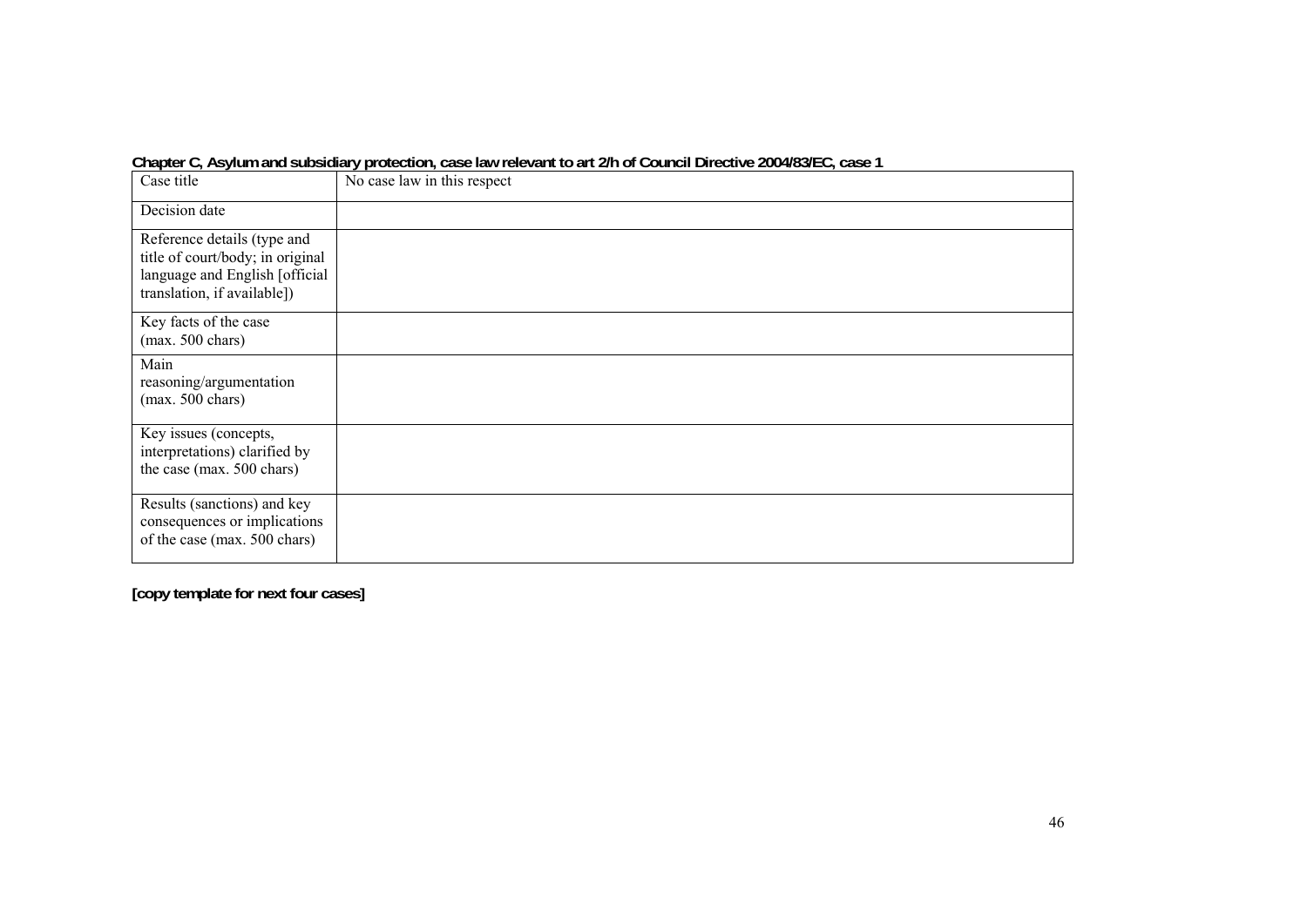|  |  |  |  | Chapter D, Family reunification, case law relevant to art 4/3 of the Council Directive 2003/86/EC, case 1 |
|--|--|--|--|-----------------------------------------------------------------------------------------------------------|
|--|--|--|--|-----------------------------------------------------------------------------------------------------------|

| Case title                                                                                                                       | No case law in this respect |
|----------------------------------------------------------------------------------------------------------------------------------|-----------------------------|
| Decision date                                                                                                                    |                             |
| Reference details (type and<br>title of court/body; in original<br>language and English [official<br>translation, if available]) |                             |
| Key facts of the case<br>$(max. 500 \text{ chars})$                                                                              |                             |
| Main<br>reasoning/argumentation<br>$(max. 500 \text{ chars})$                                                                    |                             |
| Key issues (concepts,<br>interpretations) clarified by<br>the case (max. 500 chars)                                              |                             |
| Results (sanctions) and key<br>consequences or implications<br>of the case (max. 500 chars)                                      |                             |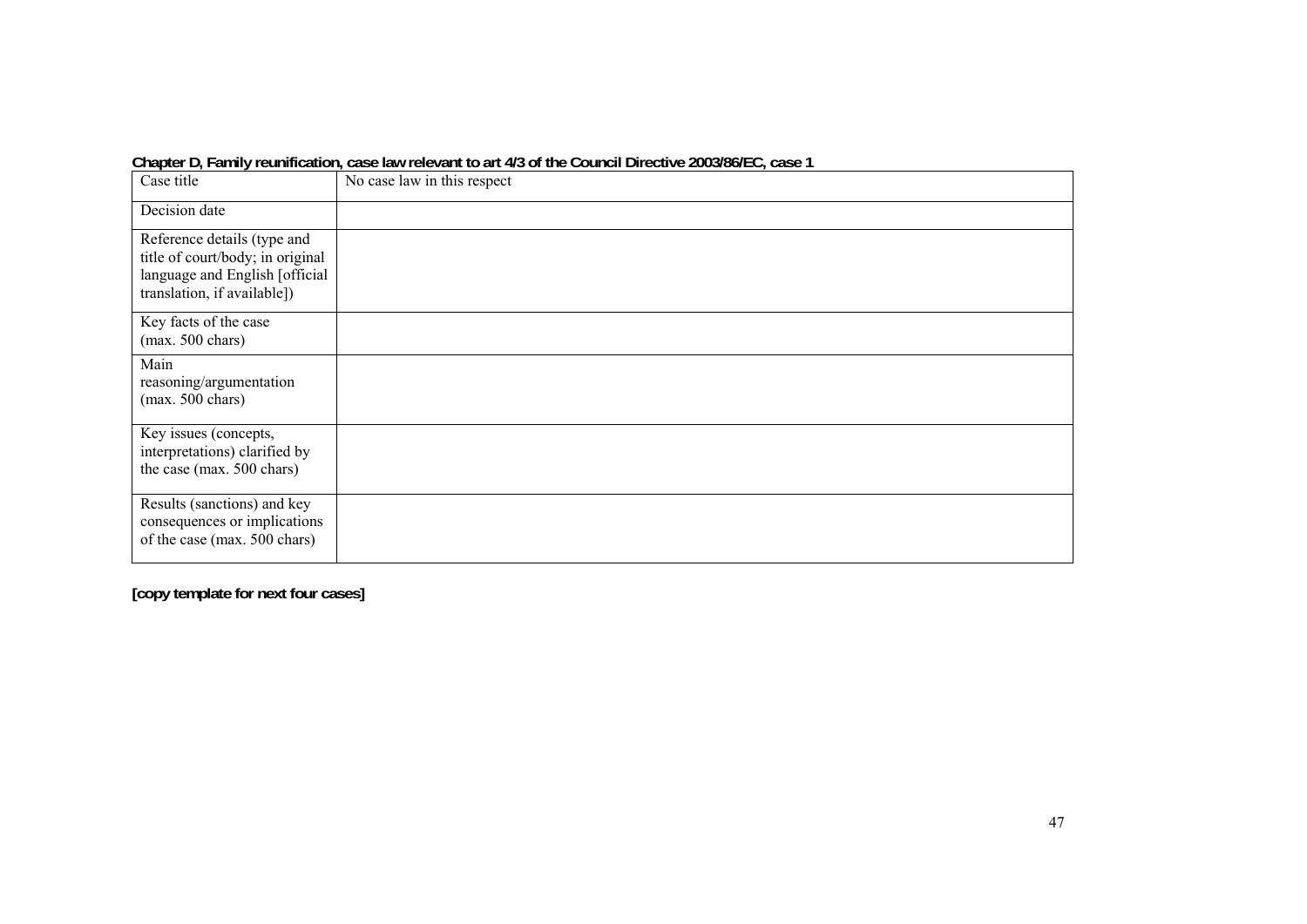|  | Chapter E, Freedom of assembly, case 1 |  |
|--|----------------------------------------|--|
|--|----------------------------------------|--|

| Case title                       | Civilinė byla Nr. 15317-101/2007 (Court of first instance).                                                                 |
|----------------------------------|-----------------------------------------------------------------------------------------------------------------------------|
|                                  | Civilinė byla Nr. 2S-1104-52/2007 (Appellate court).                                                                        |
| Decision date                    | October 24, 2007 (Court of first instance).                                                                                 |
|                                  | December 21, 2007 (Court of appeal).                                                                                        |
|                                  | According to the national law cassation is not allowed in this particular category of cases.                                |
|                                  |                                                                                                                             |
| Reference details (type and      | First instance: Vilniaus miesto 1 apylinkės teismo 2007 m. spalio 24 d. nutartis civilinėje byloje Nr. 15317-               |
| title of court/body; in original | 101/2007 [Vilnius city 1 <sup>st</sup> . Regional Court, Decision of October 24, 2007, Case No. 15317-101/2007].            |
| language and English [official   | Appellate court: Vilniaus apygardos teismo 2007 m. gruodžio 21 d. nutartis civilinėje byloje Nr. 2S-1104-52/2007            |
| translation, if available])      | [Vilnius District Court, Decision of December 21, 2007, Case No. 2S-1104-52/2007].                                          |
|                                  |                                                                                                                             |
| Key facts of the case            | LGBT organisation Lietuvos gėjų lyga [Lithuanian Gay League] (LGL) applied to the Vilnius city municipality                 |
| $(max. 500 \text{ chars})$       | asking for permission to organise a public event $-$ a spreading of a wide rainbow flag in the town hall. The               |
|                                  | municipality refused to allow it, stating, that public security could not be ensured because (1) construction works         |
|                                  | that were taking place in the town hall and (2) due to the fact that during the first attempt to organise such an event     |
|                                  | in May, 'objective data' was available that indicated that violent demonstrations could oppose the similar event.           |
|                                  | LGL submitted a complaint regarding this decision to the court. The court of first instance and the court of second         |
|                                  | instance both rejected the complaint.                                                                                       |
|                                  |                                                                                                                             |
| Main                             | Courts of both instances approved the decision of municipality, stating that:                                               |
| reasoning/argumentation          | LGL could not ensure public security at the time and the place of the event, because construction works<br>$\left  \right $ |
| $(max. 500 \text{ chars})$       | were taking place in the town hall;                                                                                         |
|                                  | According to the courts, the Law on Assemblies provides a list of 'public places', namely streets, squares,<br>2)           |
|                                  | parks, public gardens of towns and settlements, as well as other public places and publicly used buildings.                 |
|                                  | By refusing to allow the event to take place, the municipality suggested to arrange it in a building instead.               |
|                                  | According to the courts, 'publicly used buildings' is an appropriate alternative to any other public place.                 |
|                                  | The municipality was reasonably concerned about public safety, because during the first attempt to<br>3)                    |
|                                  | organise such an event in May, 'objective data' was available that indicated that violent demonstrations                    |
|                                  | could occur in a similar event.                                                                                             |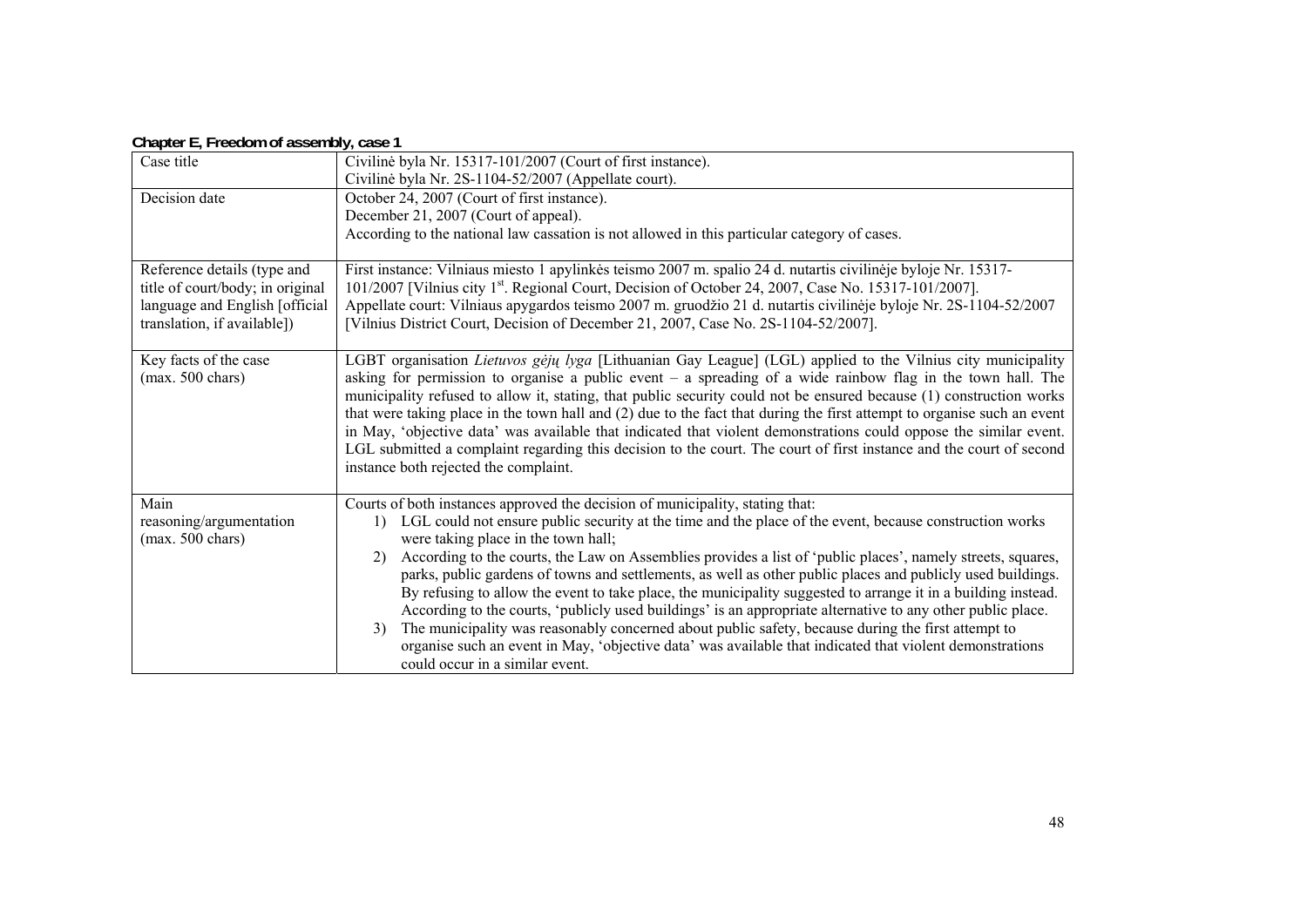|                                                                                             | The municipality is not responsible for the ensuring of public safety, because it falls under the competence<br>4)<br>of police.                                                                                                                                                                                                                                                                                                                                                                                                                                                                                                                                                                                                                                                                                                                                                                                                                                                                                                                                                                                                                                                     |
|---------------------------------------------------------------------------------------------|--------------------------------------------------------------------------------------------------------------------------------------------------------------------------------------------------------------------------------------------------------------------------------------------------------------------------------------------------------------------------------------------------------------------------------------------------------------------------------------------------------------------------------------------------------------------------------------------------------------------------------------------------------------------------------------------------------------------------------------------------------------------------------------------------------------------------------------------------------------------------------------------------------------------------------------------------------------------------------------------------------------------------------------------------------------------------------------------------------------------------------------------------------------------------------------|
| Key issues (concepts,<br>interpretations) clarified by<br>the case (max. 500 chars)         | The case illustrates certain problematic aspects of the regulation of the right to assembly. It seems that certain<br>provisions of the Law on Assemblies are not sufficiently precise and can be interpreted by national courts<br>differently. Firstly, it is not clear whether national legislation does not allow certain assemblies which can cause<br>threats to public safety purely due to their character and opposition to them by some part of the society, in spite of<br>the fact that their objective is legitimate and intention is peaceful. Secondly, clearer procedural requirements must<br>be set in the Law on Assemblies in regard to the relationship between the responsibilities of the municipality and<br>the police (according to the national law, the organisers of an assembly, asking for the permission to organise a<br>public event at the municipality are not obliged to apply to the police directly as well). This uncertainty resulted in<br>an ambiguous reasoning of the court in LGL case, where court stated, that municipality is not obliged to ensure<br>public safety of the event, because it falls under competence of the police. |
| Results (sanctions) and key<br>consequences or implications<br>of the case (max. 500 chars) | The Courts approved the decision of the municipality not to allow the public event to take place.                                                                                                                                                                                                                                                                                                                                                                                                                                                                                                                                                                                                                                                                                                                                                                                                                                                                                                                                                                                                                                                                                    |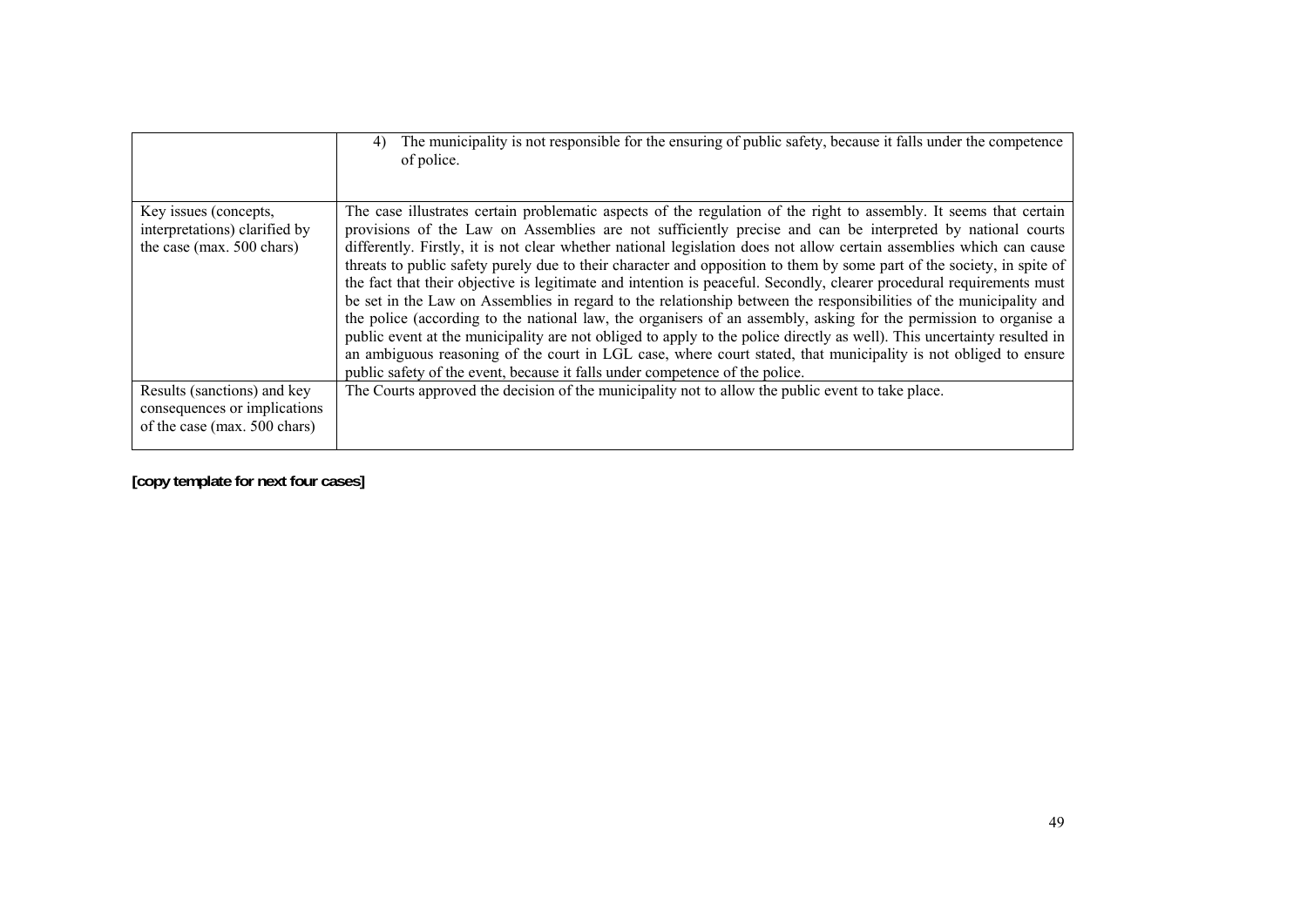#### **Chapter F, Hate speech, case 1**

| Case title                                                                                                                        | According to report of the General Prosecutor there are two cases in this respect, but this information was not<br>confirmed by the Administration of Courts of Republic of Lithuania. |
|-----------------------------------------------------------------------------------------------------------------------------------|----------------------------------------------------------------------------------------------------------------------------------------------------------------------------------------|
| Decision date                                                                                                                     |                                                                                                                                                                                        |
| Reference details (type and<br>title of court/body; in original<br>language and English [official]<br>translation, if available]) |                                                                                                                                                                                        |
| Key facts of the case<br>$(max. 500 \text{ chars})$                                                                               |                                                                                                                                                                                        |
| Main<br>reasoning/argumentation<br>$(max. 500 \text{ chars})$                                                                     |                                                                                                                                                                                        |
| Key issues (concepts,<br>interpretations) clarified by<br>the case (max. 500 chars)                                               |                                                                                                                                                                                        |
| Results (sanctions) and key<br>consequences or implications<br>of the case (max. 500 chars)                                       |                                                                                                                                                                                        |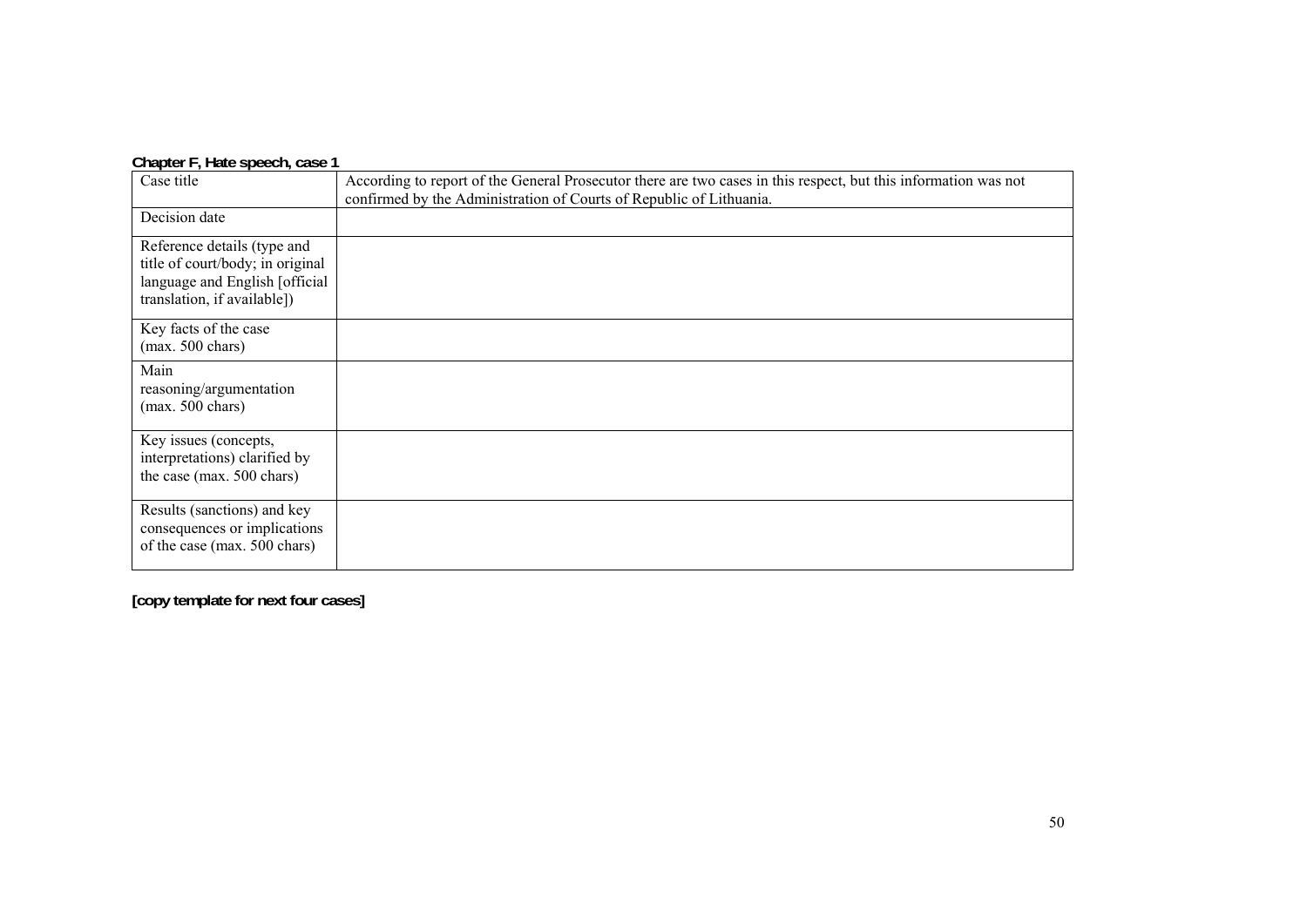| Chapter F, Hate crimes, case 1                                                                                                   |                             |
|----------------------------------------------------------------------------------------------------------------------------------|-----------------------------|
| Case title                                                                                                                       | No case law in this respect |
| Decision date                                                                                                                    |                             |
| Reference details (type and<br>title of court/body; in original<br>language and English [official<br>translation, if available]) |                             |
| Key facts of the case<br>$(max. 500 \text{ chars})$                                                                              |                             |
| Main<br>reasoning/argumentation<br>$(max. 500 \text{ chars})$                                                                    |                             |
| Key issues (concepts,<br>interpretations) clarified by<br>the case (max. 500 chars)                                              |                             |
| Results (sanctions) and key<br>consequences or implications<br>of the case (max. 500 chars)                                      |                             |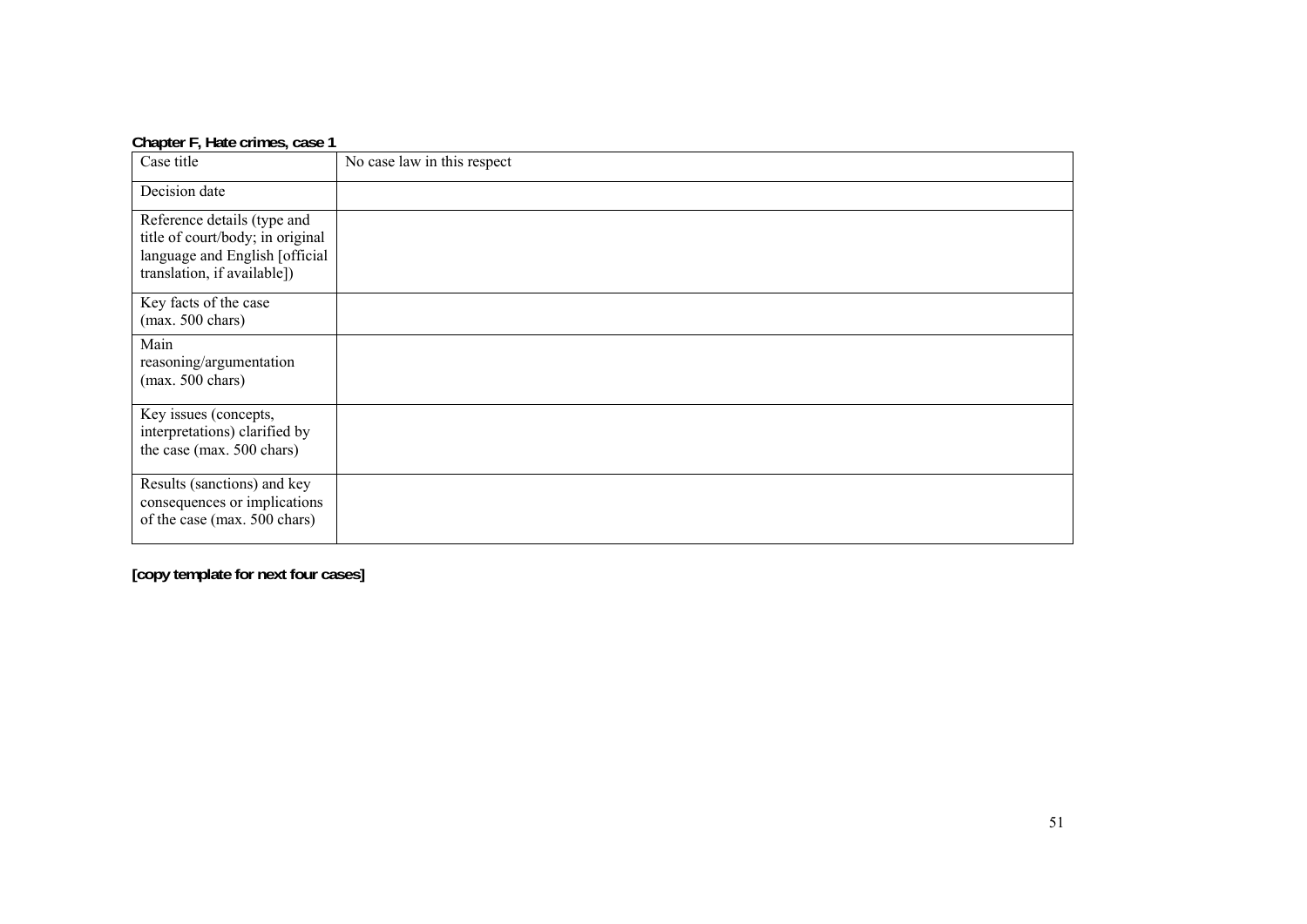#### **Chapter G, Applicability of legislation on trans gender issues, case 1**

| Case title                                                                                                                       |  |
|----------------------------------------------------------------------------------------------------------------------------------|--|
| Decision date                                                                                                                    |  |
| Reference details (type and<br>title of court/body; in original<br>language and English [official<br>translation, if available]) |  |
| Key facts of the case<br>$(max. 500 \text{ chars})$                                                                              |  |
| Main<br>reasoning/argumentation<br>$(max. 500 \text{ chars})$                                                                    |  |
| Key issues (concepts,<br>interpretations) clarified by<br>the case (max. 500 chars)                                              |  |
| Results (sanctions) and key<br>consequences or implications<br>of the case (max. 500 chars)                                      |  |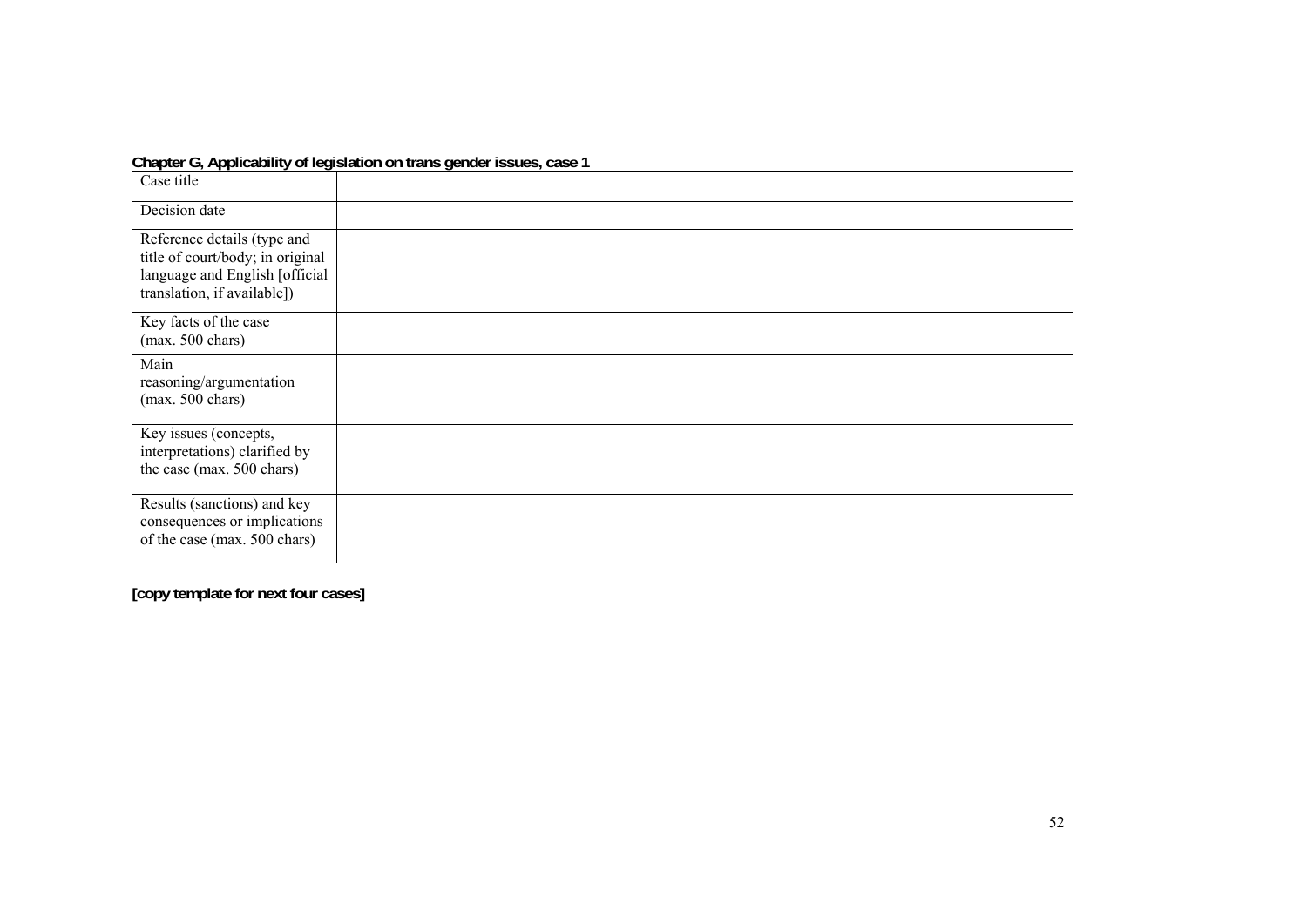| Case title                                                                                                                       | No case law in this respect |
|----------------------------------------------------------------------------------------------------------------------------------|-----------------------------|
| Decision date                                                                                                                    |                             |
| Reference details (type and<br>title of court/body; in original<br>language and English [official<br>translation, if available]) |                             |
| Key facts of the case<br>$(max. 500 \text{ chars})$                                                                              |                             |
| Main<br>reasoning/argumentation<br>$(max. 500 \text{ chars})$                                                                    |                             |
| Key issues (concepts,<br>interpretations) clarified by<br>the case (max. 500 chars)                                              |                             |
| Results (sanctions) and key<br>consequences or implications<br>of the case (max. 500 chars)                                      |                             |

**Chapter G, Name change and/or sex change of trans gender people, relevant case law, case 1**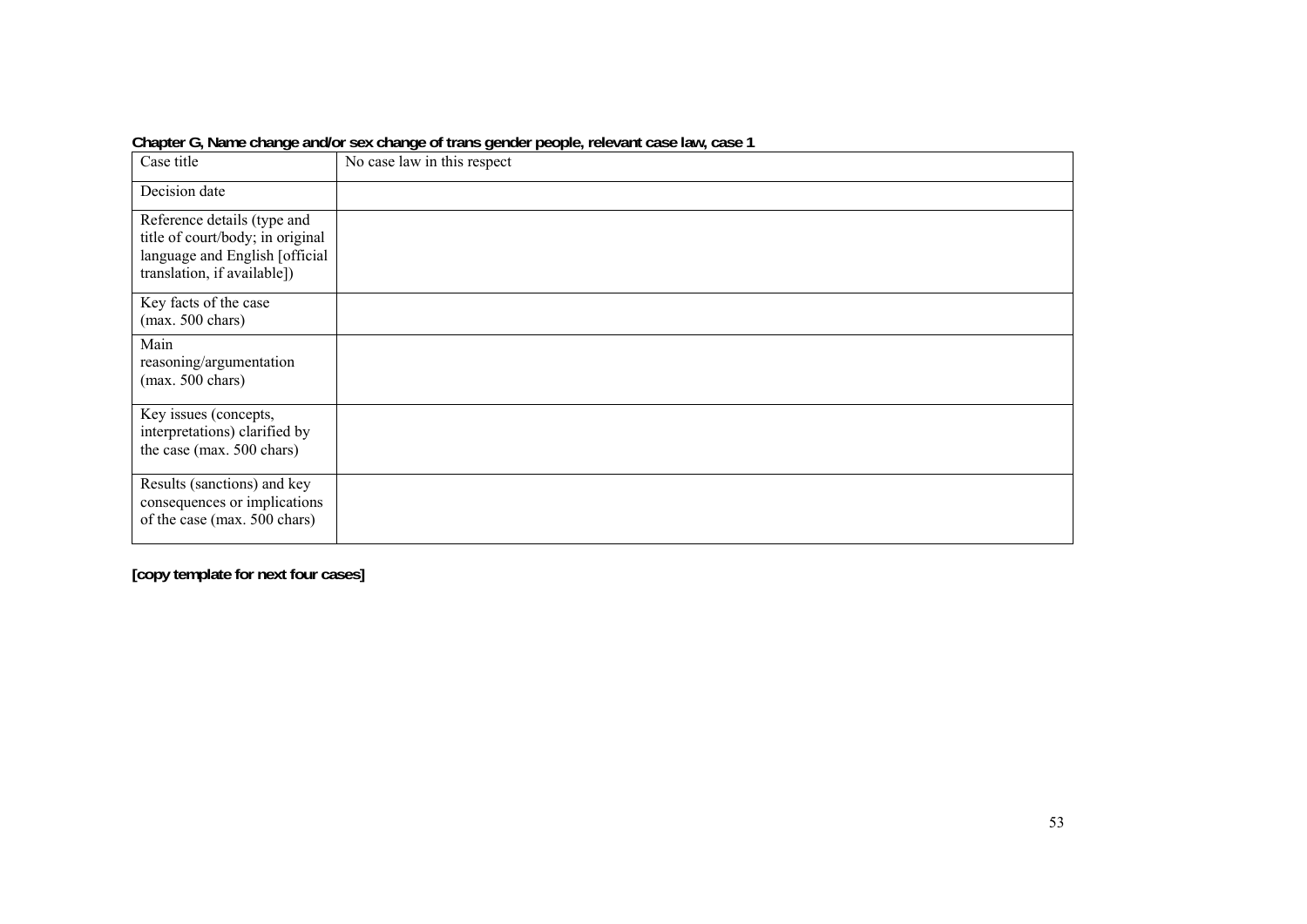**Chapter I, Case law relevant to the impact of good practices on homophobia and/or discrimination on the ground of sexual orientation, case 1** 

| Case title                                                                                                                       | No case law in this respect |
|----------------------------------------------------------------------------------------------------------------------------------|-----------------------------|
| Decision date                                                                                                                    |                             |
| Reference details (type and<br>title of court/body; in original<br>language and English [official<br>translation, if available]) |                             |
| Key facts of the case<br>$(max. 500 \text{ chars})$                                                                              |                             |
| Main<br>reasoning/argumentation<br>(max. 500 chars)                                                                              |                             |
| Key issues (concepts,<br>interpretations) clarified by<br>the case (max. 500 chars)                                              |                             |
| Results (sanctions) and key<br>consequences or implications<br>of the case (max. 500 chars)                                      |                             |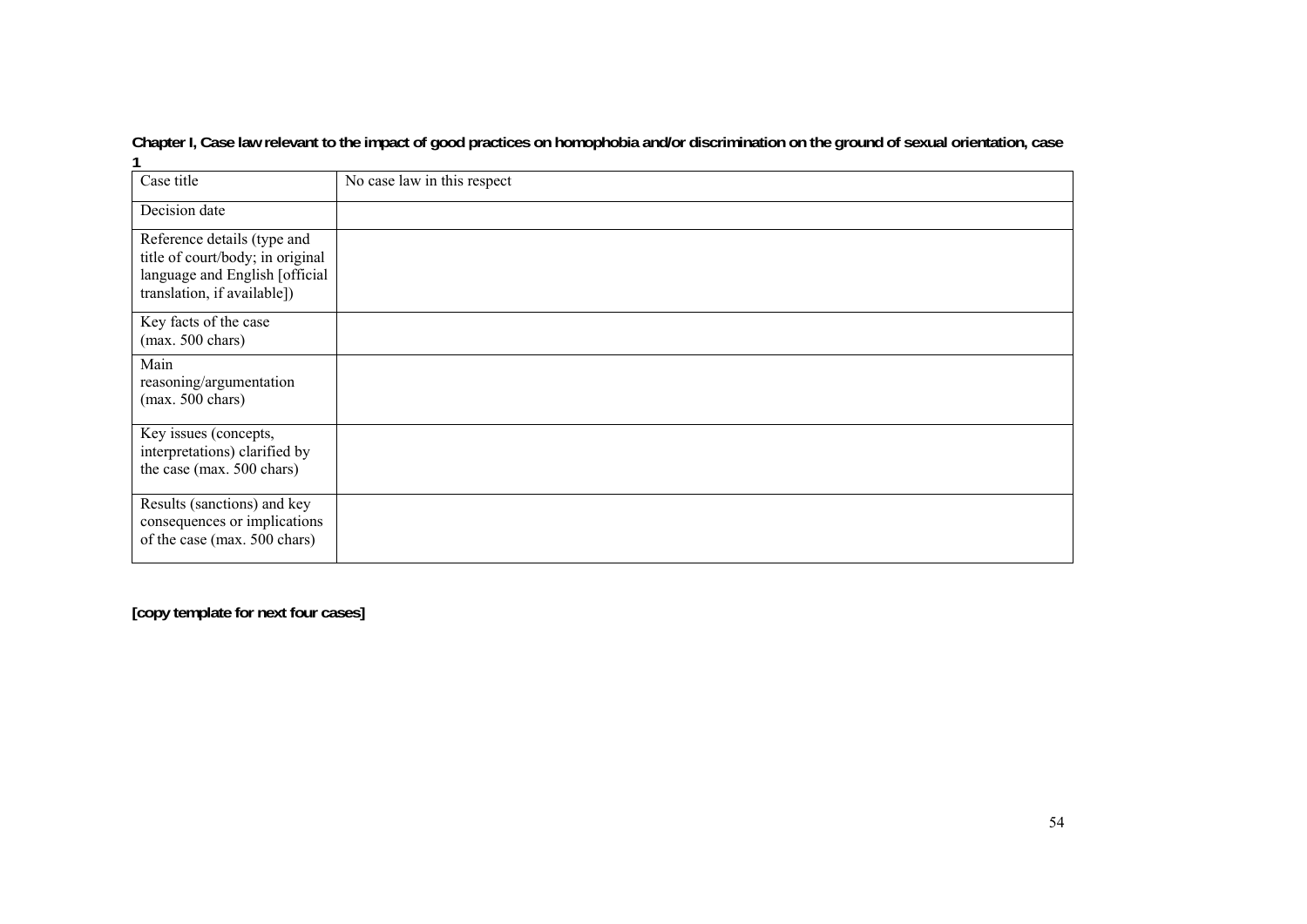# Annex 2 – Statistics

#### **Chapter A, Implementation of Employment Directive 2000/78/EC in relation to sexual orientation**

|                                                                                 | 2000     | 2001     | 2002     | 2003     | 2004 | 2005    | 2006    | 2007 |
|---------------------------------------------------------------------------------|----------|----------|----------|----------|------|---------|---------|------|
| Total complaints of discrimination on the ground of sexual orientation          | $\theta$ | $\theta$ | $\Omega$ | $\Omega$ |      |         |         | 18   |
| (equality body, tribunals, courts etc.): if possible disaggregated according to |          |          |          |          |      |         |         |      |
| social areas of discrimination (employment, education, housing, goods and       |          |          |          |          |      |         |         |      |
| services etc.)                                                                  |          |          |          |          |      |         |         |      |
| Total finding of Discrimination confirmed (by equality body, tribunals, courts  |          |          |          |          |      |         |         |      |
| etc.): if possible disaggregated according to social areas of discrimination    |          |          |          |          |      |         |         |      |
| (employment, education, housing, goods and services etc.)                       |          |          |          |          |      |         |         |      |
| National Number of sanctions/compensation payments issued (by courts,           |          |          |          |          |      |         |         |      |
| tribunals, equality bodies etc.): if possible disaggregated according to social |          |          |          |          |      | warning | warning |      |
| areas of discrimination (employment, education, housing, goods and services     |          |          |          |          |      |         |         |      |
| $etc.$ )                                                                        |          |          |          |          |      |         |         |      |
| National range of sanctions/compensation payments (by courts, tribunals,        |          |          |          |          |      |         |         |      |
| equality bodies etc.): if possible disaggregated according to social areas of   |          |          |          |          |      |         |         |      |
| discrimination (employment, education, housing, goods and services etc.)        |          |          |          |          |      |         |         |      |
|                                                                                 |          |          |          |          |      |         |         |      |

#### **Chapter B, Freedom of movement of LGBT partners**

|                                                                               | 2000           | 2001 | 2002           | 2003 | 2004           | 2005 | 2006           | 2007           |
|-------------------------------------------------------------------------------|----------------|------|----------------|------|----------------|------|----------------|----------------|
| Number of LGBT partners of EU citizens residing in your country falling under | N <sub>0</sub> | No   | N <sub>0</sub> | No   | N <sub>0</sub> | No   | N <sub>0</sub> | N <sub>0</sub> |
| Directive 2004/38/EC (i.e., LGBT partners having exercised their freedom of   | data           | data | data           | data | data           | data | data           | data           |
| movement as granted to family members of EU citizens, whether under Directive |                |      |                |      |                |      |                |                |
| 2004/38/EC or under previous instruments)                                     |                |      |                |      |                |      |                |                |
|                                                                               |                |      |                |      |                |      |                |                |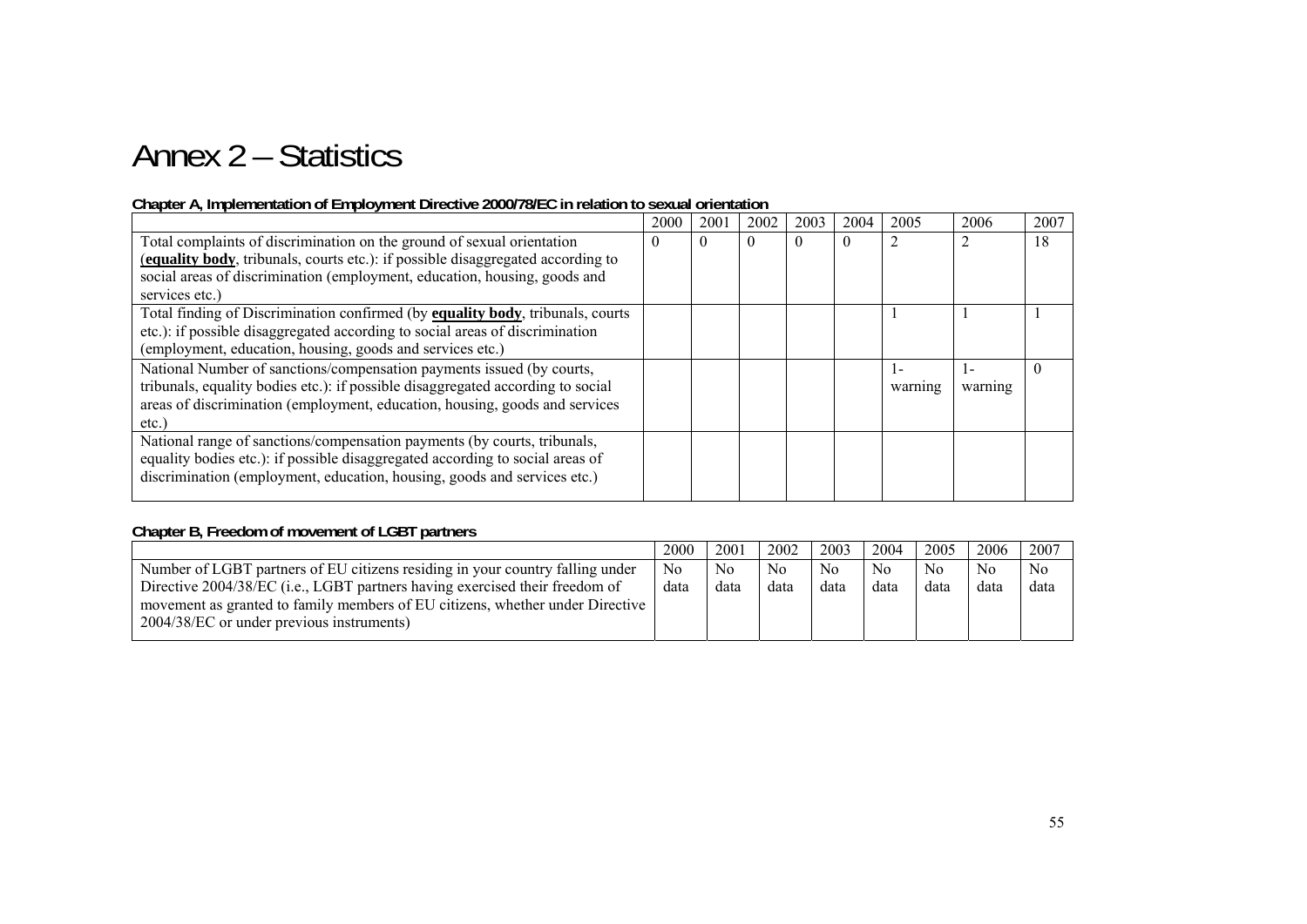| $\cap$ n $\Box$ n<br>.rnerc<br>were<br>denied <sup>.</sup><br>who<br>their<br>claimed<br>residence<br>nar<br>-Number<br>but<br>rıont<br>٠TĦ<br>TO.<br>$\cdots$ |  |  |  |  |
|----------------------------------------------------------------------------------------------------------------------------------------------------------------|--|--|--|--|
| right<br>thic<br><b>ULLO</b>                                                                                                                                   |  |  |  |  |

#### **Chapter C, Asylum and subsidiary protection, protection due to persecution on the grounds of sexual orientation**

|                                                                                 | 2000 | 2001 | 2002 | 2003 | 2004 | 2005 | 2006 | 2007 |
|---------------------------------------------------------------------------------|------|------|------|------|------|------|------|------|
| Number of LGBT individuals benefiting from asylum/subsidiary protection due to  |      |      |      |      |      |      |      |      |
| persecution on the ground of sexual orientation.                                |      |      |      |      |      |      |      |      |
| Number of LGBT individuals who were denied the right to asylum or to subsidiary |      |      |      |      |      |      |      |      |
| protection despite having invoked the fear of persecution on grounds of sexual  |      |      |      |      |      |      |      |      |
| orientation                                                                     |      |      |      |      |      |      |      |      |

#### **Chapter C, Asylum and subsidiary protection, protection of LGBT partners**

|                                                                                                                                                          | 2000 | 2001 | 2002 | 2003 | 2004 | 2005 | $-2006$ | 2007 |
|----------------------------------------------------------------------------------------------------------------------------------------------------------|------|------|------|------|------|------|---------|------|
| Number of LGBT partners of persons enjoying refugee/ subsidiary protection status<br>residing in your country falling under Art 2/h Directive 2004/83/EC |      |      |      |      |      |      |         |      |
| Number of LGBT partners of persons enjoying refugee/subsidiary protection status<br>who were denied the possibility to stay with their partner           |      |      |      |      |      |      |         |      |

#### **Chapter D, LGBT partners benefiting family reunification**

|                                                                                                                                               | 2000 | 2001 | 2002 | 2003 | 2004 | 2005 | 2006 | 2007 |
|-----------------------------------------------------------------------------------------------------------------------------------------------|------|------|------|------|------|------|------|------|
| Number of LGBT partners of third country nationals residing in your country<br>benefiting from family reunification.                          |      |      |      |      |      |      |      |      |
| Number of LGBT partners of third country nationals residing in your country who<br>were denied the right to benefit from family reunification |      |      |      |      |      |      |      |      |

**Chapter E, LGBT people enjoyment of freedom of assembly**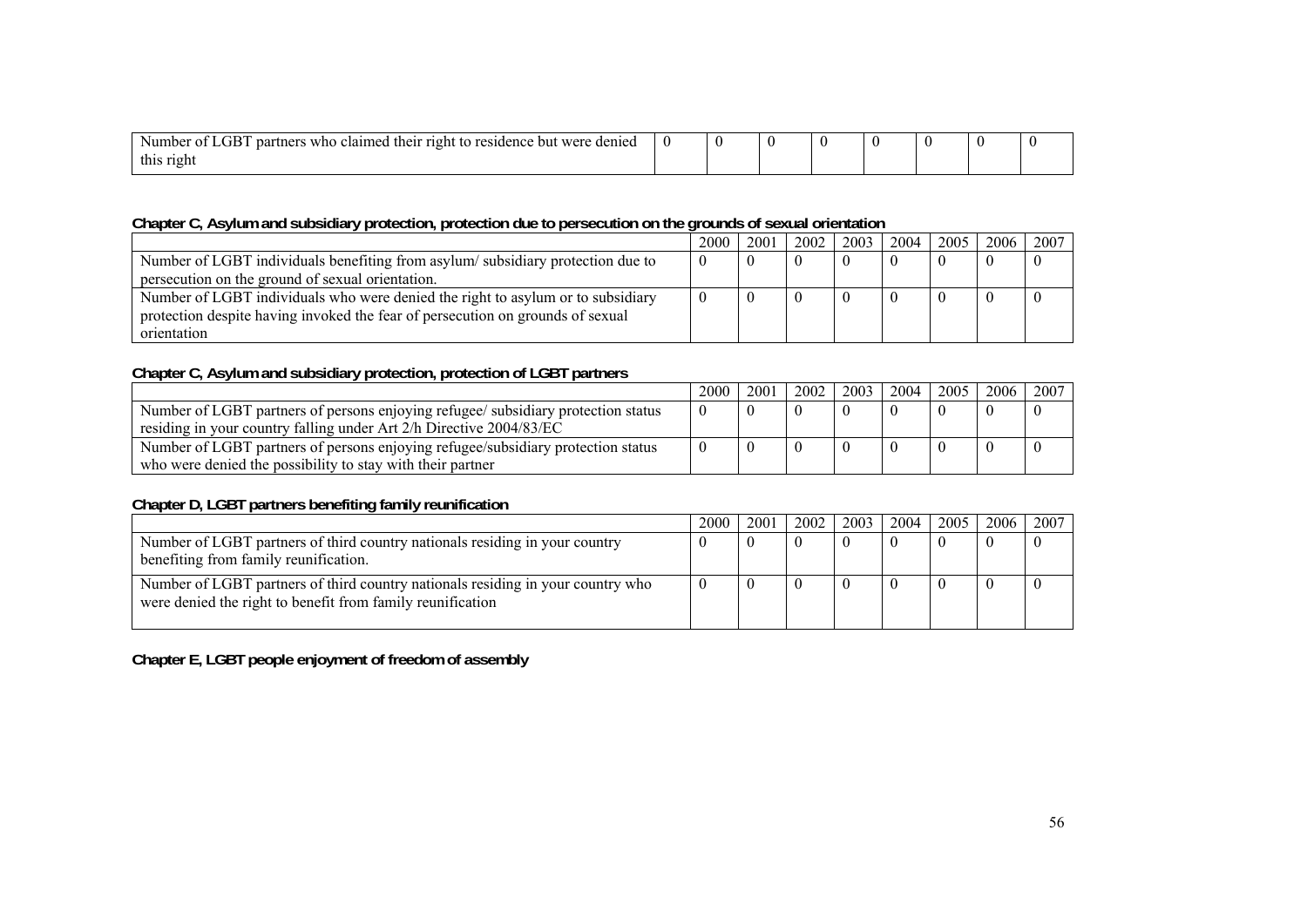|                                                                                    | 2000 | 2001 | 2002 | 2003 | 2004 | 2005 | 2006 | 2007 |
|------------------------------------------------------------------------------------|------|------|------|------|------|------|------|------|
| Number of demonstrations in favour of tolerance of LGBT people, gay pride parades, |      |      |      |      |      |      |      |      |
| etc                                                                                |      |      |      |      |      |      |      |      |
| Number of demonstrations against tolerance of LGBT people.                         |      |      |      |      |      |      |      |      |

#### **Chapter F, Homophobic hate speech**

|                                                                                | 2000           | 2001           | 2002           | 2003           | 2004 | 2005           | 2006           | 2007           |
|--------------------------------------------------------------------------------|----------------|----------------|----------------|----------------|------|----------------|----------------|----------------|
| Number of criminal court cases regarding homophobic hate speech initiated      | No.            | N <sub>0</sub> | N <sub>0</sub> | $\bf{0}$       | 0    |                | U              | 15             |
| (number of prosecutions)                                                       | data           | data           | data           |                |      |                |                |                |
| Number of convictions regarding homophobic hate speech (please indicate        |                |                |                |                |      |                |                |                |
| range of sanctions ordered)                                                    |                |                |                |                |      |                |                |                |
| Range of sanctions issued for homophobic hate speech                           |                |                |                |                |      |                |                |                |
| Number of non-criminal court cases initiated for homophobic statements         | N <sub>0</sub> | N <sub>0</sub> | N <sub>0</sub> | N <sub>0</sub> | No.  | N <sub>0</sub> | N <sub>0</sub> | N <sub>0</sub> |
|                                                                                | data           | data           | data           | data           | data | data           | data           | data           |
| Number of non-criminal court cases initiated for homophobic statements which   | No             | N <sub>0</sub> | N <sub>0</sub> | N <sub>0</sub> | No.  | N <sub>0</sub> | N <sub>0</sub> | N <sub>0</sub> |
| were successfully completed (leading to a decision in favour of the plaintiff, | data           | data           | data           | data           | data | data           | data           | data           |
| even if no sanctions other than symbolic were imposed)                         |                |                |                |                |      |                |                |                |

#### **Chapter F, Homophobic motivation of crimes as aggravating factor**

|                                                                                                                     | 2000 | 2001 | 2002 | 2003 | 2004 | 2005 | 2006 | 2007 |
|---------------------------------------------------------------------------------------------------------------------|------|------|------|------|------|------|------|------|
| used as an<br>criminal<br>: motivation was<br>cour<br>m<br>which<br>i homophobic<br>decisions<br>Number<br>$\Omega$ |      |      |      |      |      |      |      |      |
| sentencing<br>aggravating<br>factor<br>m                                                                            |      |      |      |      |      |      | . .  |      |

#### **Chapter G, Transgender issues**

|                                                                                         | 2000<br>∠∪∪∪ | $200^{\circ}$ | 2002 | 2003 | 2004 | 2005 | 2006 | 2007 |
|-----------------------------------------------------------------------------------------|--------------|---------------|------|------|------|------|------|------|
| r gender<br>es ettected<br>to change of<br>name<br>changes<br>due<br>Number<br>$\Omega$ |              |               |      |      |      |      |      |      |